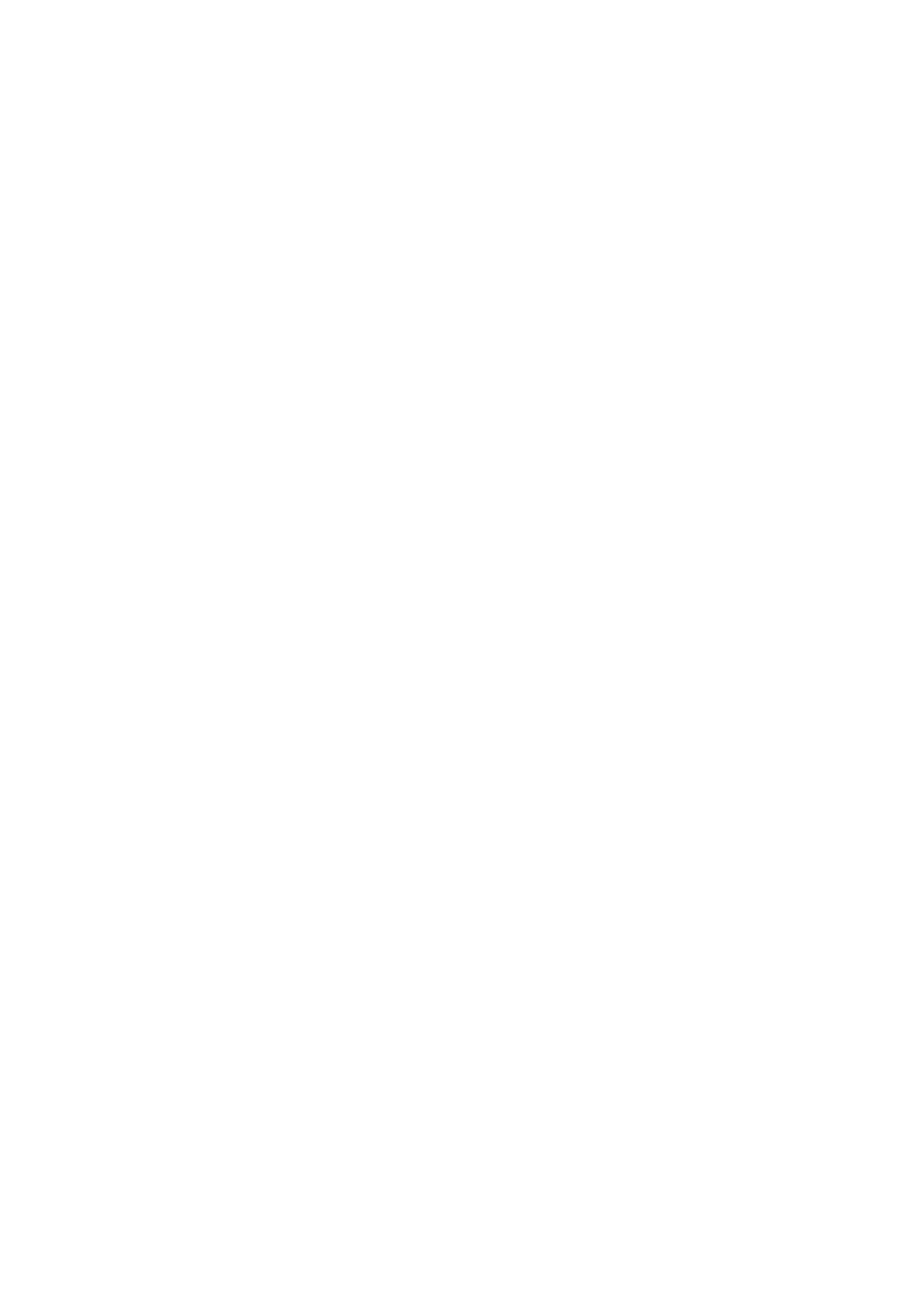# Introduction

 $\overline{\phantom{a}}$  , and the set of the set of the set of the set of the set of the set of the set of the set of the set of the set of the set of the set of the set of the set of the set of the set of the set of the set of the s

In the autumn of 2004 the Institute for Media and Communications Management conducted a Delphi survey on the effects of mobile phone use. The Delphi technique is a questionnaire method for organising and sharing expert opinion through feedback (our Delphi used two waves, i.e., one feedback loop). During the process the participants are encouraged to build on their replies in the light of the anonymous replies of other members of the panel. We invited 300 experts from academia, research institutions and the telecommunications industry to take part in our survey and to answer a first online questionnaire. Fifty percent of the invited experts (from 23 countries) answered the questions in the first wave, and three-quarters of this panel answered the resulting second questionnaire (for details see the demographics section in this report). The response rate shows that the subjects addressed seem to be important and that the experts are exceptionally committed. Again, we should like to thank our Delphi participants for their valuable assistance.

Because this survey was interested in the experts' opinions about social developments in mobile phone use in the near future, we did not set too many specifications: We defined the 'mobile phone' as "a portable device which has to support voice calls whilst being able to move over a wide area. Today most mobile phones are able to process data services as well (i.e., messaging, information, entertainment etc). In our definition we do NOT include WLAN-PDAs (handheld devices) without voice call functionality." And we provided the following definition of 'future': "When answering all of the questions, please consider the near future (in two to three years time)." Therefore the time frame of the survey's relevance spans between the years 2005 and 2007 (at the same time the survey is a certain assessment of past developments).

The questionnaire in the first wave of the survey consisted of 54 closed and seven open questions. In fact, we provided statements (and short scenarios), and it was the participants' task to estimate these 'everyday situations' in the light of their likeliness to happen in the near future. To collect the experts' opinions the following six-point Likert scale was applied to all of the statements:

| Description       | Scale         | Chart           |
|-------------------|---------------|-----------------|
| Very unlikely     |               | VU 1            |
| <b>Unlikely</b>   | $\mathcal{P}$ | U 2             |
| Somewhat unlikely | 3             | SU <sub>3</sub> |
| Somewhat likely   | 4             | SL <sub>4</sub> |
| Likely            |               | L 5             |
| Very likely       | 6             | VL 6            |

After the first wave, the questions that evoked dissent among the panel were chosen to be asked again in the second wave (27 closed-ended questions which are marked with an arrow  $(0)$  throughout the report). The participants were encouraged to build on or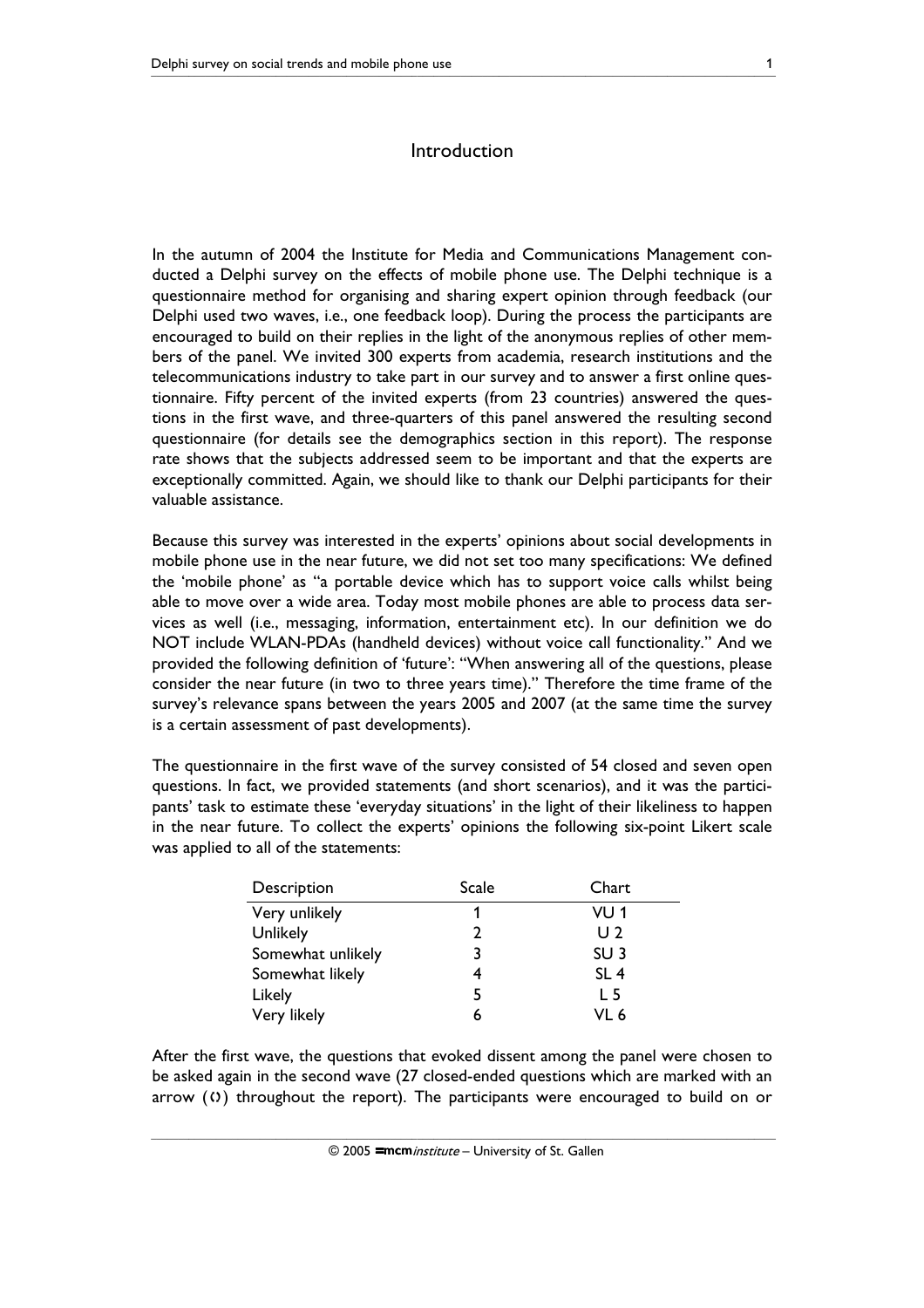revise their replies in the light of the other replies. To be able to reconsider the first reply we provided mean value (arithmetic average), standard deviation (indicates how far a typical member of the panel is from the mean value) and the expert's own opinion for every statement. After considering this information the participants were asked to confirm their previous answer or to revise/alter the answer. The Delphi technique used is a subjective-intuitive method and builds on the experience that participants are more likely to revise their answers if they are not fully convinced about them.

 $\overline{\phantom{a}}$  , and the set of the set of the set of the set of the set of the set of the set of the set of the set of the set of the set of the set of the set of the set of the set of the set of the set of the set of the s

The 'ratio' provided for each question throughout the report analytically reduces the answer to yes or no, likely or unlikely (where a ratio of 60:40 indicates that 60 percent of the experts have chosen 'unlikely' and 40 percent have chosen 'likely'). Applied to each question you will find a selection of comments made by the respondents. For those who are interested in actual figures, a data table is included in this standard report. The report ends with a list of those participants who agreed to be mentioned.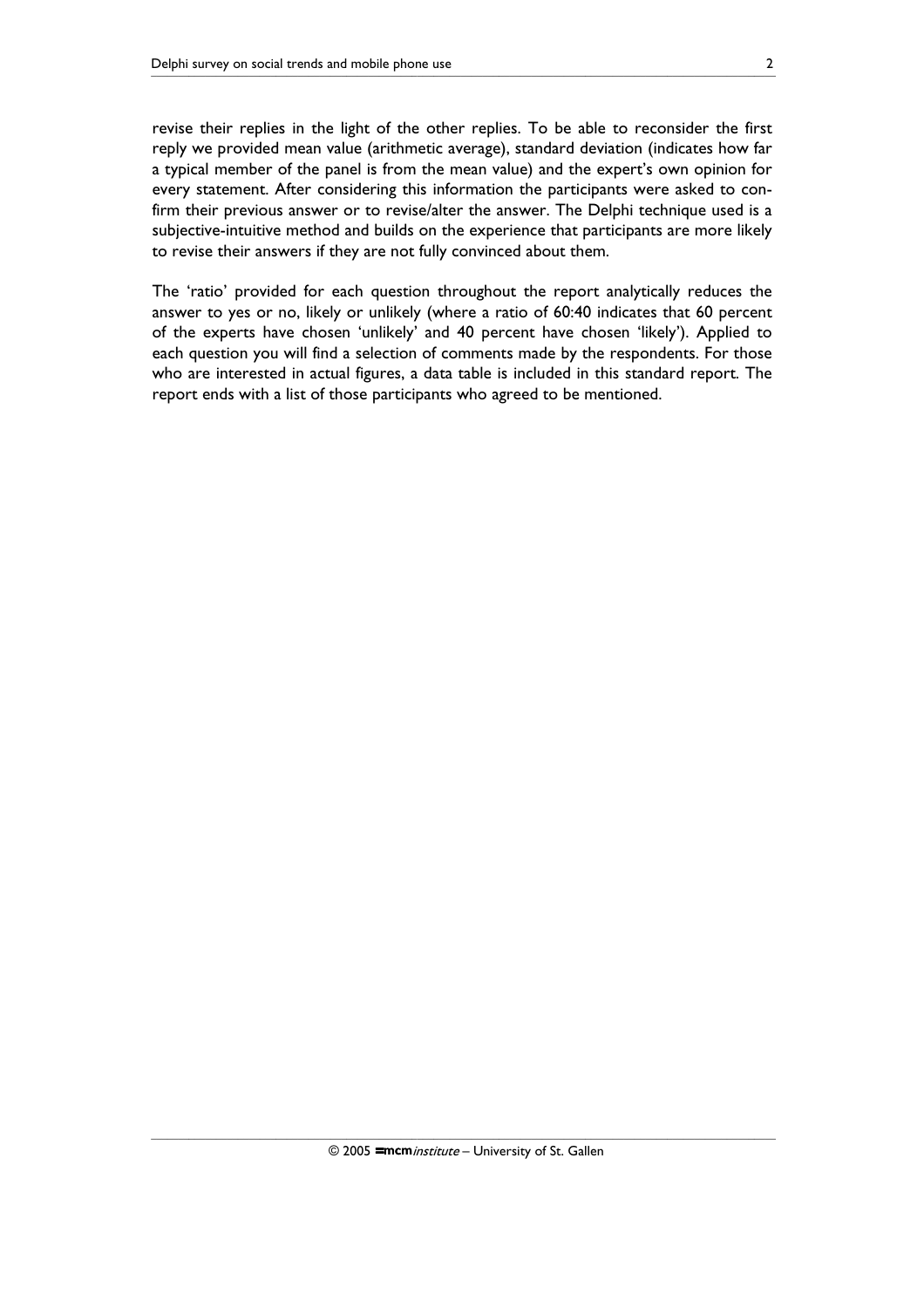# Executive summary

 $\overline{\phantom{a}}$  , and the set of the set of the set of the set of the set of the set of the set of the set of the set of the set of the set of the set of the set of the set of the set of the set of the set of the set of the s

The experts agree on most topics. We are able to make clear and univocal predictions about the majority of the tested effects and potential risks. Exceptions are:

- Dependence on mobile phones and the related public debate (see 2.3)
- The mobile phone's importance for making new friends (see  $4.1$ ); even though it is not very significant the question seems interesting within this section and regarding future services
- A change in the predictability of social life because of the mobile phone (see 4.5)
- The potential of compensation for face-to-face contact (see 5.1)
- The protection of minors related to mobile phone use (see 7.1 and 7.2)
- Some problems non-users of mobile phones will face (see 12.1 and 12.2)
- Influence of texting on orthography and grammar skills (see 13.1).

Participants connected mobile phone usage to effects that are sociopolitically positive and need to be fostered: strengthening of relationships (see 4.4 and 5.2), family (see 8.2 and 8.3), efficiency and productivity (see 12.2, 12.3, 16.1, 16.2 and 16.4), raising public awareness about data protection (see 14.2, in general see 16.5).

Similar to our previous desk research (and public/media perception analysis), the Delphi survey shows that the experts share some highly critical opinions about the effects of mobile phone use. The main critical issues are:

- High dependence on mobile phones, and addiction as a media topic (see 2 and 3.2)
- Division as to the mobile phone's importance for relationships (see 4.3 and 12.3)
- Lower predictability of social life (see 4.5); (seems important because of dissent among the experts) (see also 19).
- Increase of social pressure because of its importance as driver of communication (see 5.4)
- Children's phone use and protection of minors (see 6 and 7), peer pressure (see 9)
- Cost control and indebtedness (see 10.2 and 10.4)
- Security risks (camera phones and data protection; see 11 and 14)
- Mobile spam (see 15)
- Endangered work/life balance (see 16.2 and 16.3)
- Social consequences of mobile phone use will affect everyday culture but not the telecommunications industry (see 17)

Small issues, big problems? Even though we have to put into perspective a few of the dangers and unwanted side effects, our experts are convinced that some issues will be covered by the media (dependence, addiction, data protection). We assume that this estimation is plausible because the media develop their own logic (i.e., only bad news is news). Issues that are already seen as controversial (because they are already observed) are more likely to be covered and followed by public opinion. There is and will be a gap between objective and subjective perception of mobile phone effects.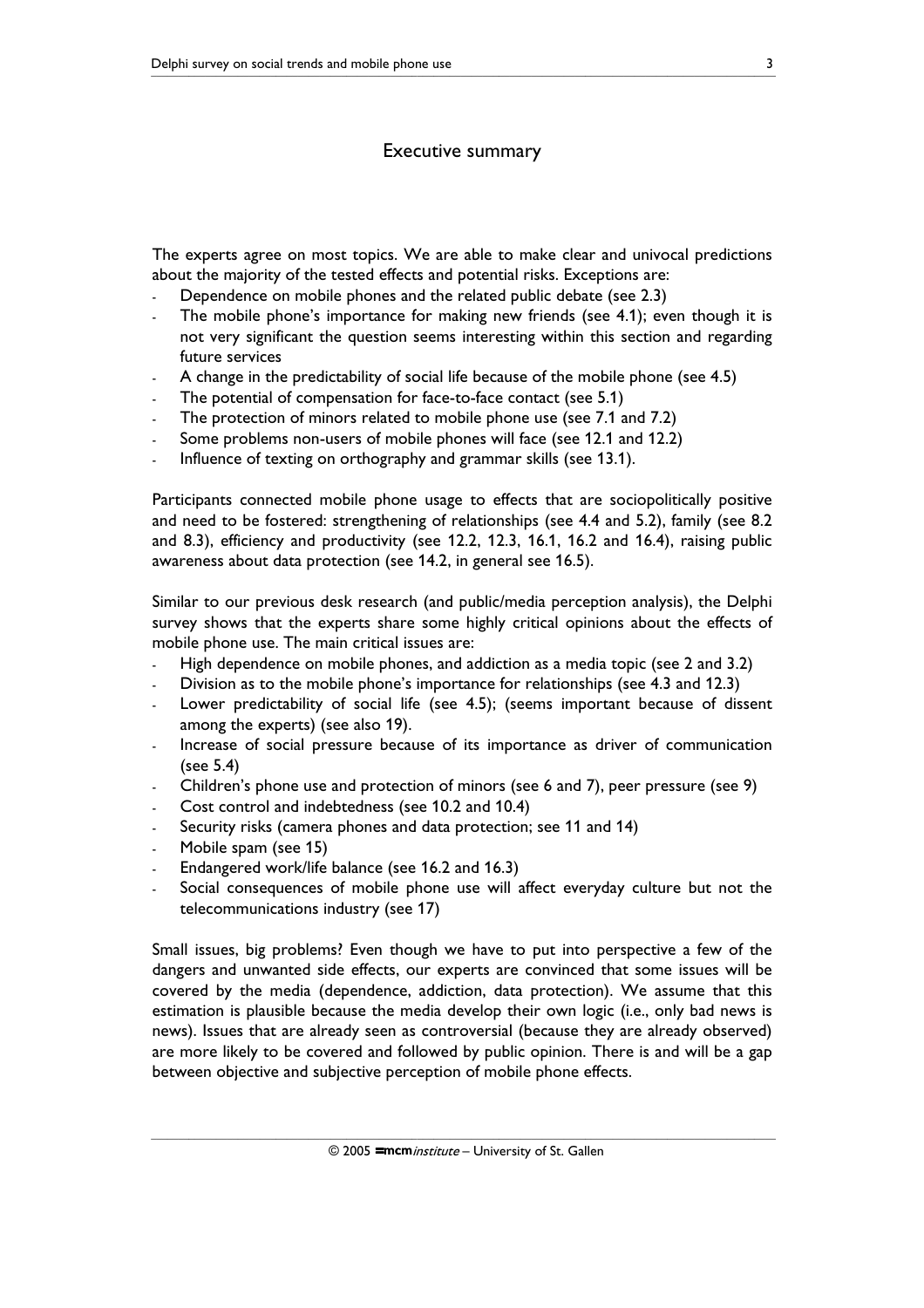The questionnaire concluded with four open questions about the most positive and the most negative effects the mobile phone has and will have on people's lives. In this summary we present the lists of the top three issues for each question (together with the percentage of experts who mentioned them).

 $\overline{\phantom{a}}$  , and the set of the set of the set of the set of the set of the set of the set of the set of the set of the set of the set of the set of the set of the set of the set of the set of the set of the set of the s

Most positive effects the mobile phone has had in the past (see 18.1)

- 1. connectivity and connectedness (15%)
- 2. flexibility, efficiency and convenience (15%)
- 3. security, safety and emergency (14%).

Most positive effects it will have in the near future (see 18.2)

- 1. connectivity and connectedness (18%)
- 2. data services (14%)
- 3. flexibility, efficiency and convenience (14%).

Most negative effects it has had in the past (see 19.1)

- 1. accessibility and the balance of work and life (25%)
- 2. privacy, stress and distraction (23%)
- 3. inappropriate usage (17%).

Most negative effects it will have in the near future (see 19.2)

- 1. privacy, stress and distraction (39%)
- 2. accessibility and the balance of work and life (13%)
- 3. cost and indebtedness (8%).

Beside the fact that already established effects will continue to be important, one can see that positive effects are more widely distributed in the experts' views and that negative effects come to a head more precisely (compare given percentages). In fact, one of the experts' statements is rather conclusive: 'Mobile phones are essentially a fulfilment of a universal need that has always existed!'

Unfortunately, the Asian sample is too small to draw relevant conclusions about this region. Still, it is possible to state that there are no significant differences as to participants' origin or workplace: Americans and Europeans are equally distributed among progressive and conservative views, whereas a certain type of 'cultural critique bias' is slightly visible among German participants; surprisingly, industrial members are equally as critical as academics. Cross-testing showed that self estimated 'higher level' experts tend to change less to the direction of mainstream answers and are more likely to remain with their opinions in the second wave. In general, changes between the first and second wave were not that significant. Despite a certain (methodologically given) movement towards the mean value of the first wave, changes between the two opposite opinions (unlikely vs. likely) were minimal. Where such a change exceeded five percent of the experts, this is mentioned in the report.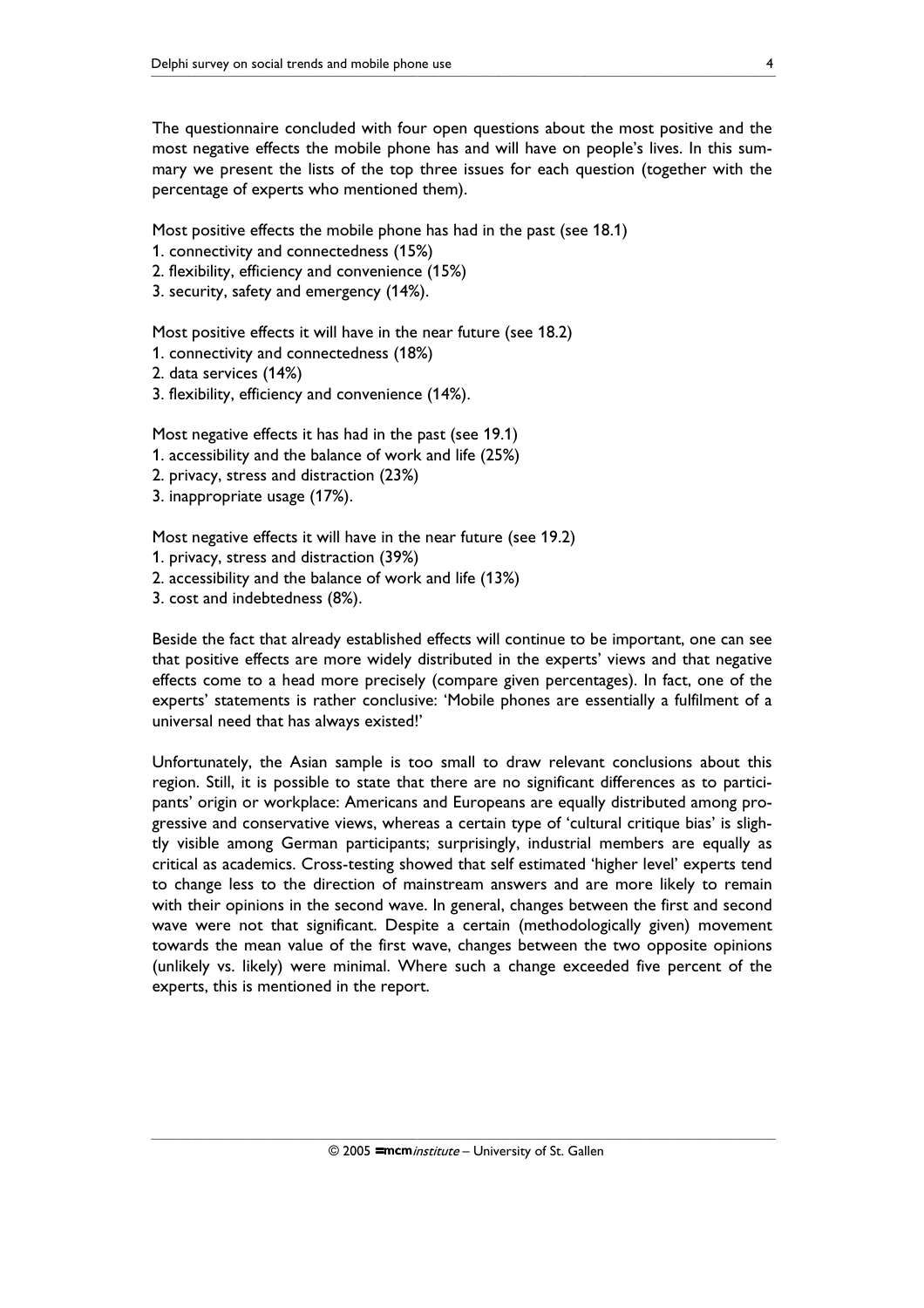# Demographics of sample

 $\overline{\phantom{a}}$  , and the set of the set of the set of the set of the set of the set of the set of the set of the set of the set of the set of the set of the set of the set of the set of the set of the set of the set of the s

| Gender | Percentage | Wave 1    | Wave 2    |  |
|--------|------------|-----------|-----------|--|
|        |            | $(n=153)$ | $(n=117)$ |  |
|        | Female     | 22.9      | 23.1      |  |
|        | Male       | 77 1      | 76.9      |  |

| Age | Percentage | Wave 1<br>$(n=146)$ | Wave 2<br>$(n=116)$ |
|-----|------------|---------------------|---------------------|
|     | 20-29      | 6.2                 | 6.0                 |
|     | 30-39      | 39.7                | 38.8                |
|     | 40-49      | 28.8                | 27.6                |
|     | 50-59      | 19.9                | 21.6                |
|     | $60+$      | 5.5                 | 6.0                 |

| Origin | Percentage    | Wave 1<br>$(n=153)$ | Wave 2<br>$(n=117)$ |
|--------|---------------|---------------------|---------------------|
|        | Europe        | 75.8                | 76.1                |
|        | North America | 18.3                | 17.1                |
|        | Asia/Oceania  | 5.9                 | 6.8                 |

Europe: Germany (23%), UK (13%), Finland (8%), Norway (7%), Switzerland (7%), Austria (3%), Spain (3%), Denmark, Netherlands, Romania, Sweden, Hungary, Italy, France, Israel North America: USA (16%), Canada (2%) Asia/Oceania: Japan (2%), Korea, Singapore, Hong Kong, Australia, Phillipines

 $\textcircled{2005}$  =mcminstitute – University of St. Gallen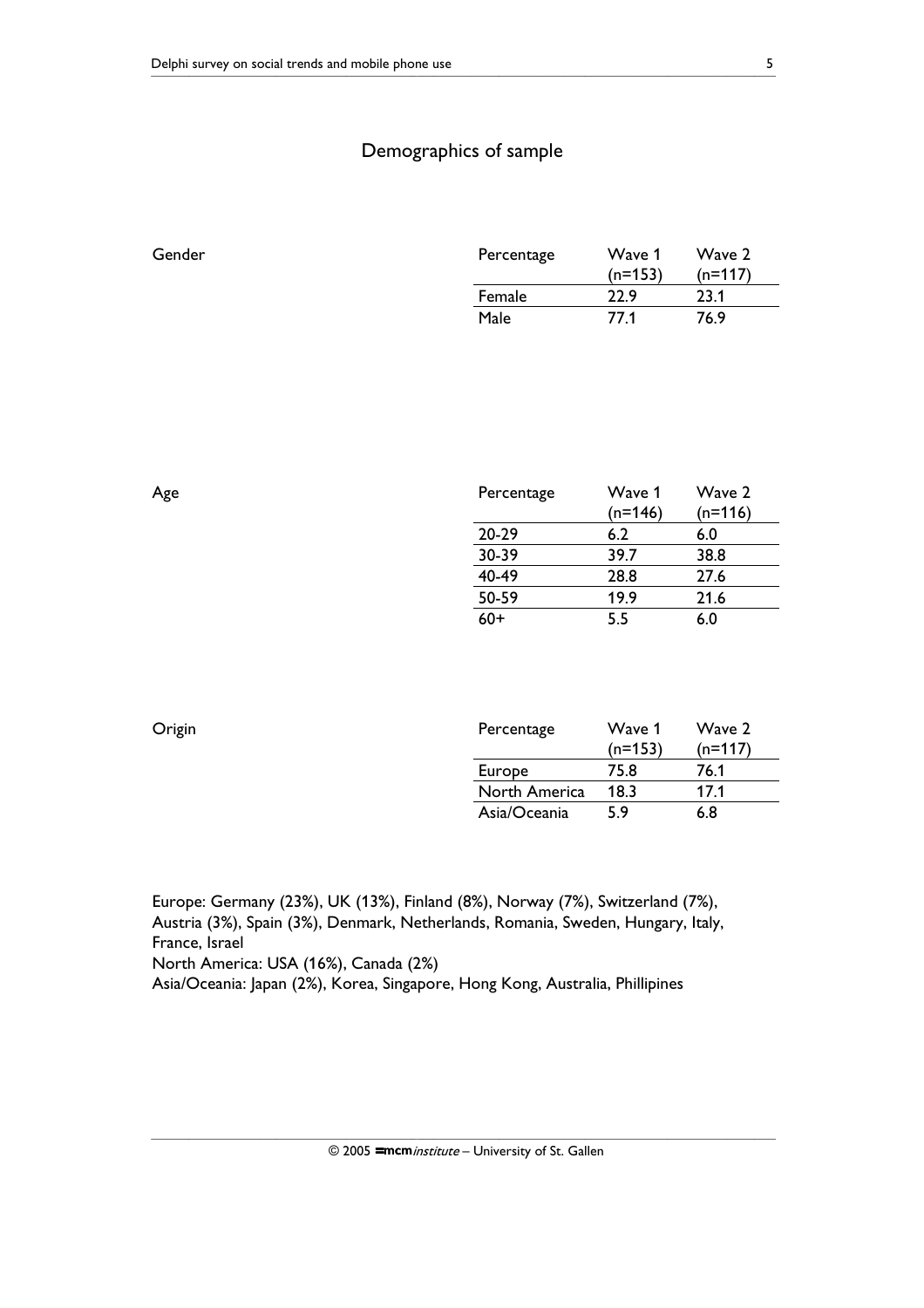$\overline{\phantom{a}}$  , and the set of the set of the set of the set of the set of the set of the set of the set of the set of the set of the set of the set of the set of the set of the set of the set of the set of the set of the s

# Workplace

| Percentage       | Wave 1    | Wave 2    |
|------------------|-----------|-----------|
|                  | $(n=153)$ | $(n=117)$ |
| University/      |           |           |
| College          | 51.0      | 52.1      |
| Telecom          |           |           |
| industry         | 17.0      | 17.1      |
| Consultancy/     |           |           |
| Market research  | 11.8      | 10.3      |
| Private research |           |           |
| institute        | 8.5       | 6.8       |
| Public research  |           |           |
| institute        | 6.5       | 7.7       |
| Other            | 5.2       | 6.0       |

| Self-evaluation |
|-----------------|
|                 |

How do you rate your expertise on the topics addressed in this questionnaire?

| Percentage | Wave 1    | Wave 2    |
|------------|-----------|-----------|
|            | $(n=146)$ | $(n=113)$ |
| Low        | 4.1       | 44        |
| Medium     | 28.1      | 28.3      |
| High       | 67.8      | 67.3      |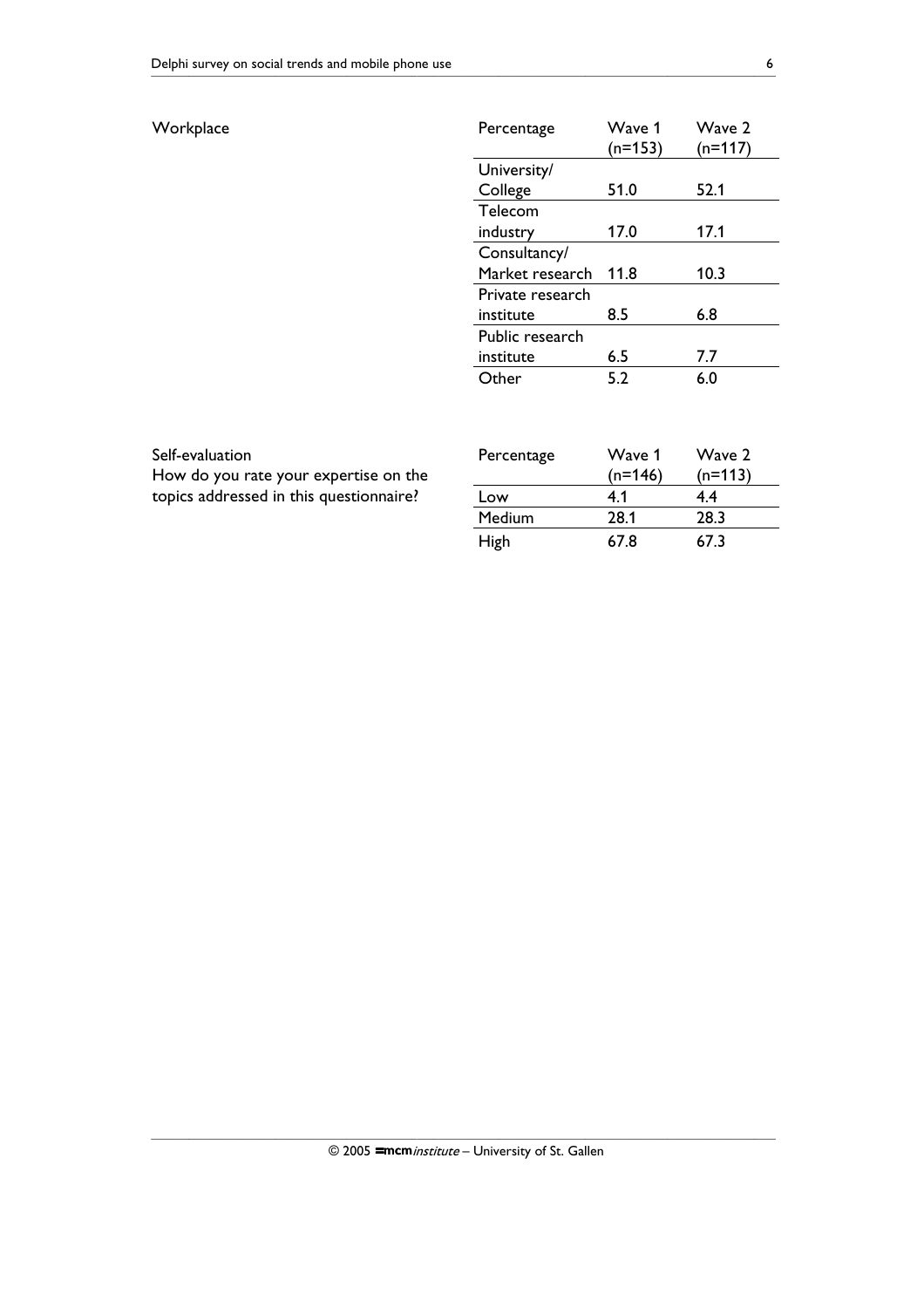1. How likely is it that each of the following will be an important driver of mobile phone usage in the near future?

 $\overline{\phantom{a}}$  , and the state of the state of the state of the state of the state of the state of the state of the state of the state of the state of the state of the state of the state of the state of the state of the stat



Accessing the Mobile Internet is not yet clearly seen as a major driver of mobile phone usage (compared to the other drivers). Using the wording of an expert, 'Mobile Internet will not be a driver in the next 2-3 years as it will still be slow, inconvenient and very expensive'. But it has the potential to become a driver in the longer run (as it already is in Asia). As soon as the mobile phone gets other technical capabilities (like a more precise location awareness) information gathering of different kinds could be a widely used application (mobile commerce was mentioned in this context as well). The significance of this driver will largely depend 'upon the degree to which the services offered meet the mobile lifestyle'.

#### 1.2



Downloads are already an important driver, especially among young people (ringtones, pictures and music, although the latter is not an important driver yet). Our experts predict that it will be even more important in the next two or three years. Like the ringtone example indicates, all of these drivers 'will depend on market segments', their symbolic value and cultural backgrounds. Gaming may become a key driver as well because 'people like to kill time and be entertained'. Another respondent points out that downloads are a given and therefore not a driver but already a checklist item.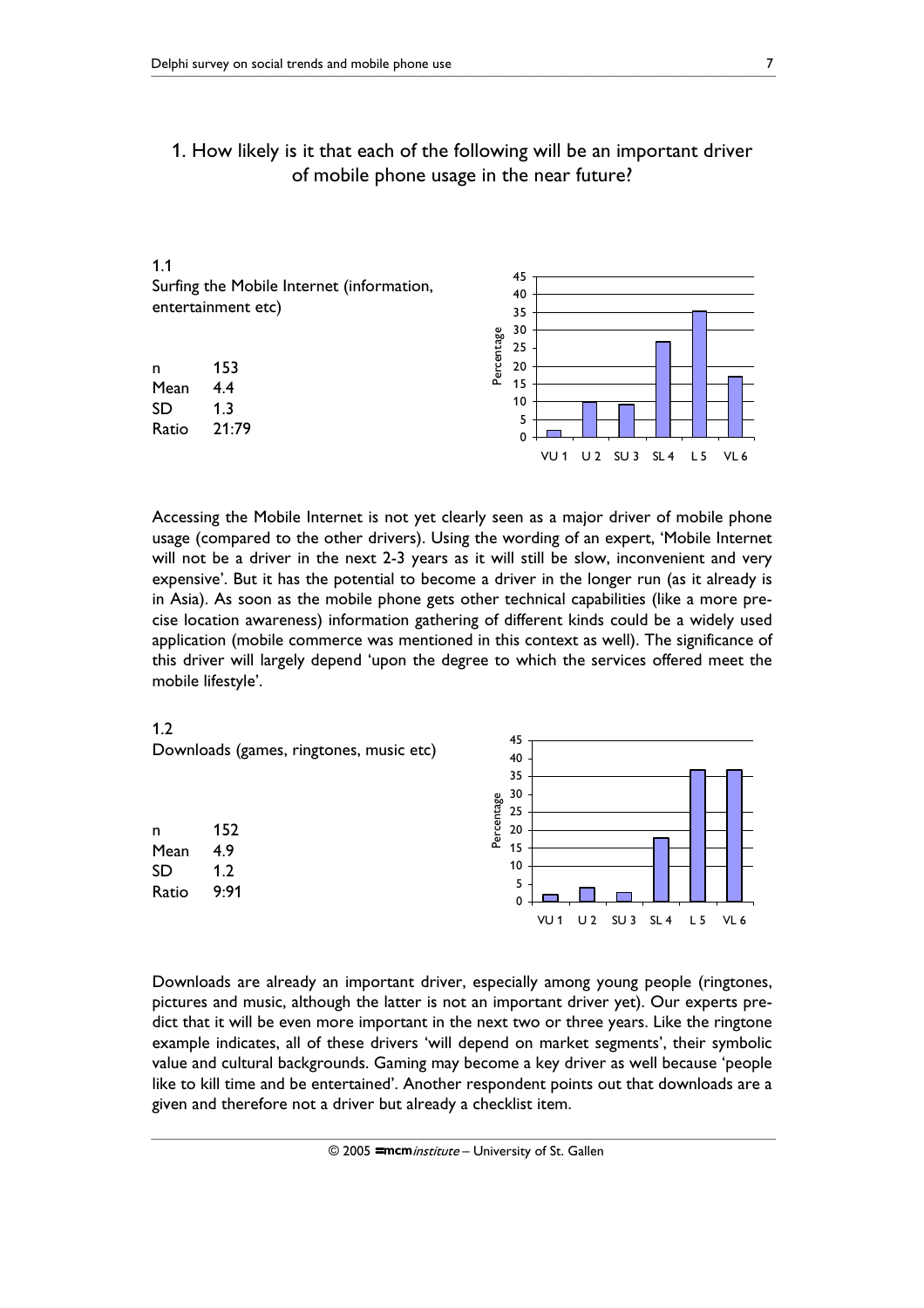

 $\overline{\phantom{a}}$  , and the state of the state of the state of the state of the state of the state of the state of the state of the state of the state of the state of the state of the state of the state of the state of the stat

Experts estimate that voice communication will still be a major driver of mobile phone usage in the near future. One of the respondents objects that 'voice communication will remain constant and thus will not be a driver', another is convinced that 'its strategic importance and revenue growth potential have been overlooked by operators' but that this may change.



Voice communication's importance is followed by messaging services. Because it is mainly text messaging that is used so far in the Western hemisphere and because the two forms of messaging 'are, and will remain, being used differently', they should have been unbundled. Some experts pointed out that they would give a 'very likely' for text messaging and a 'somewhat likely' for picture messaging. Nevertheless our survey indicates that peopleto-people communication is seen as the main driver of mobile phone usage (because voice and messaging 'will stay the main most used applications and are so well embedded in daily practices, they do not drive a change' anymore). One of the respondents stated 'that sense of community, family and security will also drive mobile phone usage'.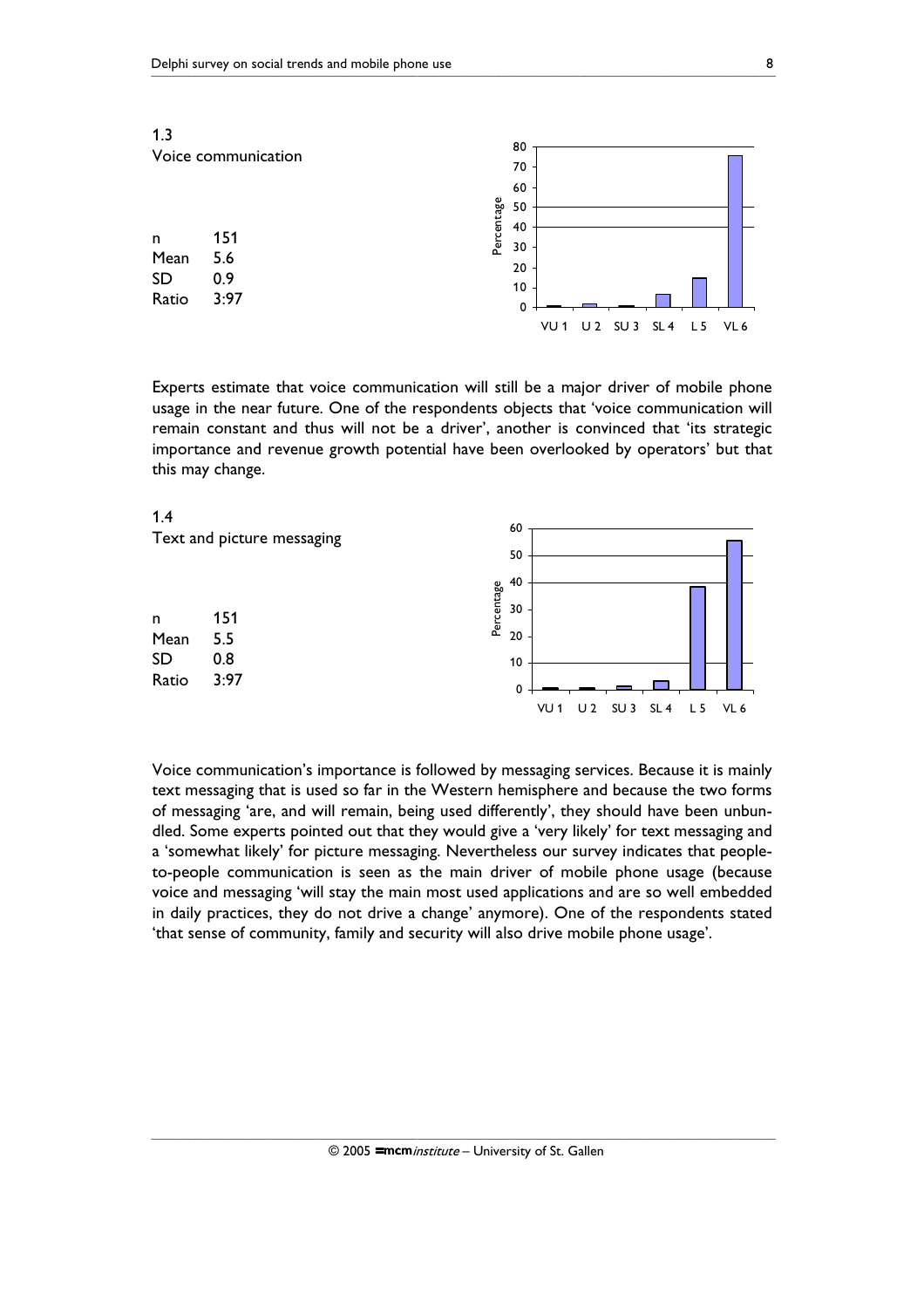### 2. How much will users depend on their mobile phones?

 $\overline{\phantom{a}}$  , and the state of the state of the state of the state of the state of the state of the state of the state of the state of the state of the state of the state of the state of the state of the state of the stat

#### 2.1



Even though a few experts claimed that there will be backup solutions for personal data stored in mobile phones, the opinion dominates that it really is affecting people's lives if they are separated from their mobile phone (and the data like contacts, messages, photos it carries). One expert's quote ('I think we should not overestimate dependency as it relates to objects.') can be partly refuted because there seems to be more than just a 'material object' involved.



The device will become more and more important. This can be seen in the increasing dependence that is predicted by the Delphi participants. A few experts point out that dependence will not increase much more as people already depend a great deal on their mobile phones (developing countries, where adoption started only recently, are excluded from these objections).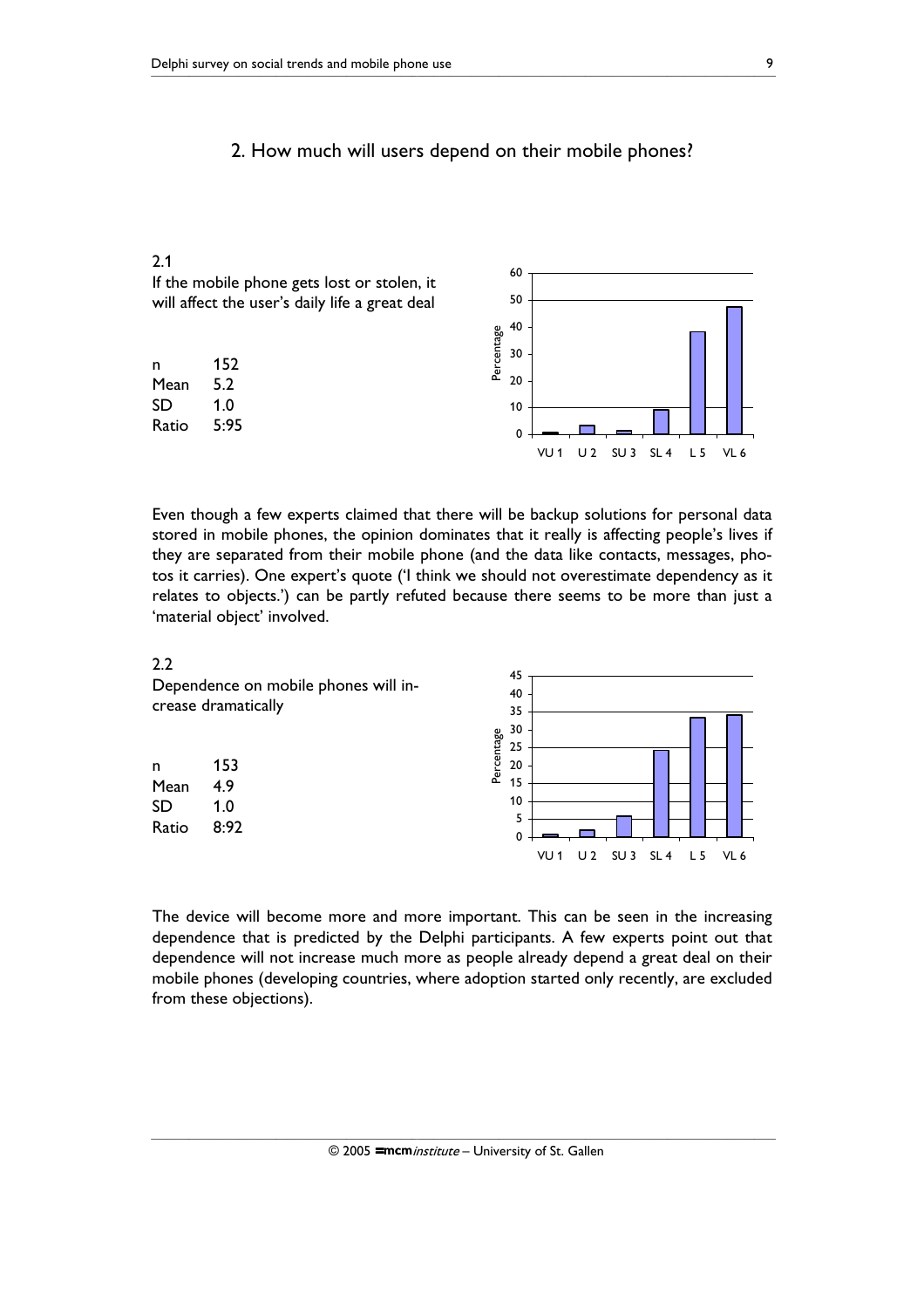

 $\overline{\phantom{a}}$  , and the state of the state of the state of the state of the state of the state of the state of the state of the state of the state of the state of the state of the state of the state of the state of the stat

The expert sample is undecided as to whether dependence on a technological device will mobilise the broad public. It is finally a question of people's awareness of what kind of issue this will be in the future. According to one participant, 'the public debate depends on transparency regarding health risks and social status of the mobile phone'.

#### 2.4

#### Why is (isn't) this dependence problematic?

Most experts do not acknowledge that people's dependence on mobile phones is problematic, as long as it is defined as reliance (and not as some psychological dependence or addiction). The idea of 'dependence' sometimes implies a negative effect, with which the participants do not necessarily agree. Dependence should not be seen in a functional but in a rather symbolic sense: It is a dependence upon communication and on the symbolic value of the mobile phone. Or with the words of one respondent: Losing a mobile phone is like setting on fire a set of business cards and phone numbers.

The situation in Japan clearly shows that the mobile device has become an 'essential' part of users' daily lives, however, they do not view this as dependence. All over the world, dependence, in the sense of reliance, is already given for a large number of people. Because it is generally accepted, people do not seem to regard it as a threat. It might be problematic if (published) evidence of health risks existed. But there are other restrictions seen by some experts as well: 'The dependence is problematic, in my view, because of the link between mobile devices and identity.' Or, because the social 'glue' is connected to presence and to a large extent to geographical constraints. If these become weakened, at the same time social networks will become less traceable and recognisable. And related to the previous objection: 'It has already become obvious that mobiles reduce our ability to be alone and reduce the level of social integration we have with those in our immediate proximity. What remains to be seen is whether we will devise alternative venues for social closeness.' Few experts acknowledge a further cause of stress and the 'shrinking' of personal time. In the words of one participant, one can state that 'problematic dependency might be better characterised as not so much our own dependence on our own phones, but on what will inevitably be a growing expectation that other people are always accessible.' In general, there are issues related to dependence that might be problematic for each individual but, not problematic on a societal scale. Another point can be seen in geographical differences: 'Underlying this question of depend-

VU1 U2 SU3 SL4 L5 VL6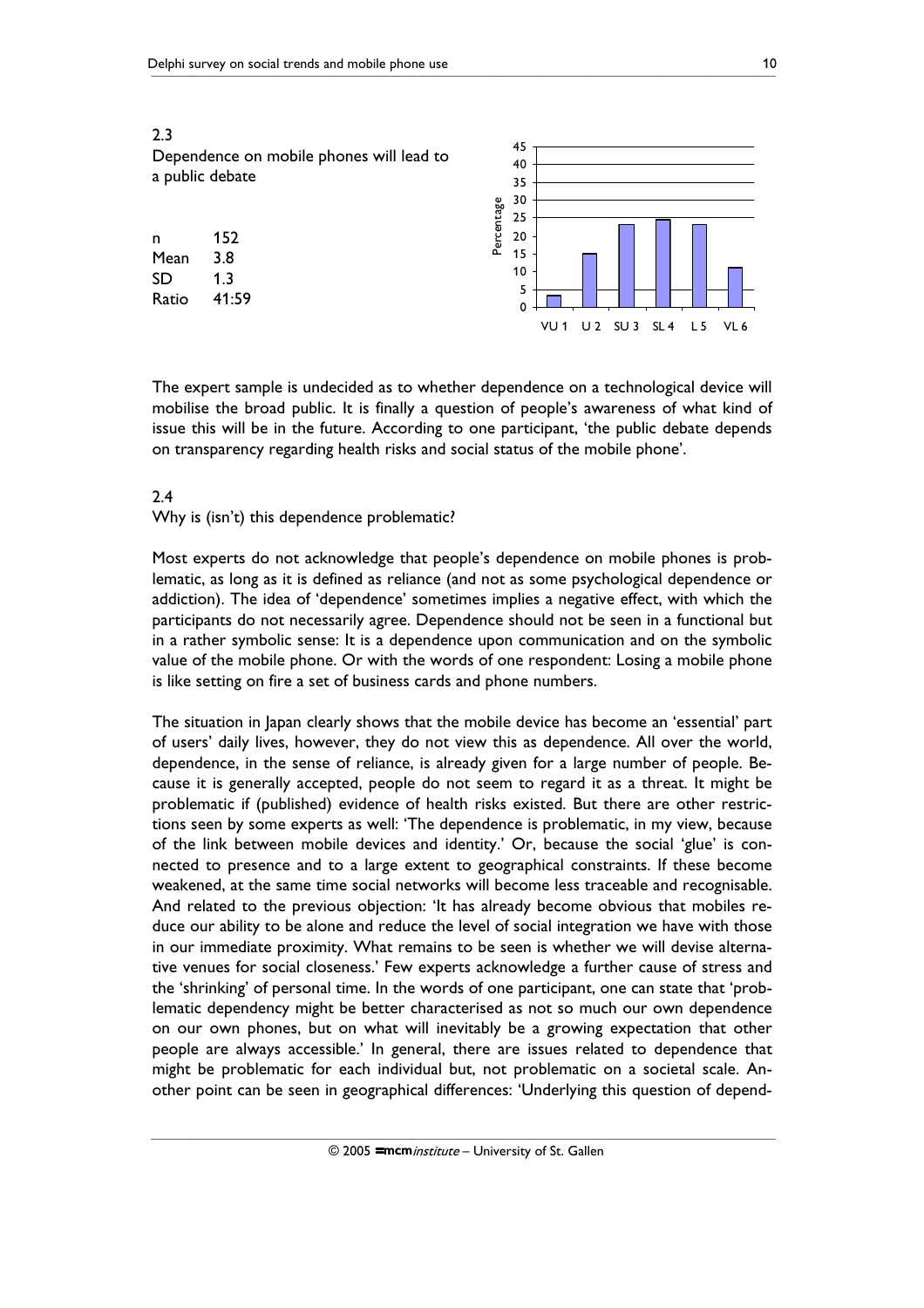ence is the relationship between individualism and sociality which is culturally specific.'

 $\overline{\phantom{a}}$  , and the state of the state of the state of the state of the state of the state of the state of the state of the state of the state of the state of the state of the state of the state of the state of the stat

May dependence on mobile phones become problematic, 'but only because we have not found socially acceptable ways of dealing with mobiles' yet? While some experts state that dependence is already accepted by users and that it is 'no issue for a public debate', very few sense the lack of debate as problematic: 'It is unfortunate that we have so little discussion and decision-making about the introduction and infusion of new technologies into our social and professional lives.' When such a debate arises, it usually concerns specific uses, such as using while driving, ringing phones in inappropriate places, teenager's use of mobile phones etc, and not so much the dependence as such. Let us therefore conclude with the following statement: 'People are already very dependent on technologies – mobile phones, transportation, central heating, you name it – and the discussion is almost non existent. Why expect this to change?'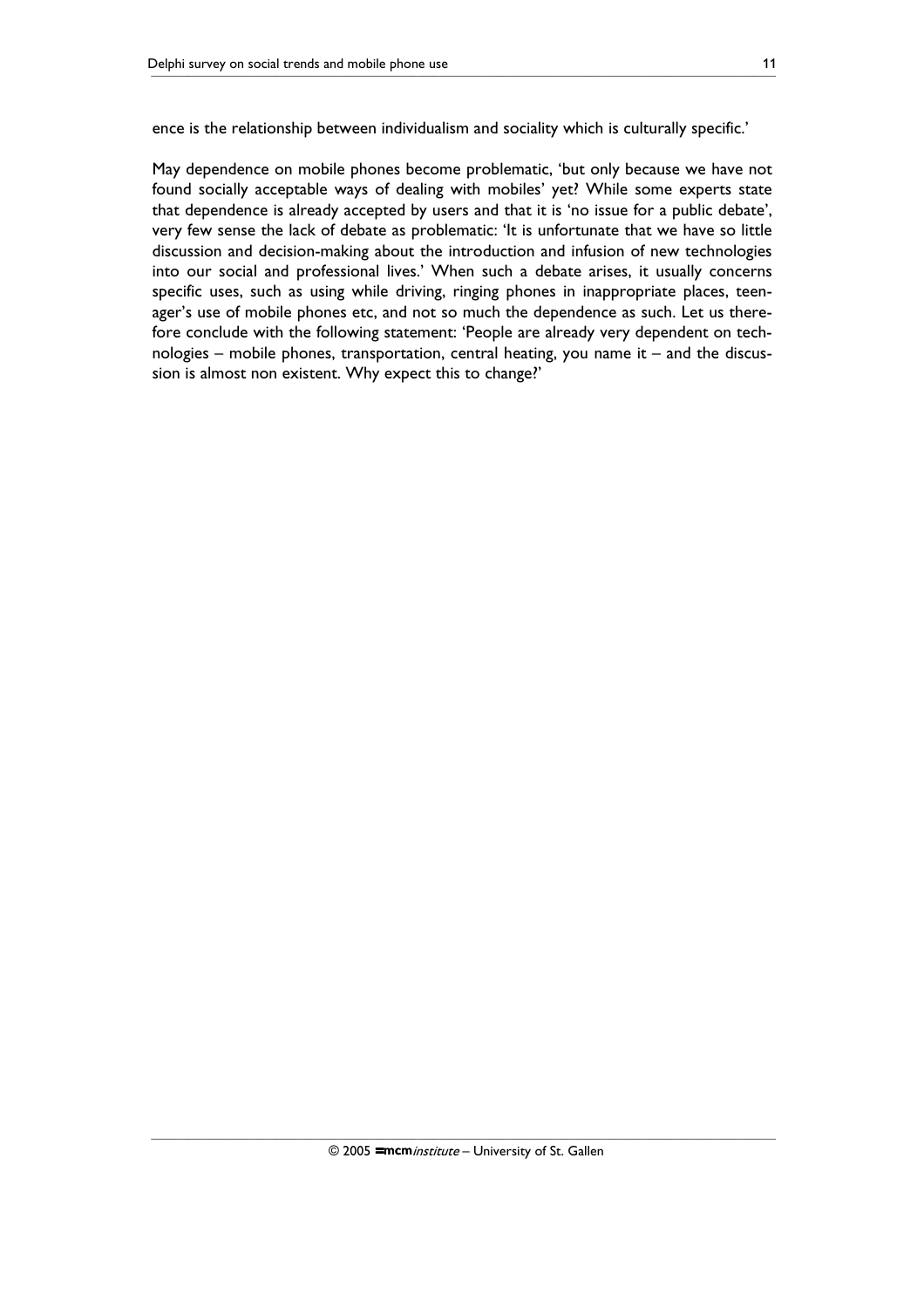# 3. To what extent will mobile phone addiction be a genuine problem?

 $\overline{\phantom{a}}$  , and the state of the state of the state of the state of the state of the state of the state of the state of the state of the state of the state of the state of the state of the state of the state of the stat

Addiction is a severe form of dependence, usually marked by physical and emotional dependence. If the addicted user is separated from his or her mobile phone, this may even lead to hypochondria, anxiety and insomnia.



Even though we tried to define addiction in a appropriate manner (see above), some participants criticised our definition and stated that it is difficult to separate addiction from dependence. One expert made clear that 'addiction is a clinical condition, dependence is not.' The question would 'assume that there is such a thing as mobile addiction' and would 'portray an impending crisis which does not exist, even though understanding the psychology of mobile attitudes is very important'. A related question was quoted by one of the respondents: 'Is it the phone that is the problem or is the phone an extension of psychological problems?' In Japan it is already an issue (i.e., costs re i-mode packet bill, prostitution, etc) and it could become one in the Western world as well because of the same implications (i.e., 'extended usage can become disproportionally expensive'). It 'will play out differently in different cultural contexts.' Or, as another expert stated, 'the mobile phone becomes the scapegoat for larger issues about decay in society'.



Because it is a controversial issue, the participants agree that it is likely that the media will cover mobile phone addiction. In the second wave of the survey, six percent of the participants changed their mind and said that it is likely to be covered. A problem affect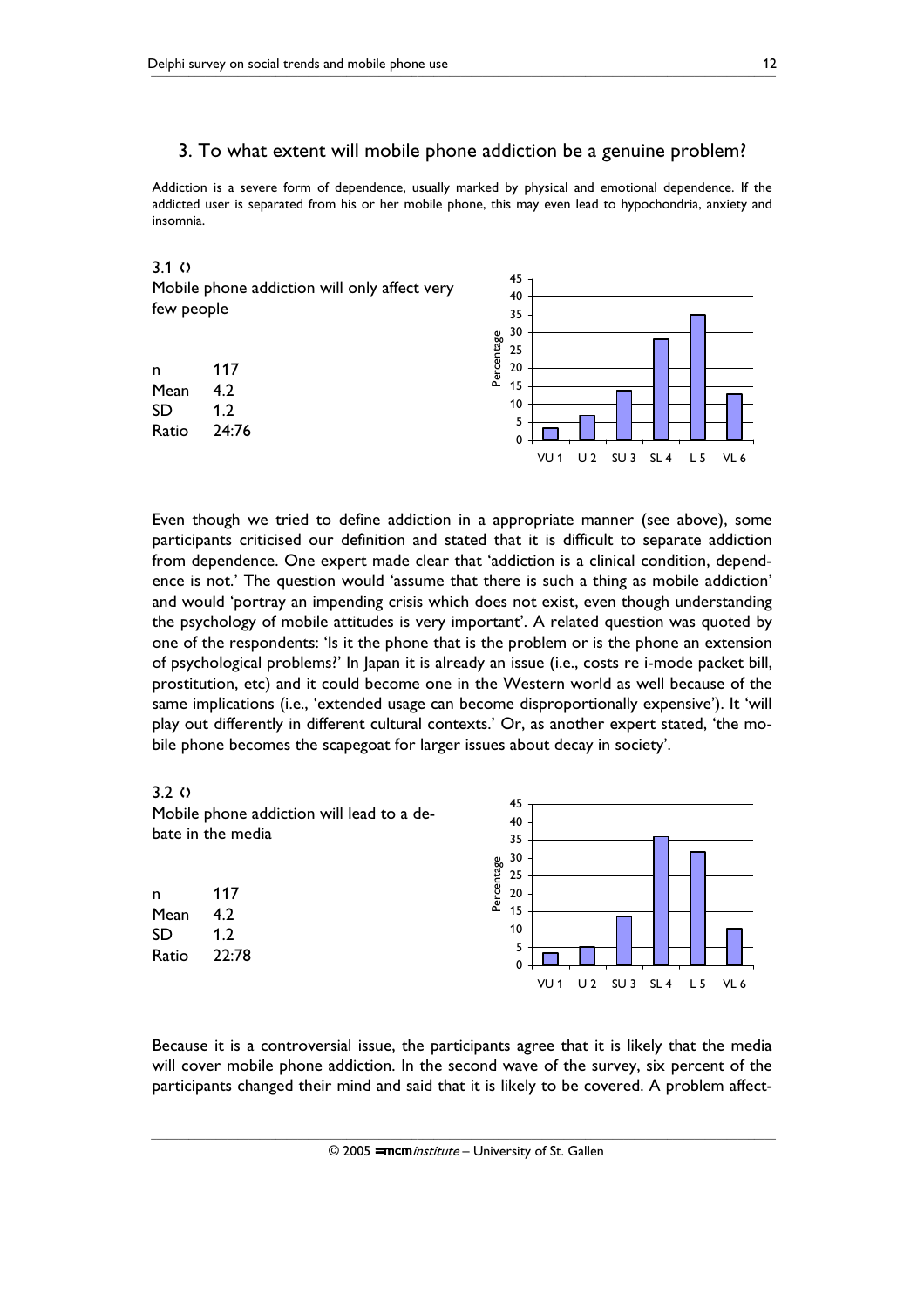ing not so many people can become a big issue (where 'issue' has to be defined as having media attention). Some experts point out that it is the logic of the media to search and display ambivalent and controversial issues ('perceptions of addiction rather than realities often drive media debates'). One suspects that 'this debate in the media will be relatively short lived'. Another expert is convinced that the 'media debate will not affect the problem.'

 $\overline{\phantom{a}}$  , and the state of the state of the state of the state of the state of the state of the state of the state of the state of the state of the state of the state of the state of the state of the state of the stat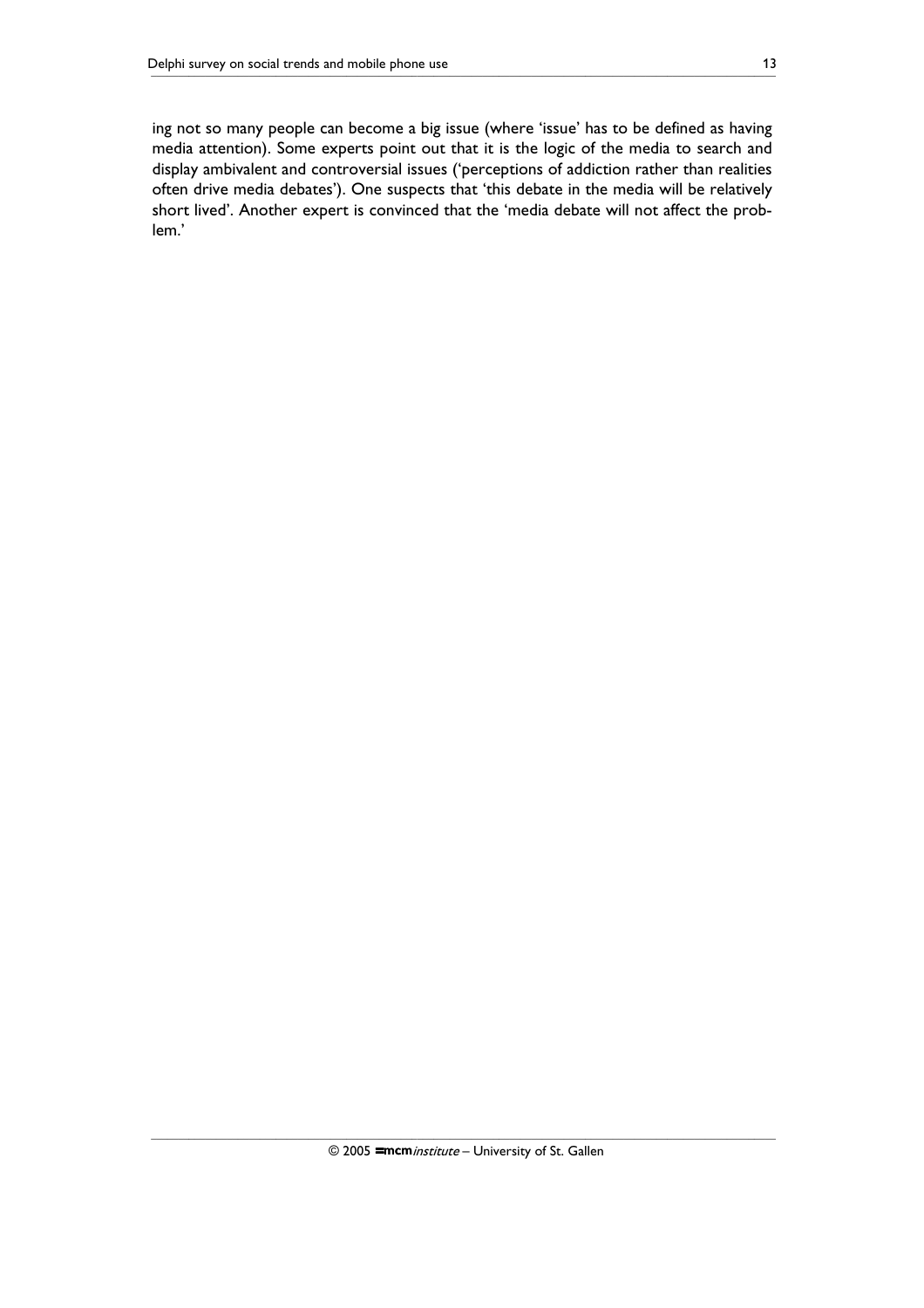# 4. How will mobile phones determine social relationships in the near future?

 $\overline{\phantom{a}}$  , and the state of the state of the state of the state of the state of the state of the state of the state of the state of the state of the state of the state of the state of the state of the state of the stat



The experts do not agree on the statement that the mobile phone will be important for making new friends. The question even provoked someone to ask how this should be done, 'by calling people randomly?' There is still no convincing answer to whether the mobile phone will allow us to make new friends, but there is first evidence of an 'exchange of numbers'. There may be potential in offering services like a mobile 'friendster' to get to know friends of your friends as they are in the same bar or club for example.



The mobile phone embodies the concept of a mobile way of living that dominates our everyday culture. Because the mobile is 'attached' to its user it allows an easy and always accessible connection to stay in touch with loved ones. 'Research so far has demonstrated that mobile phones are most often used to maintain contact with existing social networks, rather than make entirely new contacts'. Most experts agree with the statement that mobiles are an important means of maintaining relationships.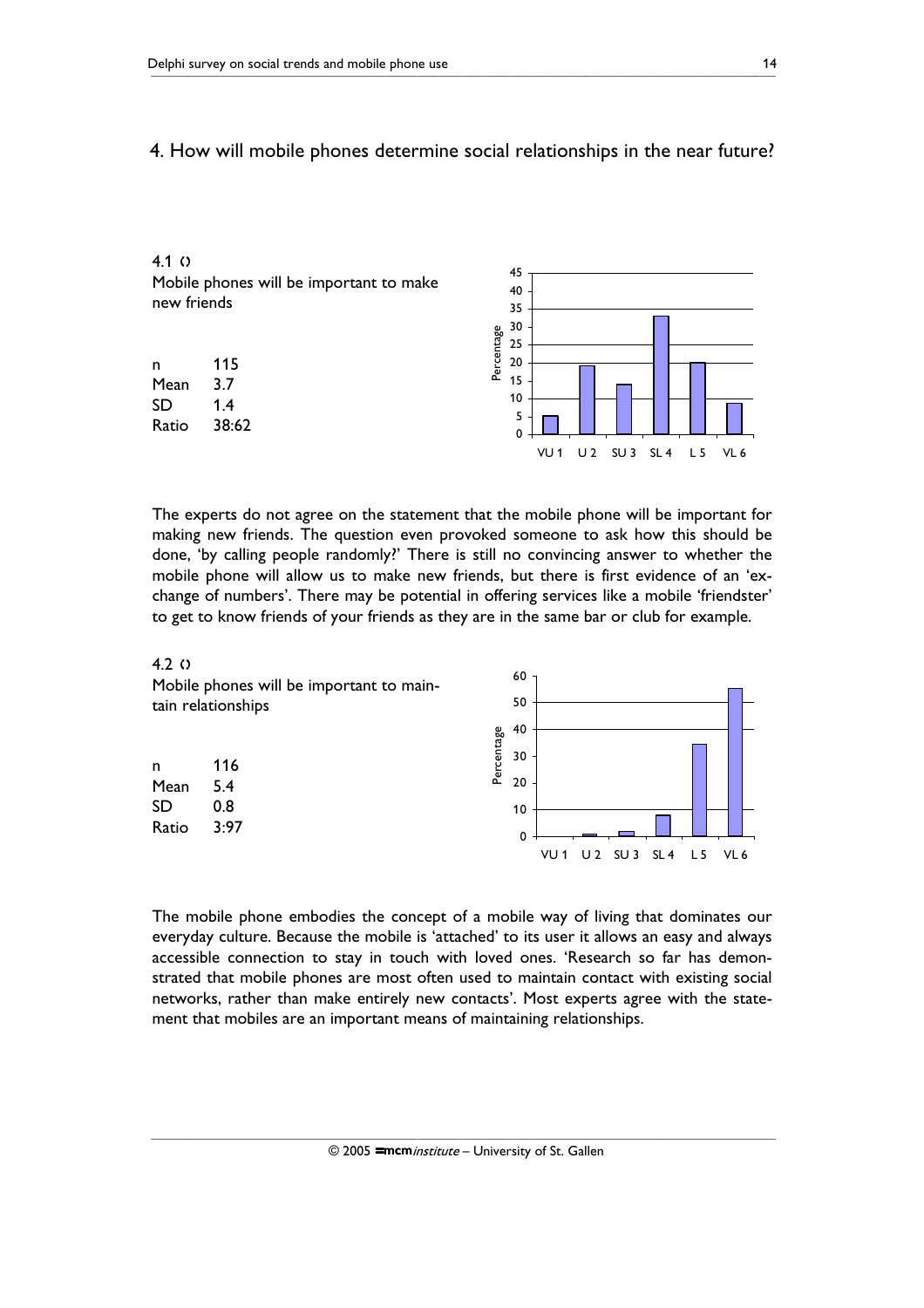

 $\overline{\phantom{a}}$  , and the state of the state of the state of the state of the state of the state of the state of the state of the state of the state of the state of the state of the state of the state of the state of the stat

The result after the first wave showed that participants were discordant but that they tend to see it as more likely that non-users of mobile phones risk losing contact with other people. Some of them adjusted their answer in the second wave. According to the experts, it is still likely that possession of a mobile phone will divide the haves and the have-nots in the near future. One expert is convinced that this is 'only true among the young' and if people are not present in other ways (WLAN, landline phones etc).



Most respondents do not think that relationships will become more superficial as a result of mobile phones. It is interesting to see that experts who already had an extreme opinion (options 'VU 1' and 'VL 6') tend to stick to their first estimation. It was mentioned again that all of these five scenarios are dependent on age, gender, different cultures and geographic regions: 'The debate will rage on around the lack of sensitivity and impact on social values as consumers withdraw into their devices and ignore the public settings they find themselves in. This is already very apparent in Japan and Korea.' Mobile telephony not only connects people but 'mobile telephonic practices run the risk of forging walled communities within already established social groups'.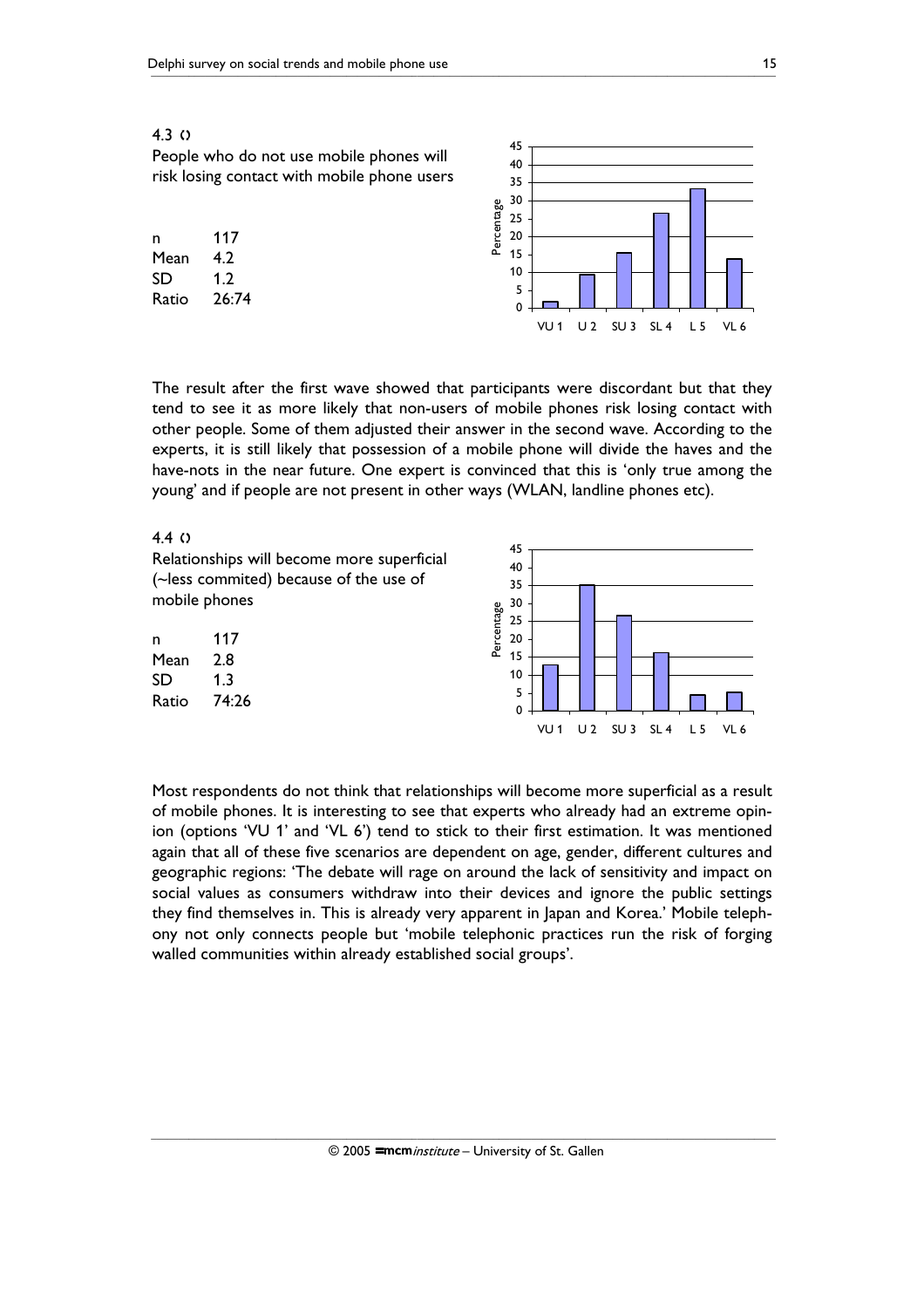

 $\overline{\phantom{a}}$  , and the set of the set of the set of the set of the set of the set of the set of the set of the set of the set of the set of the set of the set of the set of the set of the set of the set of the set of the s

After the first wave of our Delphi survey there was distinct uncertainty among the experts (50 percent unlikely vs. 50 percent likely). This is also shown by the fact that all possible options were chosen significantly. After the second wave it seems to be somewhat likelier that social life may become less predictable because of spontaneous mobile phone use (see ratio). It is acknowledged by experts that mobile phones will increase the flexibility in social life and shorten planning time scales from days to hours or minutes. It was quoted that the mobile 'will allow (and even encourage?) people to be less committal' and that 'social life will become different because of the mobile phone.'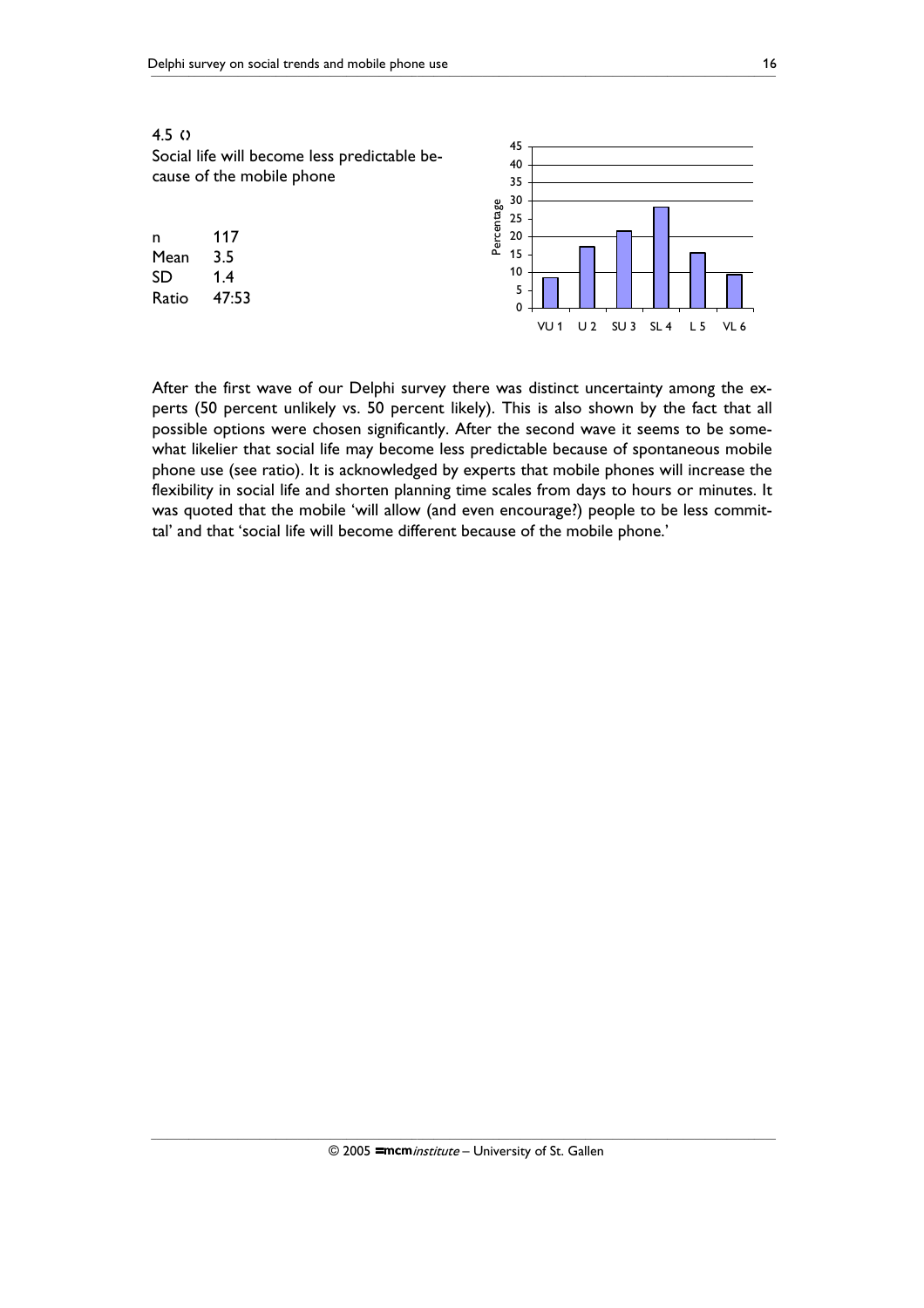# 5. How will the mobile phone affect the ways people communicate?

 $\overline{\phantom{a}}$  , and the set of the set of the set of the set of the set of the set of the set of the set of the set of the set of the set of the set of the set of the set of the set of the set of the set of the set of the s



A similar, wide distribution (of the values on the scale) also appeared in the first-wave answers. There is a slight likeliness that distant communication compensates for direct communication. This effect can not solely be attributed to the mobile phone, and this may explain the experts' answers. According to one respondent, it is more likely that the 'quality of face-to-face contacts may decrease due to the presence of mobile devices (checking incoming mails etc)'. In Japan, 'it has been shown that mobile phone usage increases the instances of personal interactions with friends'. It is a rather widespread opinion that mobiles 'tend to add to and facilitate face-to-face communication, rather than replace it'.

### 5.2



Three out of four experts in our sample think that there is a likeliness that communication will increase when a new channel is provided. If there are more opportunities to communicate, it is quite certain that people will use them. But as the comparison with the foregoing question shows, these communications will probably not replace established forms of mobile (or even human) interaction. Finally, it is quite obvious that the variety of mobile communication possibilities is growing.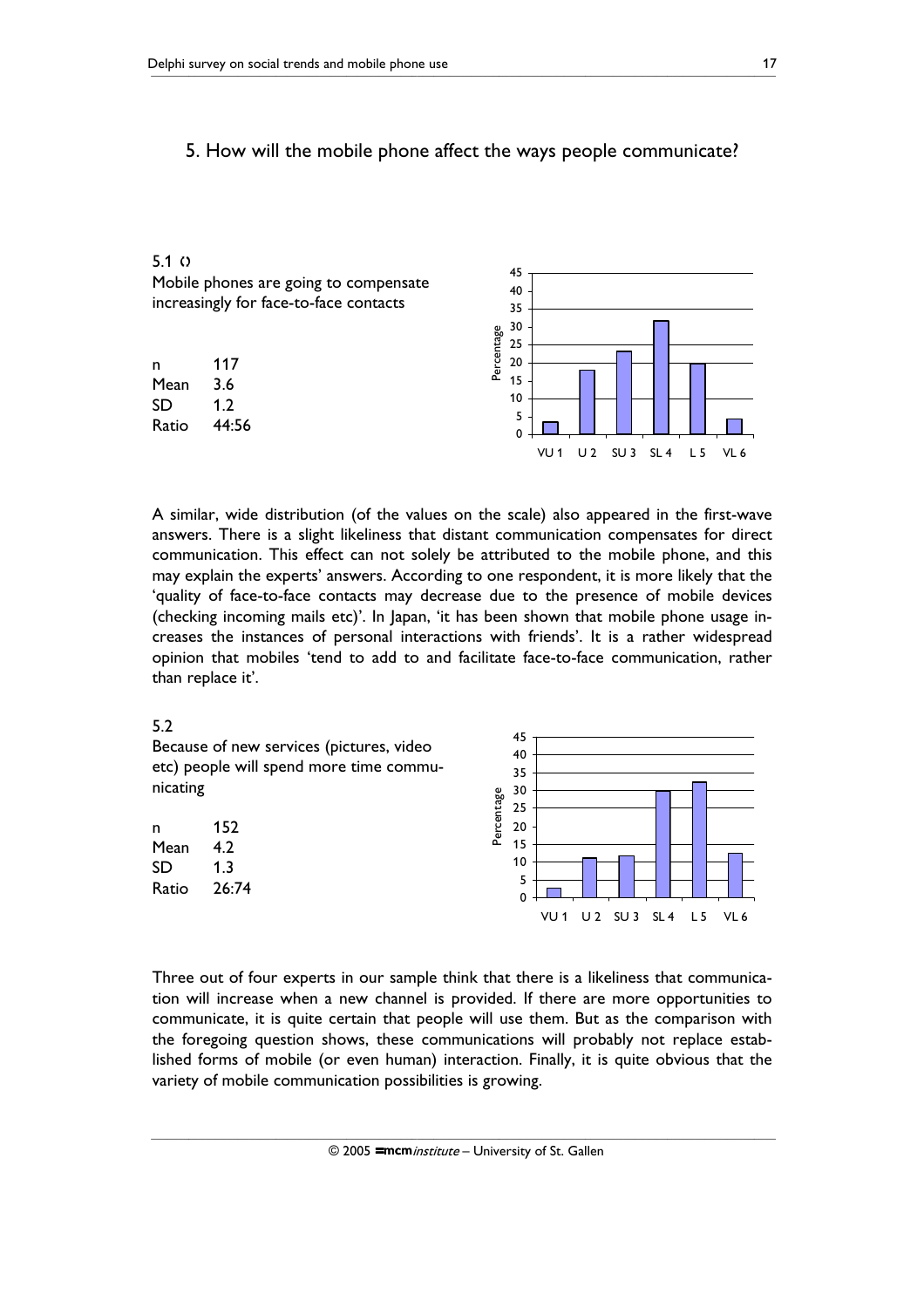

 $\overline{\phantom{a}}$  , and the set of the set of the set of the set of the set of the set of the set of the set of the set of the set of the set of the set of the set of the set of the set of the set of the set of the set of the s

It seems to be unlikely that pictures will soon replace words in a mobile communication setting. The dominance of spoken and written words will not be broken in the near future (and we assume that it will take longer for pictures to be an important means of serious mobile communication). This is implied in the statements that 'pictures work with text' and that it needs 'special situations, where the picture can replace words or where the context is known'. Picture messaging is still very dependent on its costs as well.



The Delphi participants think that there will be increasing pressure to use the communication facilities provided by the mobile phone. Five percent of the respondents moved from unlikely to likely in the second wave. Current research already shows that instant reaction to mobile communication attempts is expected by some people. Still, it is not known 'if social pressure to communicate with others is a function of age or exacerbated by the technology'. One expert is convinced that 'we will see a more conscious use of mobiles in the near future'. The following statement is connected to this: 'As a non-user of mobile phones I am very conscious of social pressure to be available anytime and anywhere, and have made a lifestyle choice to reject it'.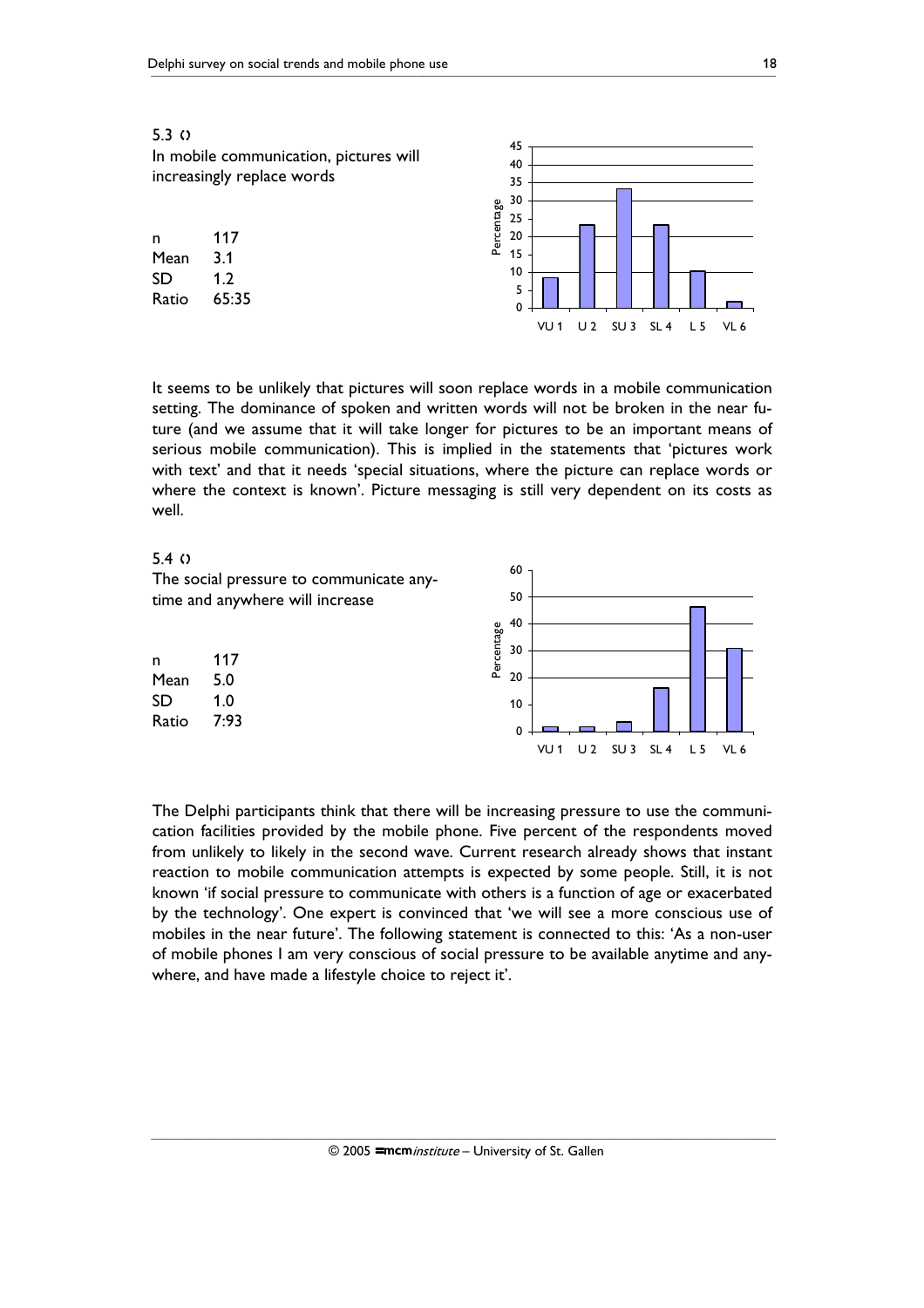# 6. Thinking about children and mobile phones in the near future

 $\overline{\phantom{a}}$  , and the set of the set of the set of the set of the set of the set of the set of the set of the set of the set of the set of the set of the set of the set of the set of the set of the set of the set of the s



This was the only strictly normative question asked in our survey. We wanted to know what experts consider as the appropriate age to begin mobile phone use. Most experts specify an age between ten and fourteen years. We were surprised how broad the distribution was (the boxplot graphic above shows that it spans between the age of six and sixteen years). The estimation (a mean value of 11.4 years) can be seen as conservative, assuming that a higher age indicates a more conservative view. According to one expert, the appropriate age depends on the functions available. Another respondent answered the question more generally: 'When they earn enough money and have enough media competence to buy and run a mobile phone!'





According to the experts, the average age of first mobile phone possession will drop further. Advantages and disadvantages applied to this development are outlined in question 6.4 and 6.5.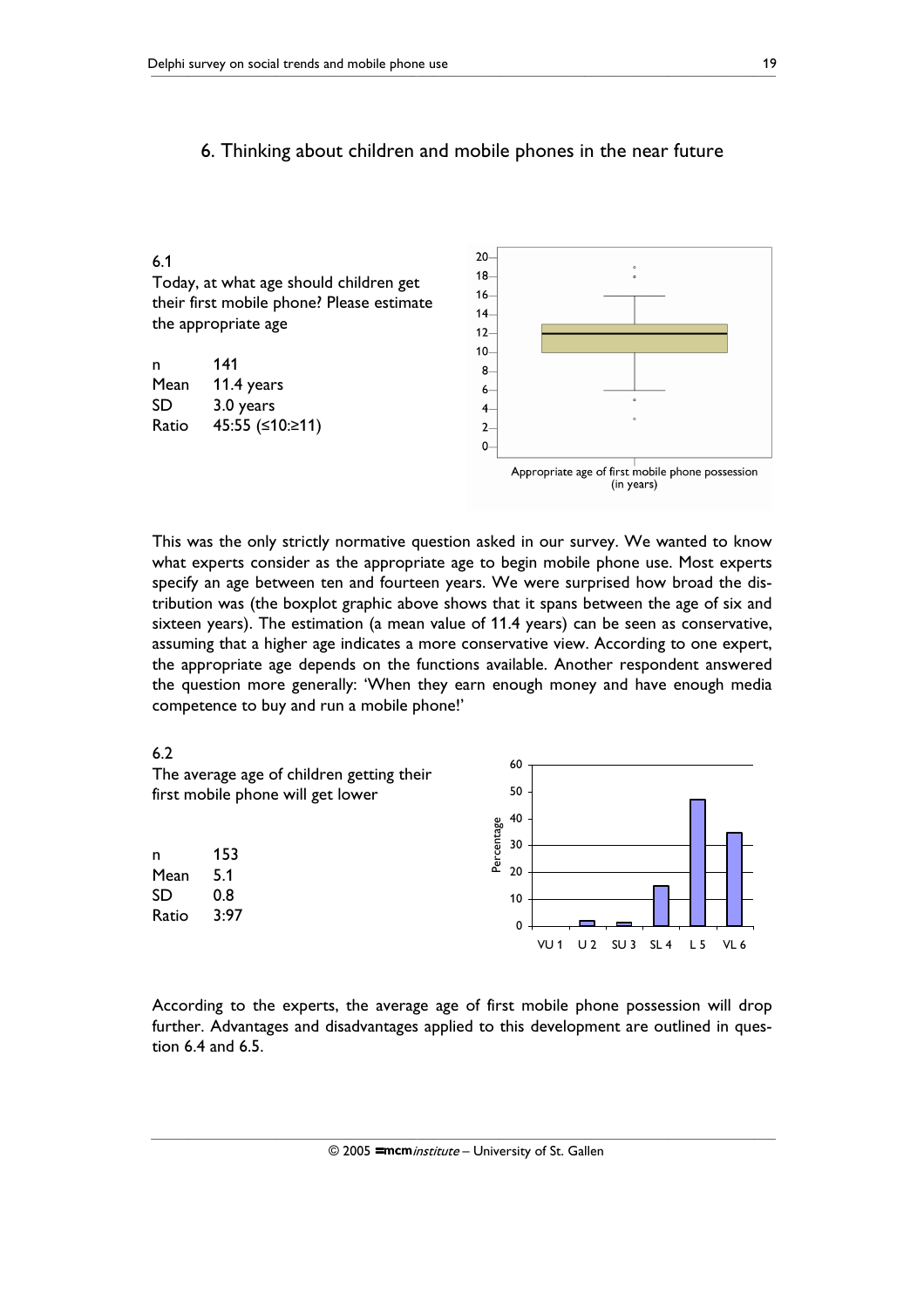

 $\overline{\phantom{a}}$  , and the set of the set of the set of the set of the set of the set of the set of the set of the set of the set of the set of the set of the set of the set of the set of the set of the set of the set of the s

Because there is confirmed probability that children using mobile phones are getting younger, it seems likely to very likely that the public, and especially the media, will cover the issue. One of the experts made clear that 'parental choice should be a primary determinant not government regulation'.

#### 6.4

How do children benefit from mobile phones?

Safety and security are the benefits mentioned most by experts, followed by the ability to stay in touch with parents, family and friends. The potential of being able to communicate in emergencies, or, as one expert said to the point: 'A virtual umbilical cord to parents means a certain sense of security.' Furthermore, to have a phone of their own seems to increase children's independence and allows them to maintain their peer social contacts and broaden their social circle (due to the fact that they have low mobility). Because children can 'contact peers without going through parent-controlled resources like the house phone', it may be possible that the mobile phone 'can facilitate social responsibility'. Less frequently, experts mentioned the possibility of acquiring media expertise, and the mobile phone as a means of learning (the latter applies more to future applications) and entertainment (which is surprisingly mentioned only a very few times).

Two experts objected that the 'answer is culture-dependent, and also dependent upon whether you are speaking from the perspective of the parent or from that of the child.' The difference would be that parents reply with 'safety', while children say 'social connectedness'. The first objection is confirmed by the fact that the 'media debate about mobile phone usage is something that happens already in Finland'.

But there are some rather critical notes as well, like the following: Mobile phones 'give parents/adults a (false?) sense of security.' A statement which doubts the effectiveness of the security aspect. Someone else expressed a similar concern regarding the connectedness aspect, and is therefore 'less convinced that increased/perpetual contact between kids and their friends is as clear-cut a 'good thing' – there seems to be plenty of contact anyway.' Five experts do not see a real benefit for children using mobile phones at all, their arguments span from 'prevents children from being under pressure or excluded from others who already got one' to 'it is just a marketing communicated benefit'.

VU1 U2 SU3 SL4 L5 VL6

#### 6.3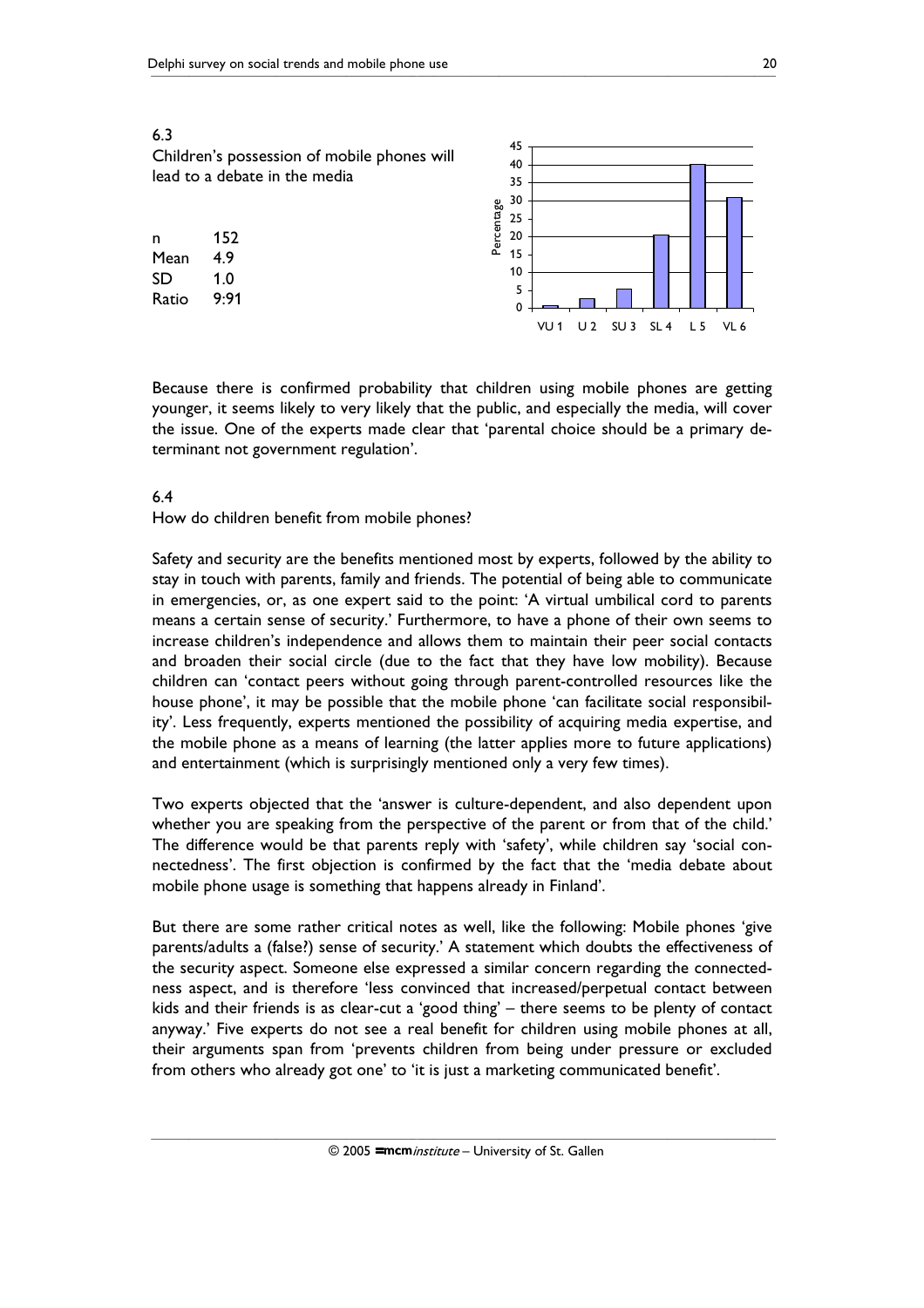#### 6.5

#### How do children suffer from mobile phones?

Potential health hazards and surveillance (with different characteristics) have been mentioned most, followed by cost, responsibilities in general and peer pressure. The health issue (i.e., potential effects from electromagnetic radiation) is still not resolved and advice is for growing children not to use mobile phones, according to one expert. Because of the security issue (seen above as benefit), surveillance and control by parents could increase, and be connected to a loss of privacy and pressure to always stay connected or to be available wherever the child is. Again, with the words of a participant: 'The same virtual umbilical cord could mean decreased assertion of independence.' The independence mentioned above could turn out to be an 'illusion', and 'may lead to a lack of need to use one's own initiative'. There is another issue seen by our experts that can be defined as 'neglecting skills for other communication means'. Mobile phone use, according to some experts, takes time that could be spent conversing or interacting with family. The result of such a displacement may be 'lack of parental mediation in communication' and a 'skewed sense of social communication'. Again, this could lead to difficulties in decision-making, 'loss of social autonomy' and a 'reduced ability to handle difficult situations face-to-face'. The issue of a potentially false sense of personal safety was mentioned again in the answers to this question.

 $\overline{\phantom{a}}$  , and the set of the set of the set of the set of the set of the set of the set of the set of the set of the set of the set of the set of the set of the set of the set of the set of the set of the set of the s

The high cost of mobile communication and children's problems with cost control are seen as further issues. But above all, the children's control over the device itself was mentioned: 'Anxiety, very heavy responsibility for the 9-11 year olds (e.g., loss of phone, forgot it at McDonald's, costs over limit, etc) are seen as an issue and culminated in the following statement: 'My children are simply not ready to take care of a device like that.' There could be other reasons behind such an assumption. Distraction, 'more stress and less concentration' because of the mobile phone have been mentioned as suffering. Additionally, 'issues of bullying that are not visible to others' are seen as a threat to children, because the mobile phone 'leaves them open to the harassment of others'. Some experts mentioned the peer-group pressure to have the latest device or possible 'damage to children's self-esteem if they do not have as many friends to communicate with as peers do'. Finally, third generation mobile phones 'present lots of new issues re internet, access to inappropriate content etc.' Usually connected with children's or young people's use of mobile phones is a tendency to addiction (although this was mentioned only a few times). In all these aspects where children may suffer from mobile phone use 'it is cultural practices around the phone that are the issues not the phones themselves'.

There are only few experts who completely deny issues where children may suffer. One opinion was that they suffer 'more by not having one...' One rather mediating statement read: 'But, in general, children gain, as everyone else from sensible uses of mobiles.' Let us conclude with the two most extreme statements found for this open-ended question: 'Just for the discussion I'd like to state: below 16 [years of age] mobile phones should be forbidden by law.' and 'They live in a multitasking and multinetwork world, and there is no evidence that they do suffer.'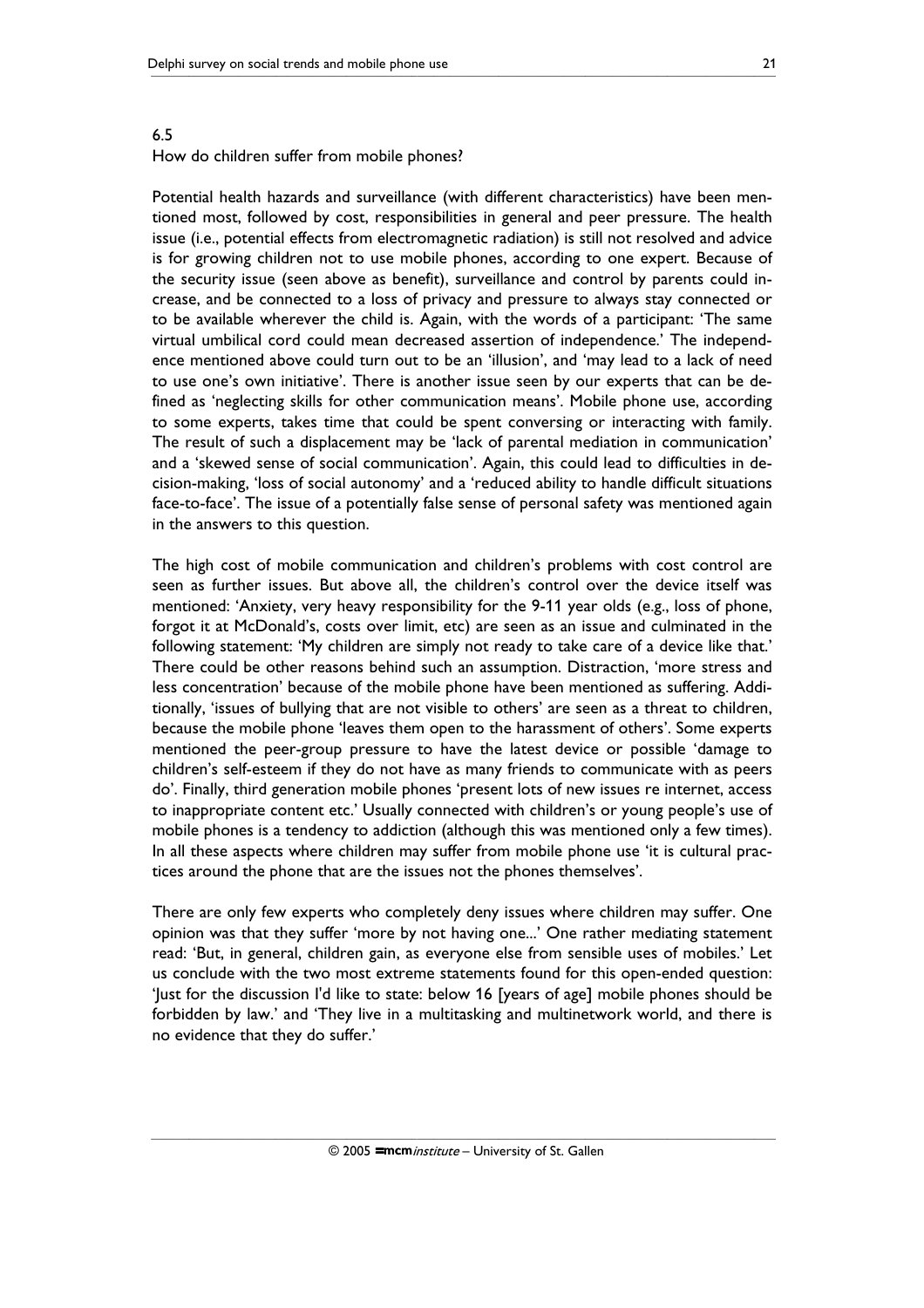# 7. Anyone can access adult content (such as porn or gambling) with a mobile phone. What will this mean for the protection of minors?

 $\overline{\phantom{a}}$  , and the set of the set of the set of the set of the set of the set of the set of the set of the set of the set of the set of the set of the set of the set of the set of the set of the set of the set of the s



High peaks in the centre of the scale point to the fact that the experts are undecided as to whether minors' protection will be undermined by mobile phone use. The answers were almost equally distributed after the first wave (ratio 51:49) and changed slightly during the second wave of the survey. It can be rated as a highly controversial issue. This may have to do with a different understanding of the 'protection of minors' among the Delphi participants. According to one respondent, 'access to adult content is limited by the network operator's mutual agreement, so the actual statement in this [the title's] question is false'. Some experts claim that 'technical filters will be needed' but others are unsure 'if we would be able to regulate what gets transmitted from phone to phone.' The worst fear is seen in 'unsolicited porn (spam) showing up on a child's mobile phone.'





The same can be stated for this statement where there is significant uncertainty as to whether we need stronger legal regulation on the matter. A few respondents are convinced that we will get more regulation but that stronger legal regulation 'will not help much' (as seen in 7.1). One expert believes that 'network operators will be forced to take legal responsibility for the content (of images) transmitted on their networks.' The solution, according to two experts, is parental control, not legal limitations, and teaching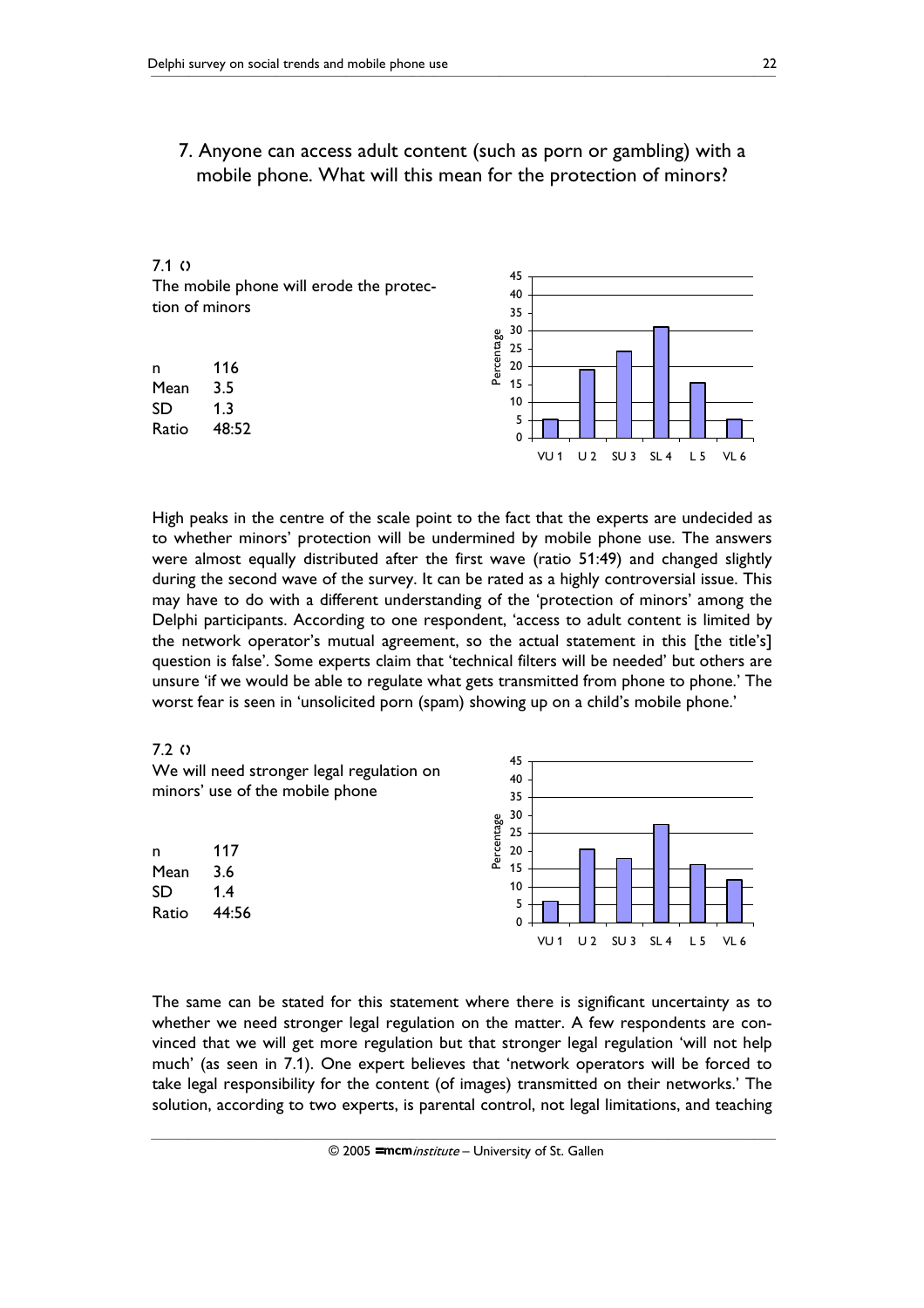media competence is more important than regulation. Finally, some experts would agree with the statement that 'porn and gambling are regulation-resistant because there are so many sources to control and regulation is completely fictitious.'

 $\overline{\phantom{a}}$  , and the set of the set of the set of the set of the set of the set of the set of the set of the set of the set of the set of the set of the set of the set of the set of the set of the set of the set of the s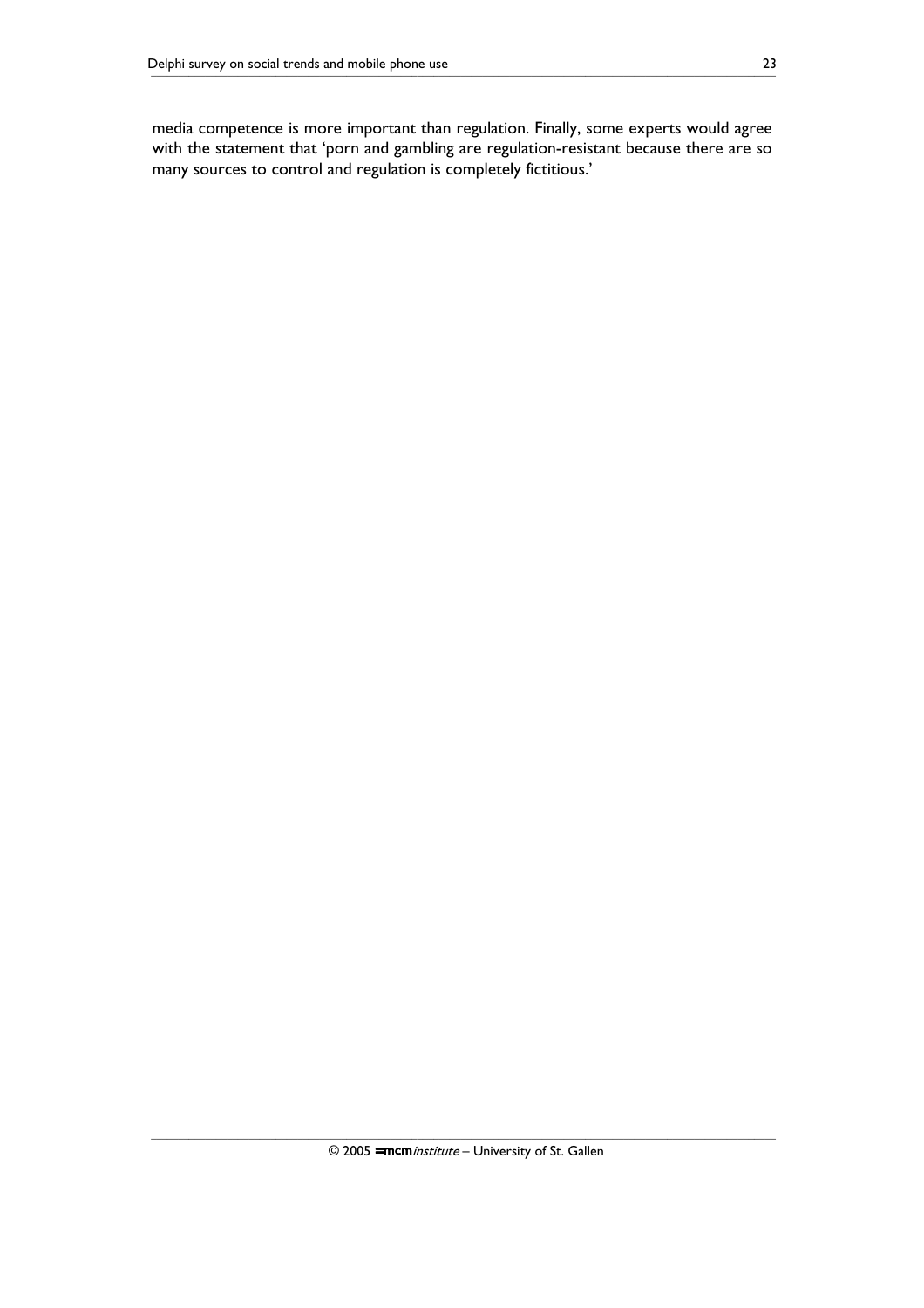# 8. How will the mobile phone affect family relationships in the near future?

 $\overline{\phantom{a}}$  , and the set of the set of the set of the set of the set of the set of the set of the set of the set of the set of the set of the set of the set of the set of the set of the set of the set of the set of the s

#### $8.1()$ Because parents don't know what their children are doing with their mobile phone, they will lose authority n Mean SD Ratio 116 2.8 1.1 5 10 15 20 25 30 35 40 45 Percentage

73:27 <sup>0</sup>

There is sparse dissent among experts but in general they negate our statement that parents will lose authority because of children's uncontrolled mobile phone use. This is even more unlikely after the second wave (plus seven percent). Still, 25 percent believe that such usage is somehow likely to have an influence on families. At the same time, participants' remarks indicate that this issue, as well as the two following, is dependent on context, like relationships and social practices within each individual family, and on the specific culture in place; thus, problems are not caused solely by the presence of the mobile phone. There is evidence that 'parents use the mobile, and prepaid or pay-as-yougo vouchers in particular, as a reward or punishment tool for their children'.

VU1 U2 SU3 SL4 L5 VL6

#### 8.20



It is in some way surprising to see that family bonds are not seen to be strengthened by intense contact over distance. One may interpret this to mean that family bonds are still strong enough or that face-to-face contact is more valuable than mediated interaction. The mobile phone may allow people to keep in touch more often, but according to a few experts, 'this will not make the relationship more intimate or closer because it does not replace physical closeness'. Again, 'it depends on the kind of contact, the context, content and purpose of communication'. In the second wave an expert changed his mind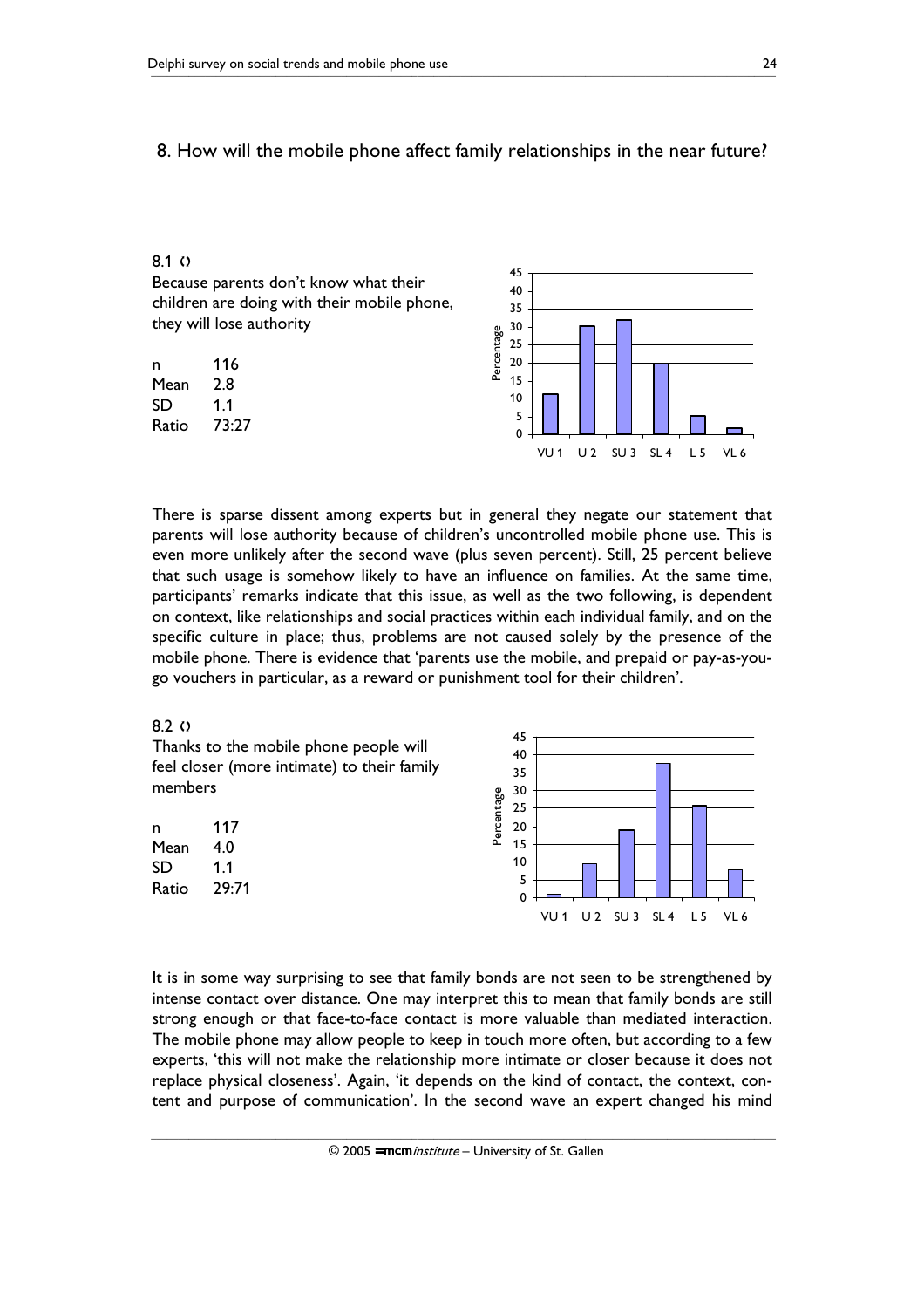from 4 to 5 (and explained), 'although the intimacy is a bit luke-warm, it is still better than no connection'. Is it the phone that is the problem or is the phone an extension of cultural changes and changes in value systems in particular?

 $\overline{\phantom{a}}$  , and the set of the set of the set of the set of the set of the set of the set of the set of the set of the set of the set of the set of the set of the set of the set of the set of the set of the set of the s



The phenomenon shown here is Janus-faced: Where there is a likelihood of closer relations, there is the same likelihood of control and surveillance. Children like the mobile phone because they can call their friends away from parental ears (statement 8.1 pointed to this), but it also allows parents to call them anytime, anywhere. Even surveillance can have a positive connotation, as long as parents can assure themselves that their children are alright and not in any danger. Some experts point out that 'children already have strategies to avoid surveillance'. It can be seen as 'a typical trade-off situation, you get more control but you also lose some'. One expert explained that 'children must have the possibility to do things without surveillance.'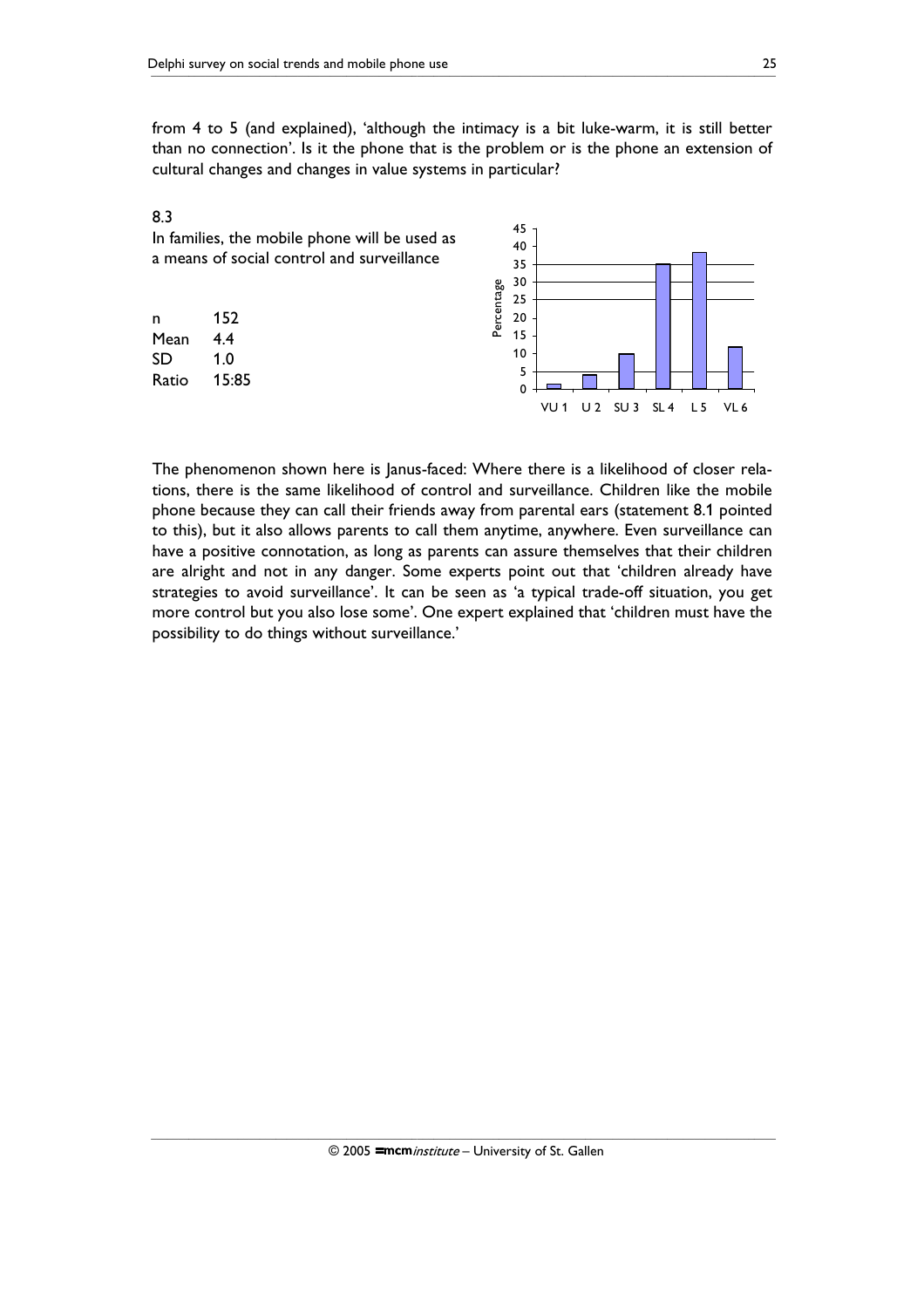9. In the near future there may be peer pressure among teenagers to have the latest device and to use new services (e.g. games, ringtones, video)

 $\overline{\phantom{a}}$  , and the set of the set of the set of the set of the set of the set of the set of the set of the set of the set of the set of the set of the set of the set of the set of the set of the set of the set of the s



The chart for this statement shows strong evidence that the mobile phone is more than a means of person-to-person communication. Even though the answers are related to teenager usage, the question of taste and environment of usage determine what kind of phone a person possesses and what kind of abilities or services are used ('symbolic value'). In many places and for some years now, it is true to say that 'the mobile phone is already an important part of a teenager's identity', but it is dependent on culture as well: 'American teenagers are far less likely to see their phones as a reflection of themselves than are teens in Europe or Asia.' It looks as if 'the phone is the fashion item rather than the services or contents.'

#### 9.2



The widespread use of ringtones and wallpapers already indicates that the ability to use a certain service leads to strong usage. Services which are able to make the phone more unique and personal are especially seen as important drivers. In the near future it is likely this finding will apply to pictures, music and games. 'My phone is better than yours' could be an expression that leads back to the statement above. One expert points out that it is less likely 'that new services directly put pressure on teenagers to use them' although it is probable that they attract usage and evoke pressure among peers. Usually these fac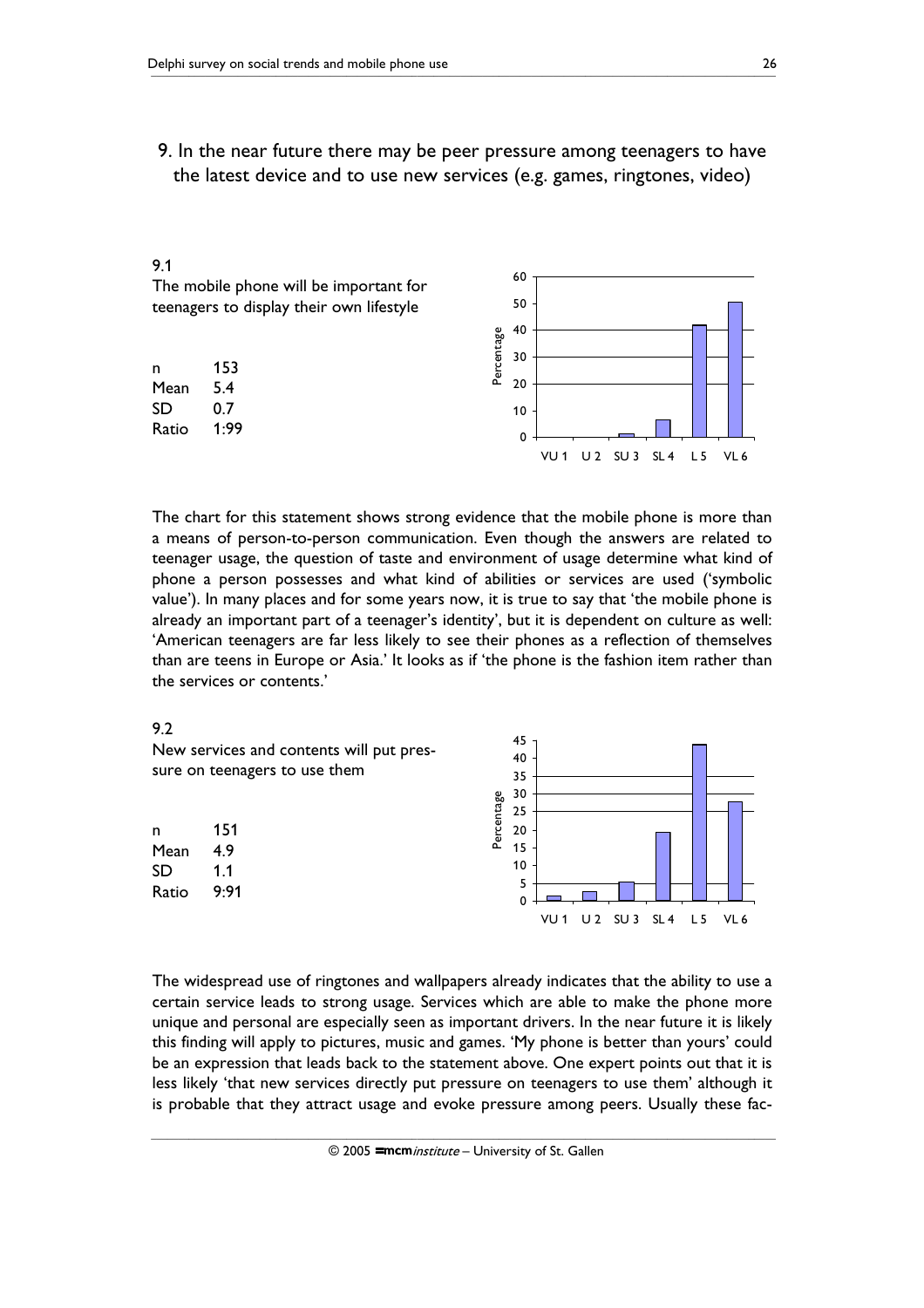tors will 'be tempered by the negotiation of economic cost (especially with parents), and also by the role of novelty in the expression of identity.'

 $\overline{\phantom{a}}$  , and the set of the set of the set of the set of the set of the set of the set of the set of the set of the set of the set of the set of the set of the set of the set of the set of the set of the set of the s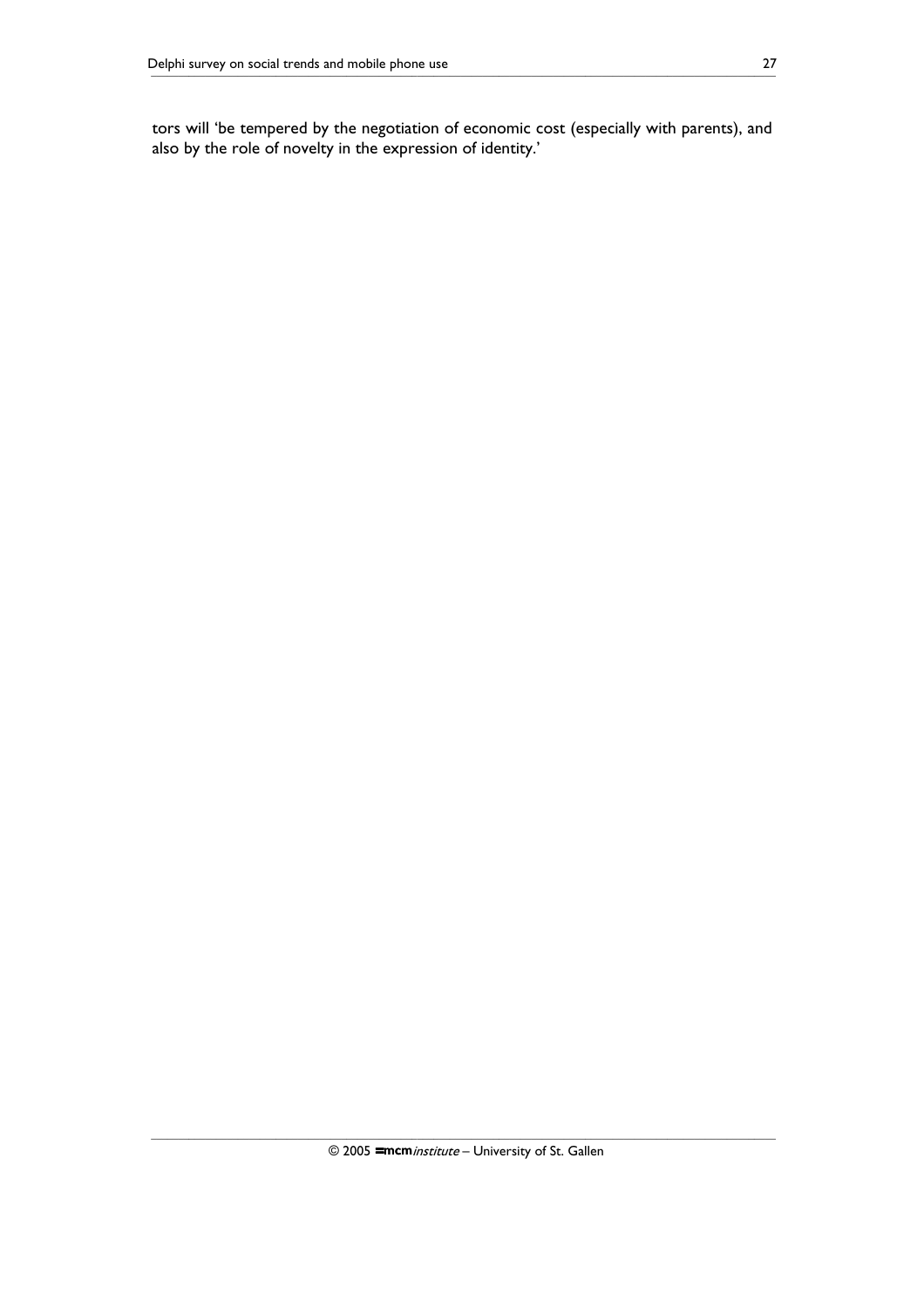# 10. Very intensive mobile phone use may lead to indebtedness. How likely are the following statements to happen in the near future?

 $\overline{\phantom{a}}$  , and the set of the set of the set of the set of the set of the set of the set of the set of the set of the set of the set of the set of the set of the set of the set of the set of the set of the set of the s



As stated on the issue of mobile phone addiction, indebtedness related to intense mobile phone use is probably ambivalent and the two are connected in a certain way. It is definitely likely that spending on mobile phone use will increase in the near future, according to experts. And 'the main reason will be that even more of the activities of daily life will take place over some mobile communication device.' Higher costs will be connected to more extensive uses.

#### $10.2<sub>c</sub>$



Compared with the outcome that only few people will develop some kind of addiction (see 3.1) it is somehow surprising that little cost control will be in place in the near future. Fifty percent of the experts estimate a medium or strong likelihood that this will be the case. On the other hand, it may soon happen 'that the expense for mobiles will be considered a necessity rather than a luxury' and that 'families prioritise these costs in their budgets' (this also happened to automobiles and televisions). 'People are much more aware of how much they spend on their mobile phone than on other household and personal expenditure.' This aspect is dependent on culture and development: 'There is a big difference between the UK and the Philippines.' As a social practice, debt is part of life and is not peculiar to mobile phones. A comparable objection is that using a mo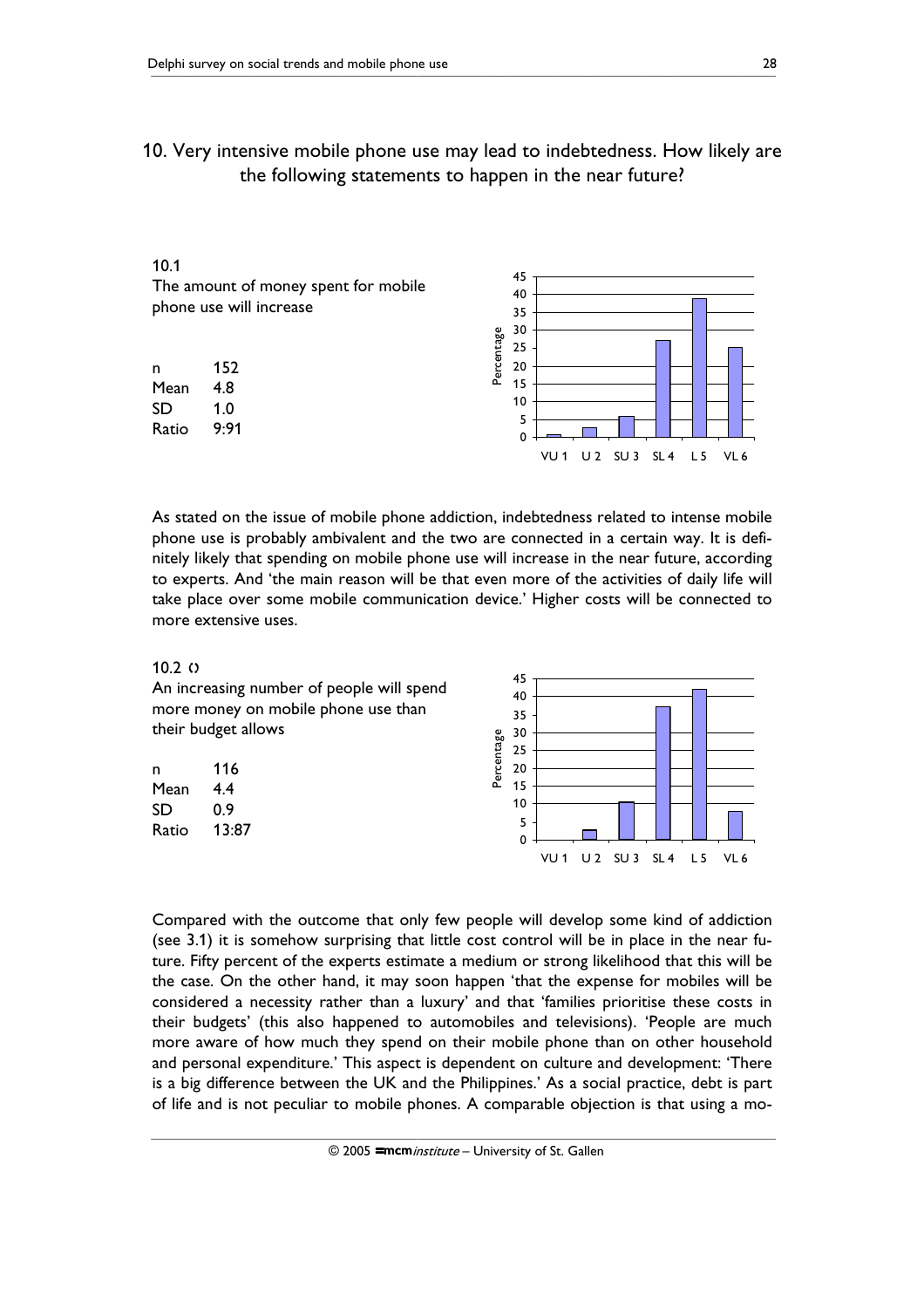bile phone is a bit like using a credit card, and that the user must be responsible and needs to know the limits. It was mentioned that 'kids often do not spend their own money'.

 $\overline{\phantom{a}}$  , and the set of the set of the set of the set of the set of the set of the set of the set of the set of the set of the set of the set of the set of the set of the set of the set of the set of the set of the s

#### $10.3<sub>o</sub>$

The main reason for people's problems with cost control will be unclear tariffs or pricing plans

n Mean SD Ratio 116 4.1 1.2



In the second wave of the Delphi survey it became more clear that operators' pricing plans pose a certain threat to people's cost control (plus five percent). But it is still a controversial issue and therefore difficult to deduce instructions for action. According to some experts, prepaid or pay-as-you-go options (or specific family plans) will decrease the risk of losing cost control. Additionally, consumers seem to be more sophisticated, 'changing tariff and pricing plans relatively frequently to establish what works for their call usage.' According to one expert, today's 'intelligence of billing systems allows operators to monitor usage, and increasingly, allows users to control usage.' Because 'pricing strategies will more and more move towards flat rates' it will facilitate users' calculations. 'Flat rates or simple minute budgets cause less financial surprises than highly differentiated pricing schemes.' One respondent assumes that 'overusers will overuse however clear the pricing plans are made', another thinks that at least in the US 'cell phone pricing plans may be in part federally regulated' in the near future. Service providers (who offer ringtones etc) with unclear cost policies and paid subscription offers are mentioned as well. Someone concluded that 'the ultimate reason for people's problems with cost control will be the state/industry's failure to facilitate cheap mobiles and service costs'.



Consumer protectionists are already criticising prices for mobile phone usage (especially for text messaging). The participants see average probability that this may increase in the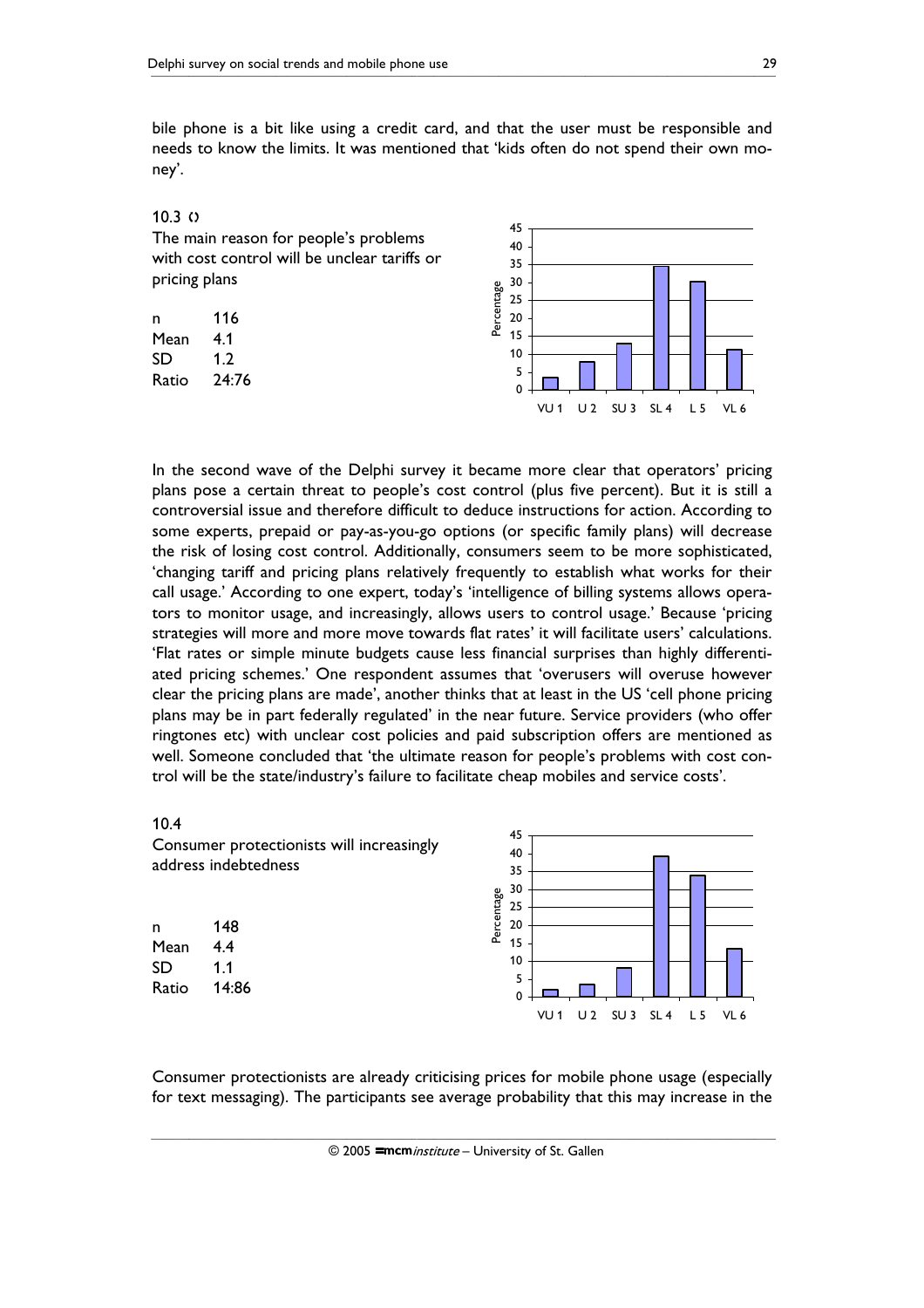near future (probably due to new services and their pricing). One expert points out that this kind of indebtedness is 'a problem of the lower classes', and that these problems never find much real attention in the public debate. Another respondent quotes that 'there is insufficient attention by consumer protectionists to issues of 'purposeful price confusion' by service providers'.

 $\overline{\phantom{a}}$  , and the set of the set of the set of the set of the set of the set of the set of the set of the set of the set of the set of the set of the set of the set of the set of the set of the set of the set of the s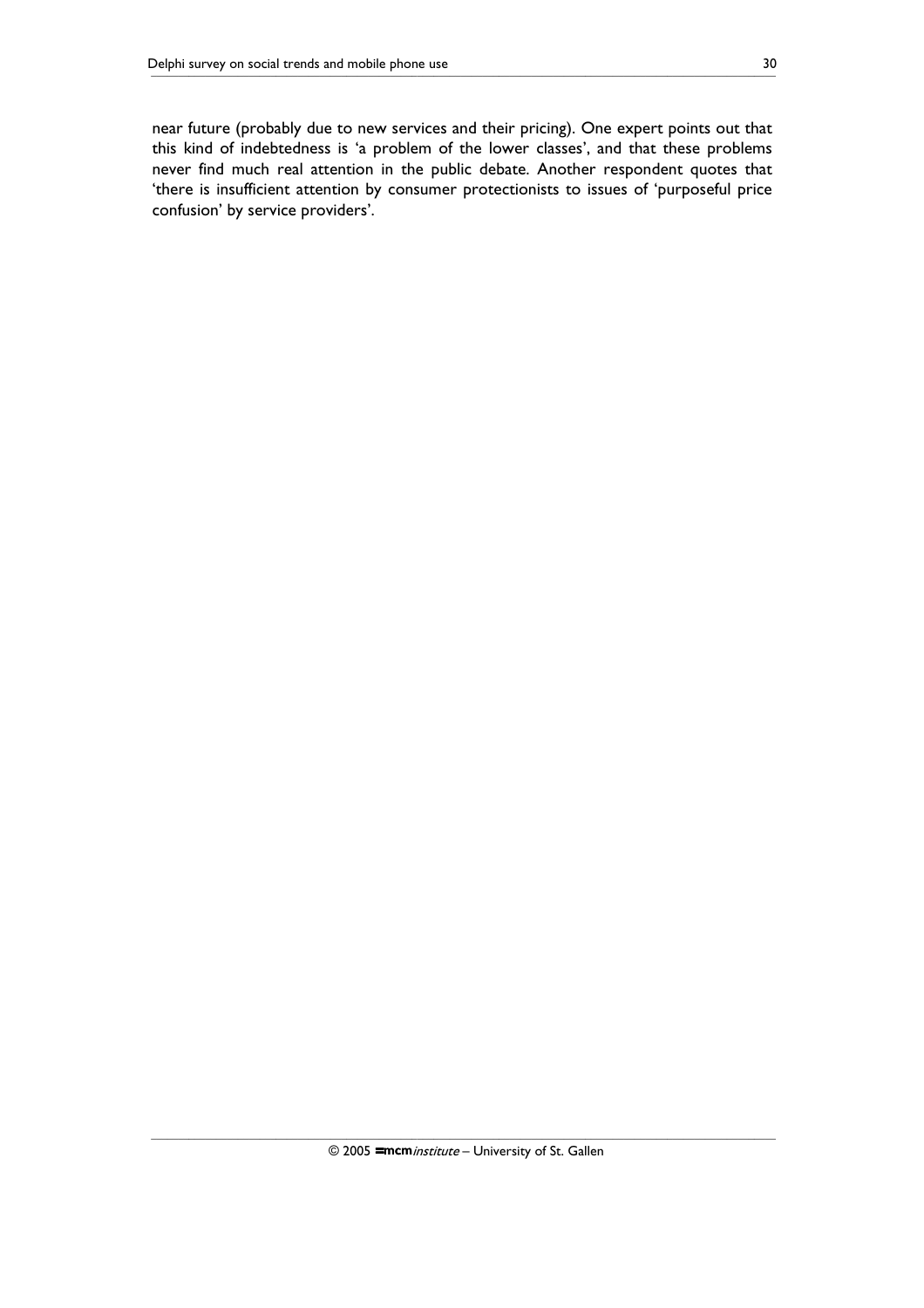# 11. What will be the impact of camera phones?

 $\overline{\phantom{a}}$  , and the set of the set of the set of the set of the set of the set of the set of the set of the set of the set of the set of the set of the set of the set of the set of the set of the set of the set of the s

The number of phones with built-in cameras is rapidly increasing. Bans of their use in changing rooms and on company sites are already in place. How likely are the following to happen in the near future?



According to two third of the experts, camera phones may pose a threat to people's privacy in the near future. They will probably continue to gain in popularity but will not be at the centre of public debate. Findings among young Norwegians indicate that most likely, people do tend to behave according to accepted behaviour when they take photos. Therefore, 'camera phones will invade a few people's privacy intensely but there will not be widespread invasion of privacy'. Use/misuse of camera phones will be dependent on the culture in a specific society: In Japan there are already issues of concern (mostly around porn and copyright violations) visible.

#### $11.2<sub>0</sub>$



We assumed a positive effect of camera phones through the change of the definition of picture-worthy (Mizuko Ito). But more than sixty percent of our (mainly Western) experts do not see such a positively verbalised effect in the near future. One objects that it depends on the quality of the cameras. But mainly, expert's comments indicate that they 'see little connection between having a camera phone and one's appreciation for the environment.' The 'esteem of our personal surroundings is dependent on other factors than the use of camera phones'. 'People will rather use pictures increasingly to communicate about fashion, share time-tables etc.'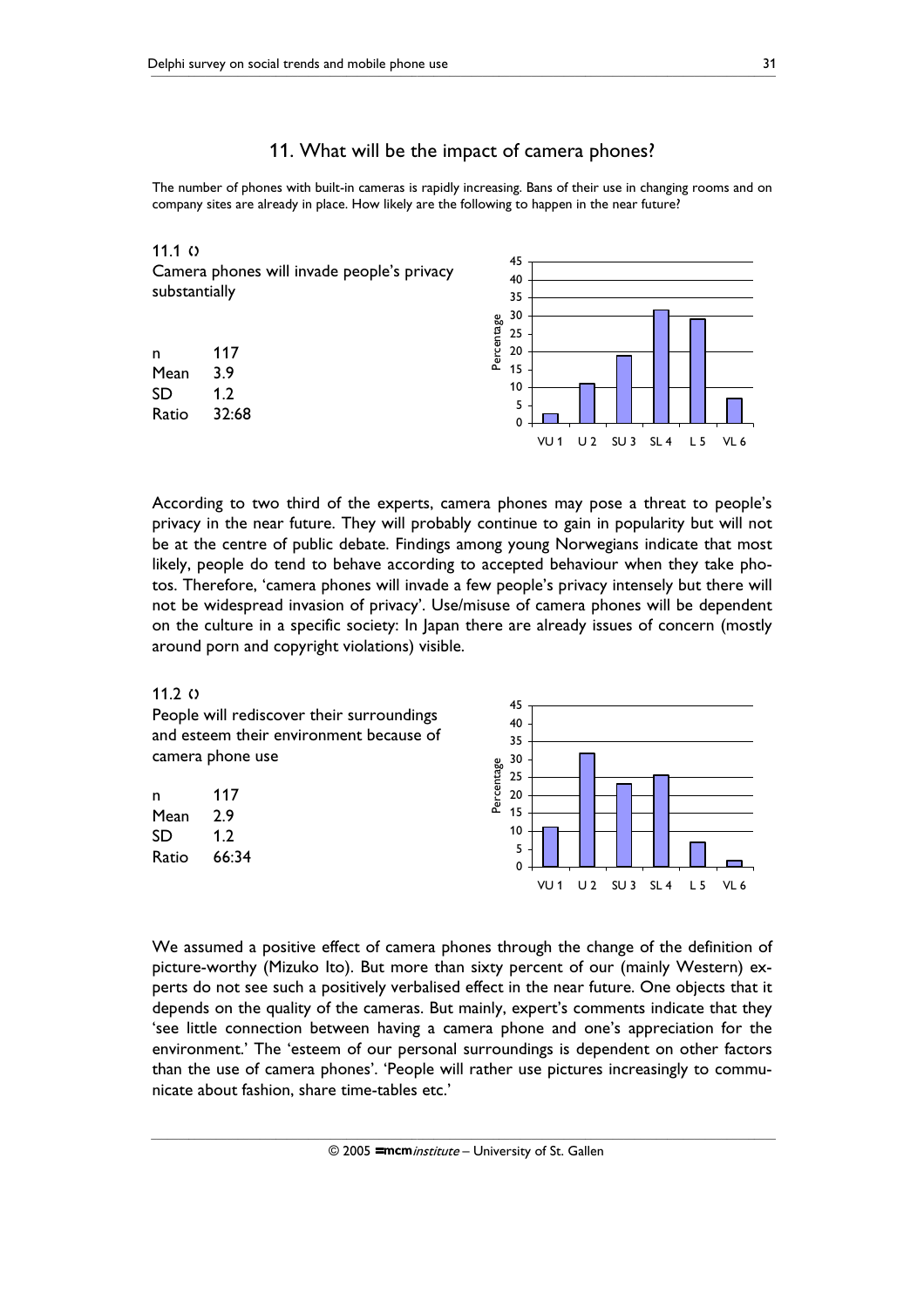

 $\overline{\phantom{a}}$  , and the set of the set of the set of the set of the set of the set of the set of the set of the set of the set of the set of the set of the set of the set of the set of the set of the set of the set of the s

There is huge consent among the experts that if camera phones are massively misused legislation will be necessary. Less than a fourth of the experts are saying that such a scenario is unlikely. 'The Data Protection Agency in Italy has already legislated against the misuse of camera phones.' Similarly it has already lead to legislation in the US but after all, legislation seems more likely to happen in Europe. One respondent adds that it could be handled similar to smoking, others object that it is unlikely that many governments will legislate for this (also because it is difficult to enforce), and that it is more likely that 'control will happen at the organisational, local level (in individual buildings and facilities).' An exception can be seen in the 'moves by some governments requiring a shutter click on camera phones'.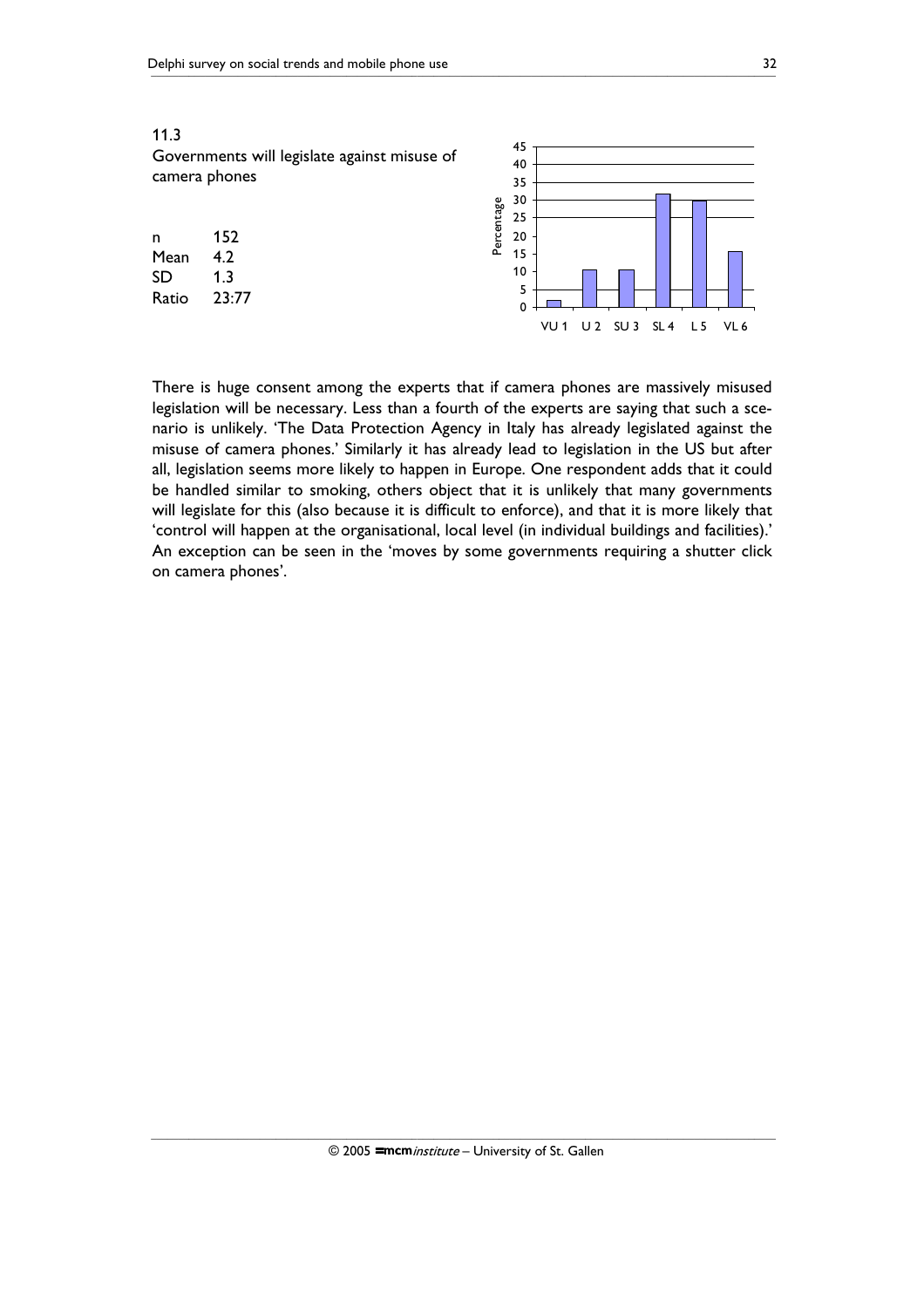# 12. What are the problems non-users of mobile phones are going to face?

 $\overline{\phantom{a}}$  , and the set of the set of the set of the set of the set of the set of the set of the set of the set of the set of the set of the set of the set of the set of the set of the set of the set of the set of the s



The Delphi participants are (slightly) undecided as to whether non-users of mobile phones will be confronted with an information deficit. The statement presumes that more and more information gathering will take place via mobile devices (this will probably not be the case in the near future, according to the experts). In general, experts do not seem to pay too much attention to the phone as a source of information ('because people always will have an (additional) online access via PC'). But, 'the mobile phone will very likely eliminate the information divide in due time' (because they are affordable, portable and can be bought second hand as in many developing countries). The problems that non-users 'may encounter may be much more about their social relations than a lack of information.' There is some connection between this and another expert's opinion: 'One should not underestimate the informational effect coming from spontaneous and flexible use of a device that offers access to sources or coordination with others.'



It seemed likely that not having a mobile phone could limit people's mobility. But similar to the previous statement, experts are undecided. This could be because non-users are not so detached from physical sources of information. Usually, 'non-users have strategies for not having a mobile phone, it is more likely to be a conscious decision not to have a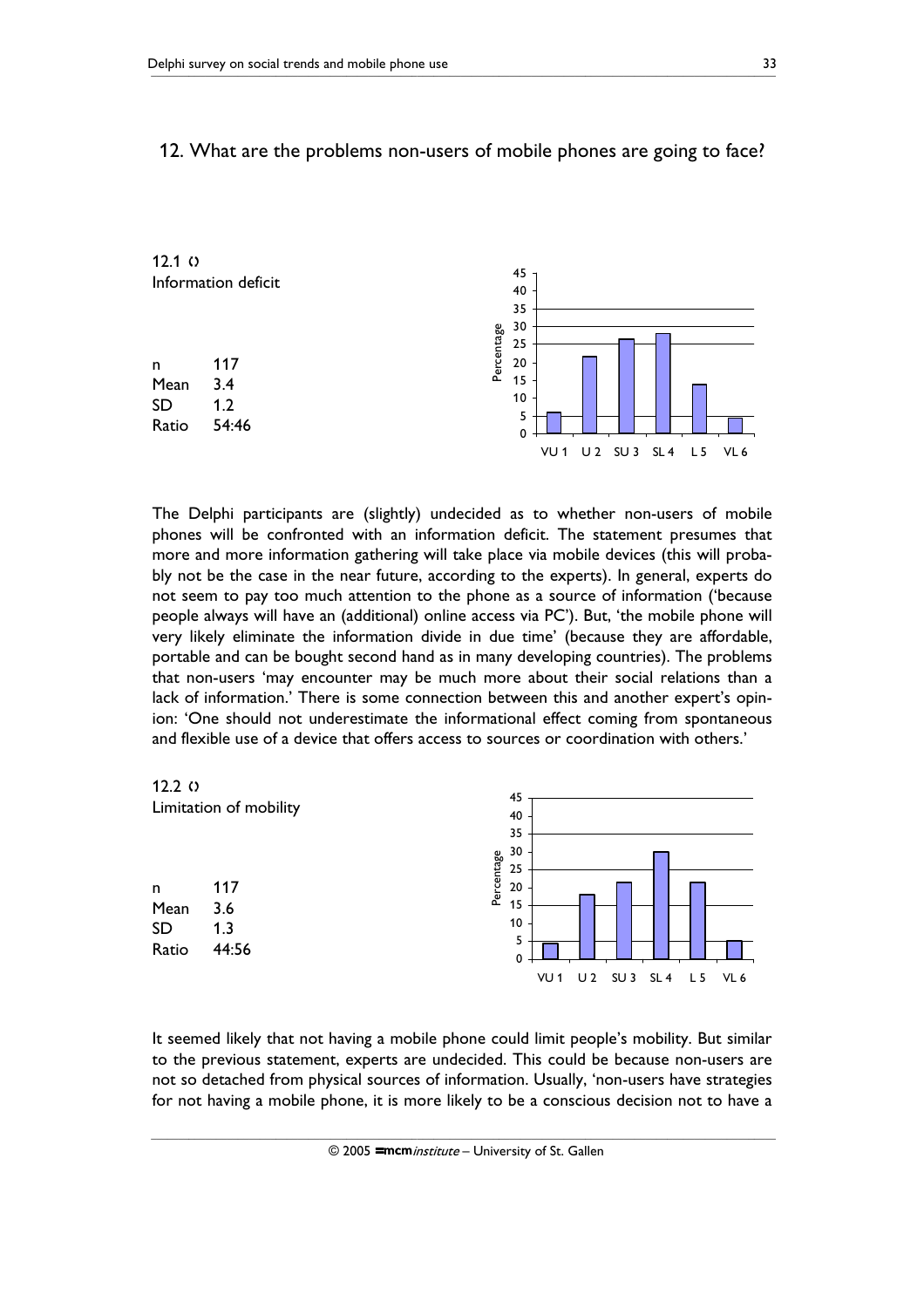mobile.' How much this is a cultural issue is showed by one expert's opinion: 'In the US, I do not foresee mobiles becoming the necessity they seem to have become in Europe or Asia.' One respondent has drawn the following conclusion in the second wave: 'It is interesting that I found myself thinking, the core value of mobile phones is not the mobility' (see also 16.1).

 $\overline{\phantom{a}}$  , and the set of the set of the set of the set of the set of the set of the set of the set of the set of the set of the set of the set of the set of the set of the set of the set of the set of the set of the s



The detachment of the mobile phone user, in contrast to the non-user, is clearly shown by the significant likeliness of problems with planning and coordination with other people's lives. Taking into account that so many contacts already occur on mobile communications, it does not seem unrealistic that non-users 'may not be able to do as many things simultaneously, which in not necessarily bad.' According to respondents, not having a mobile phone in future should not be more of a problem than it is now. The second wave revealed the following statement, used as a conclusion to this issue: 'People who choose not to have a mobile have already alternative ways of solving these needs, and may be even more mobile since they will not care if there is coverage or not.'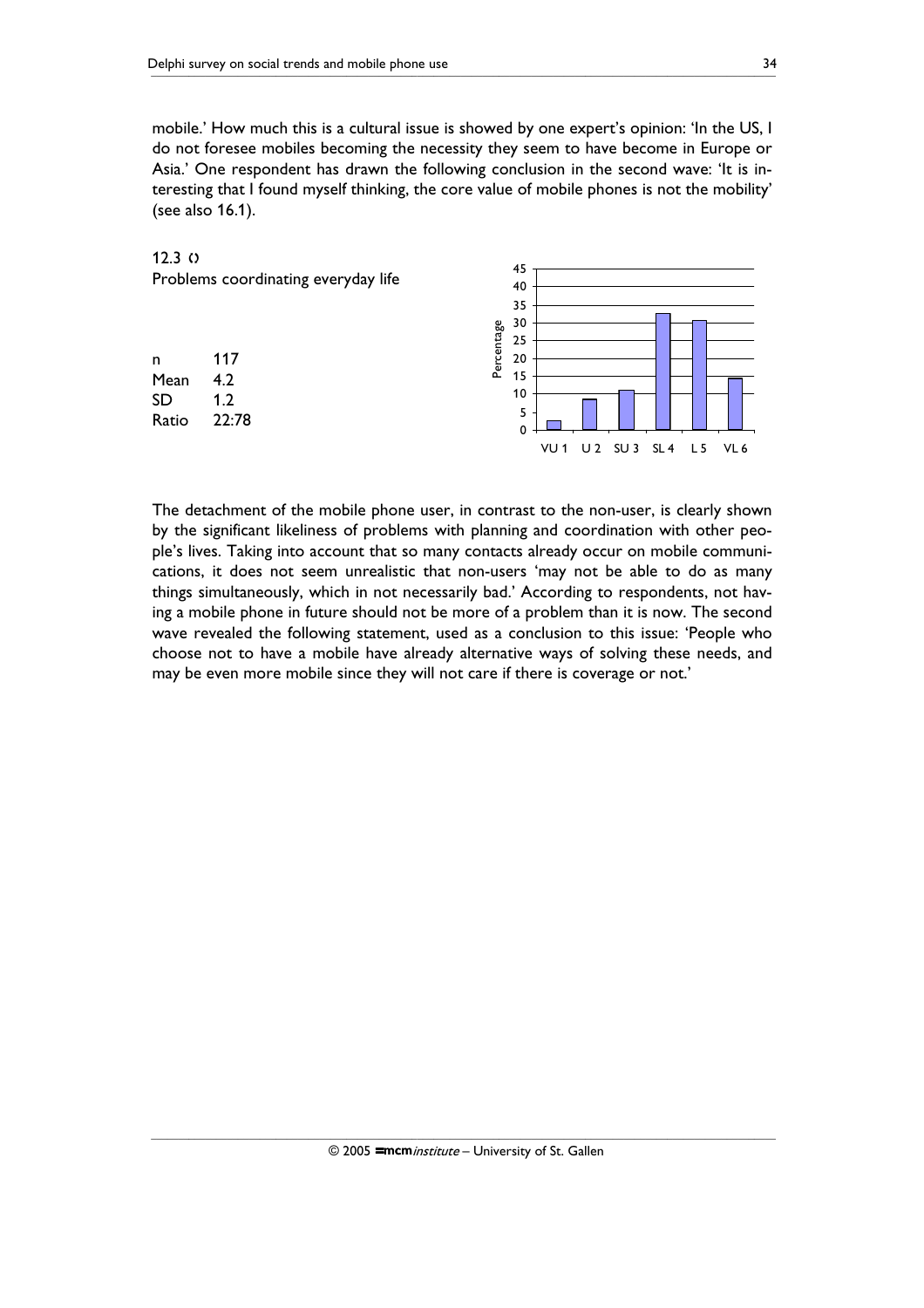# 13. How will mobile text messaging affect writing and literacy?

 $\overline{\phantom{a}}$  , and the state of the state of the state of the state of the state of the state of the state of the state of the state of the state of the state of the state of the state of the state of the state of the stat

13.1 It will worsen young people's orthography and grammar skills

n Mean SD Ratio 152 3.4 1.4



This issue brought up by the specific language of young people's text messages is finally not so easy to prove. Our experts think that it is rather unlikely that the use of such a language will worsen young people's literacy skills. One expert suggests 'that text messaging provides a creative means of expression that may disregard conventional grammar and is more closely associated with oral/aural language (as opposed to written language)'. Another expert objects 'that with mobile phone use so pervasive in the developed world, we would have seen some of this already occurring, and we have not.'



It seems likely that a new mobile language, which is adjusted to the device (small amount of characters, poor typing interface) and the lifestyle of their user, will interfere with standard language. Seventy percent of our experts agree that it is in any way likely. What consequences such a change may have is another question. However, such a change does not need to have solely negative impacts (as suggested and denied in the question above). Languages change for all kinds of reasons, therefore it is 'very likely, but it will not have a high impact'. Experts are not worried about such a change because languages, 'in order to be relevant to cultures, need to evolve, change and transform'.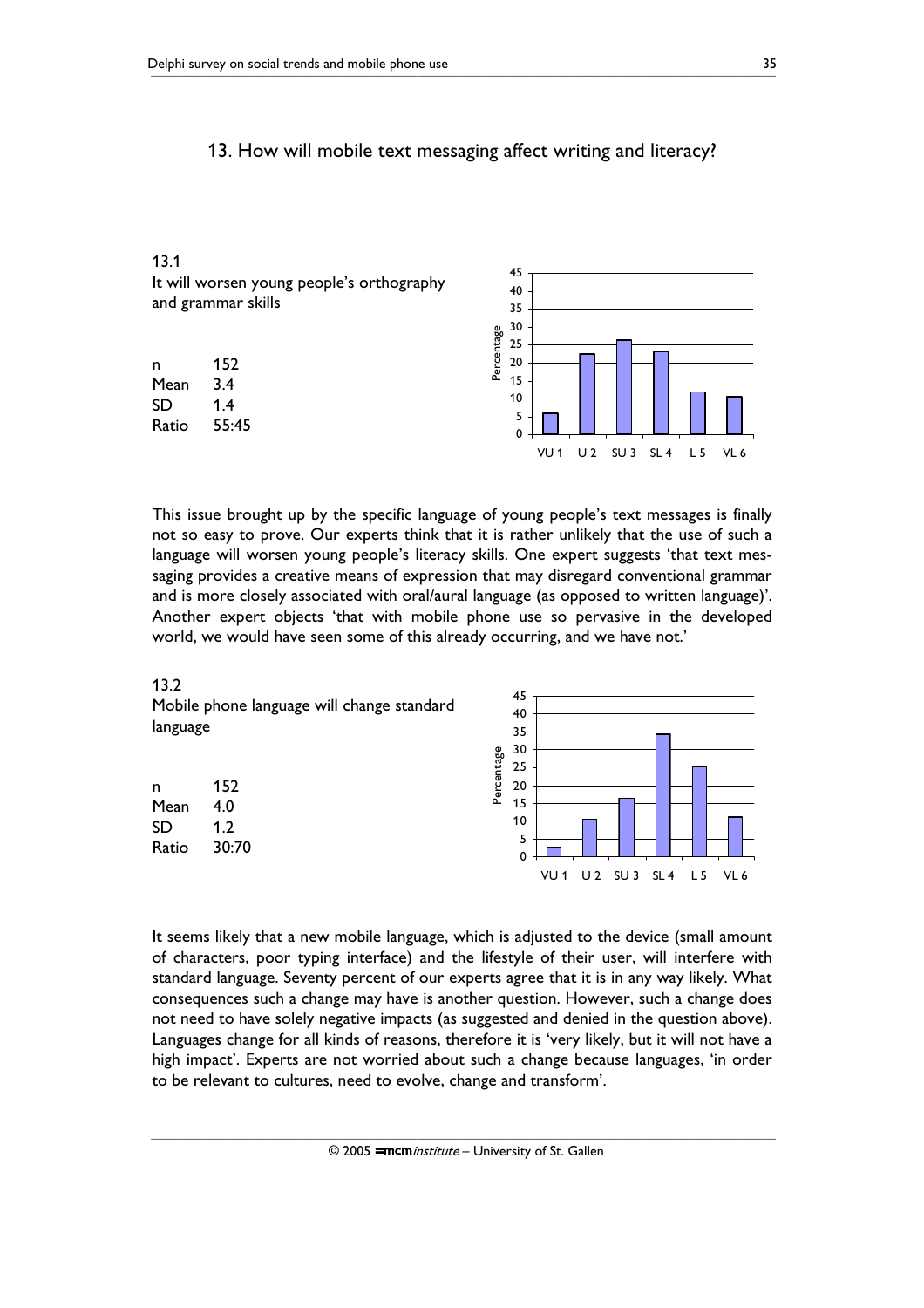

 $\overline{\phantom{a}}$  , and the state of the state of the state of the state of the state of the state of the state of the state of the state of the state of the state of the state of the state of the state of the state of the stat

The rather extraordinary hypothesis implied in this question is not thought to be true, nor will it have an impact in the near future. Nevertheless there is a slight chance that the mobile phone may have unexpected impacts of that kind in a more remote future (more than thirty percent of the experts estimate such a scenario as likely in some way). Text messaging 'gives people an incentive to write and formulate their ideas, so in places with a low literacy rate, it may even boost literacy.'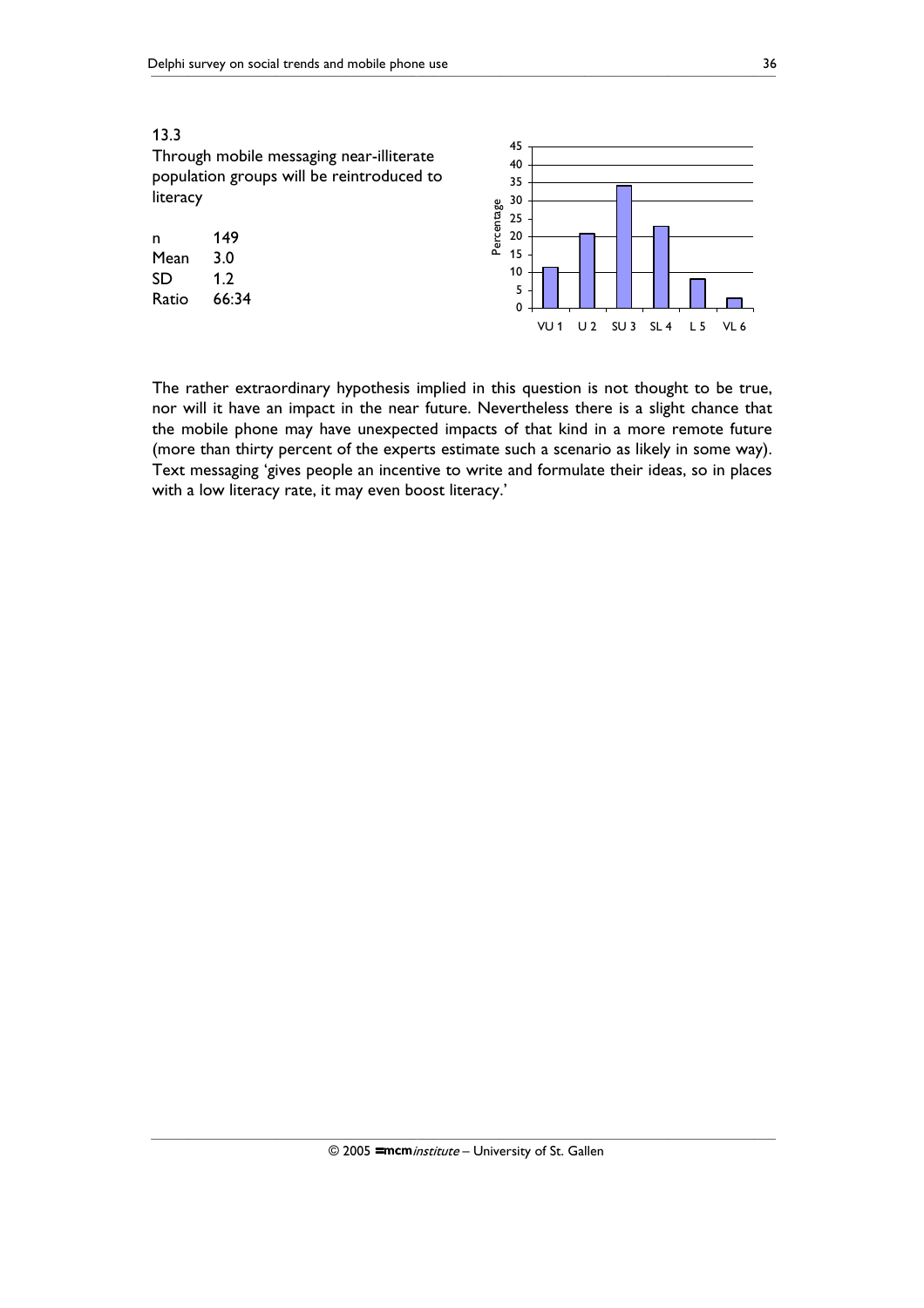# 14. Mobile phone use leaves data traces (e.g. shopping, downloads). How likely are the following to happen in the near future?

 $\overline{\phantom{a}}$  , and the state of the state of the state of the state of the state of the state of the state of the state of the state of the state of the state of the state of the state of the state of the state of the stat

Personal data is defined as person-related information (such as identity, location, consumer habits, contacts etc), which allows that an individual can be identified from it.



Data protection is a highly important issue with mobile devices. Our respondents obviously predict that it is likely for mobile phone users to lose direct control over their personal data (plus six percent during the second wave). 'Many companies so-called privacy policies outline exactly how individuals sign away many of their rights to control over their data.' This can be contrasted with another expert's notice: 'People give away a lot of personal information if you offer them bonus or incentives.' According to one respondent, most of our personal data is not as important as we think it is. It is even possible that the mobile phone may shift what is considered private.



Therefore it seems likely that a new system (of gathering and organising information) will lead to debates, according to the Delphi participants. On the one hand, there are and will be debates about misuse of personal data, but on the other hand, where the media is controlled by corporations which directly benefit from this technology (like in the US), 'free and open debate about these issues is slow and uncommon'. There is another issue which rather hinders debate: 'Users are beginning to be aware of privacy concerns on the Internet, but I think awareness of issues related to the mobile lags behind.' 'People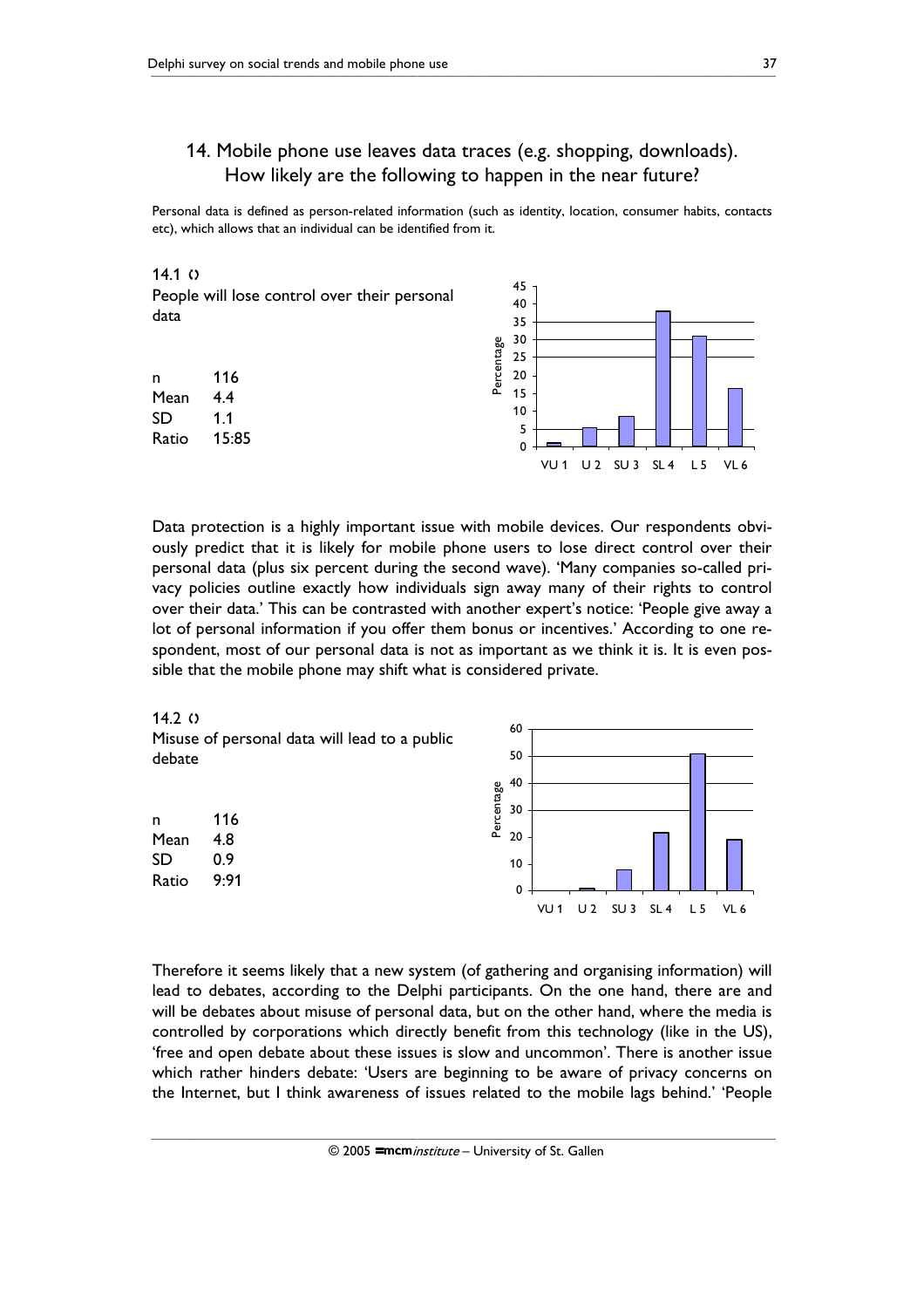are not technologically astute or interested enough to do anything about it until something happens.'

 $\overline{\phantom{a}}$  , and the state of the state of the state of the state of the state of the state of the state of the state of the state of the state of the state of the state of the state of the state of the state of the stat



As soon as a new condition builds awareness for its impacts and is reflected as potentially dangerous (like identity theft, which seems to be becoming an even bigger issue in the US), people may ask for stronger legal regulation. Even though regulation of many kinds already exists, there is high probability of such a thing happening: 'We will need stronger legal regulation mandating privacy', and 'we will get stronger regulation'. Legal regulation will strengthen service providers' obligations to make personal data collection an opt-in activity. It is obvious that regulation is dependent on countries and markets: In Germany (and other parts of Europe) legal regulation is sufficient but needs to be controlled. In general, regulation in Europe is already more strict than in the US. This leads experts to demand stronger privacy laws. But there are rather critical voices as well: 'New regulation is more likely to allow governments to use person-related information than to protect individuals.'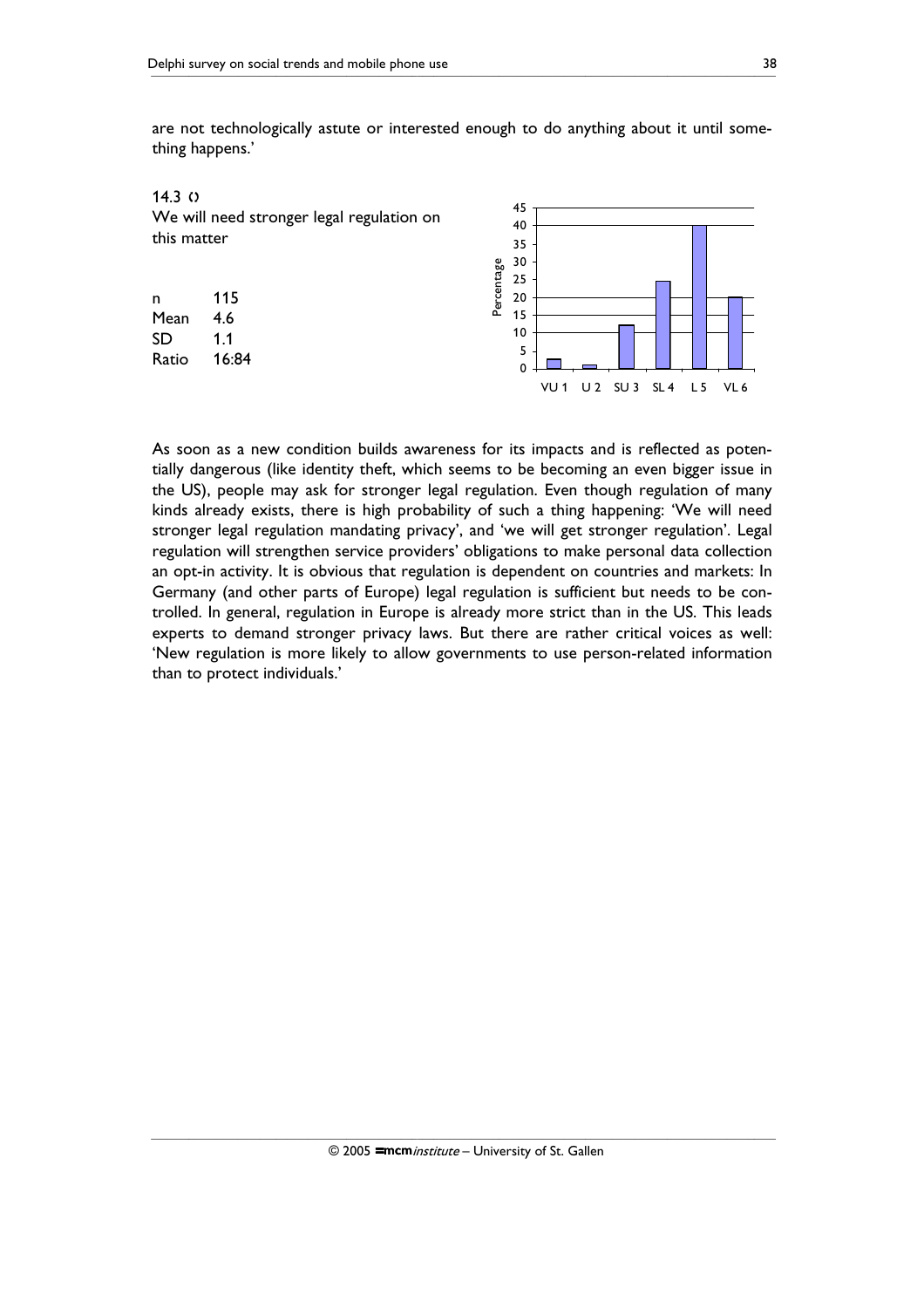# 15. To what extent will spam (unsolicited messages) be a problem for mobile phone users?

 $\overline{\phantom{a}}$  , and the state of the state of the state of the state of the state of the state of the state of the state of the state of the state of the state of the state of the state of the state of the state of the stat



Spam is not a new phenomenon on mobiles but volumes remain low compared to computer-based e-mail. In Asian countries like Japan where mobile messages substituted email from the beginning, it is already an issue operators had to react to. Not only our panel of experts but most wireless security experts expect spammers to begin attacking mobile phones in Europe and the US in the near future. There is no doubt among Delphi participants that unwanted messages will increase in number: 'I get unsolicited text messages at least twice a week, still limited to new mobile phone offers, but I am sure mobile Viagra is on its way.'

#### 15.2



The media have already covered computer-based spam a lot, even governmental institutions deal with the matter. Our participants predict that mobile spam will likewise lead to a media debate but the impact will be low because of previous debates. According to a respondent, a debate about spam voice calls could be more likely in the US because some customers are charged for incoming calls.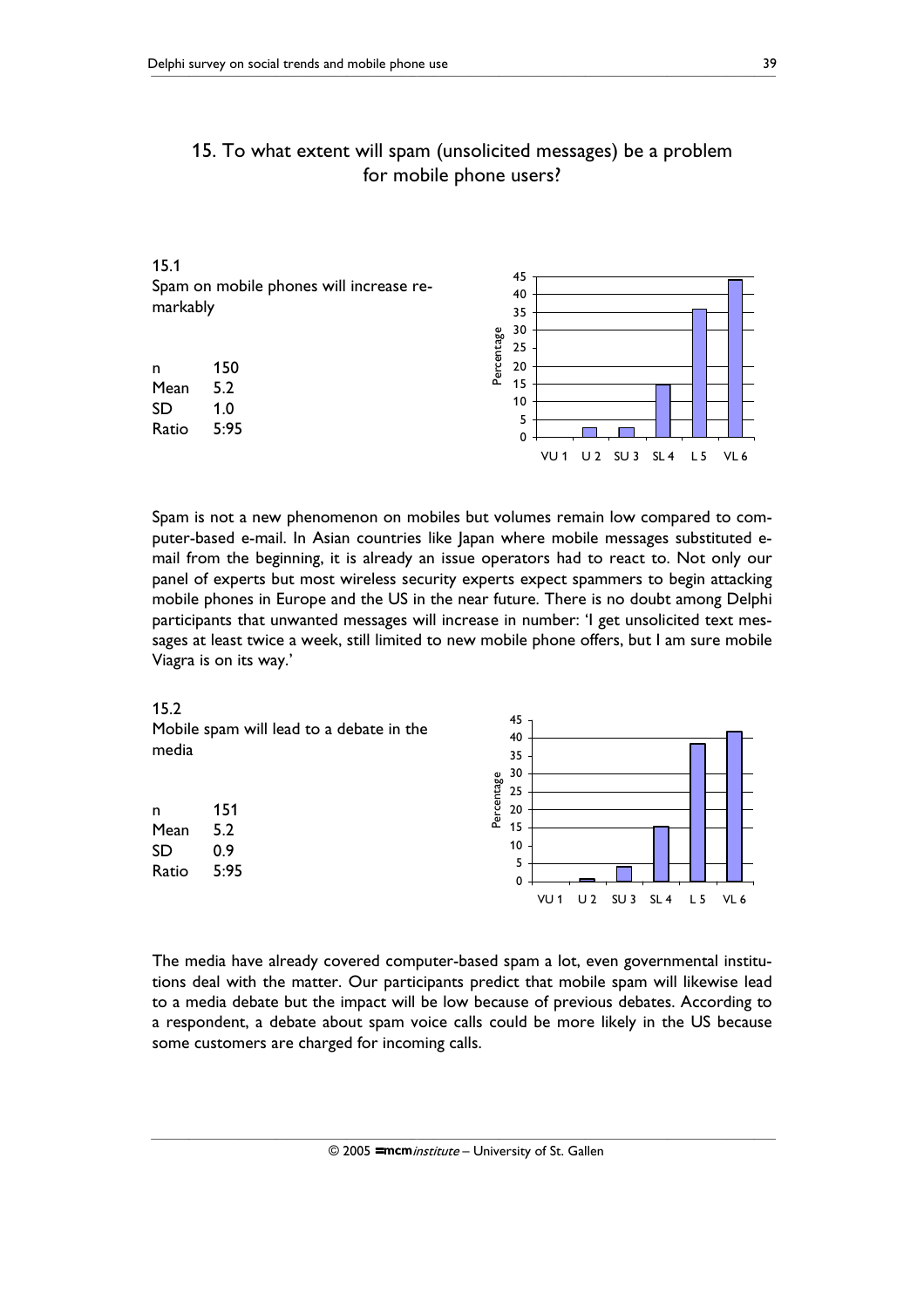

 $\overline{\phantom{a}}$  , and the state of the state of the state of the state of the state of the state of the state of the state of the state of the state of the state of the state of the state of the state of the state of the stat

The industry will have to develop a solution in order to keep its customers satisfied. The results for this question indicate that there will be a technological solution to keep unwanted messages under control. But the effectiveness of such technologies is questionable: 'The real fixes will be legal and social because spammers adapt to tech fixes.' As 'markets change faster than social norms, and spam is a market-based phenomenon', another expert even questions the effectiveness of alternate fixes. After years with e-mail spam 'we might be better prepared'. It was also mentioned that 'pricing systems associated with mobile phones probably prevent spamming to some degree'.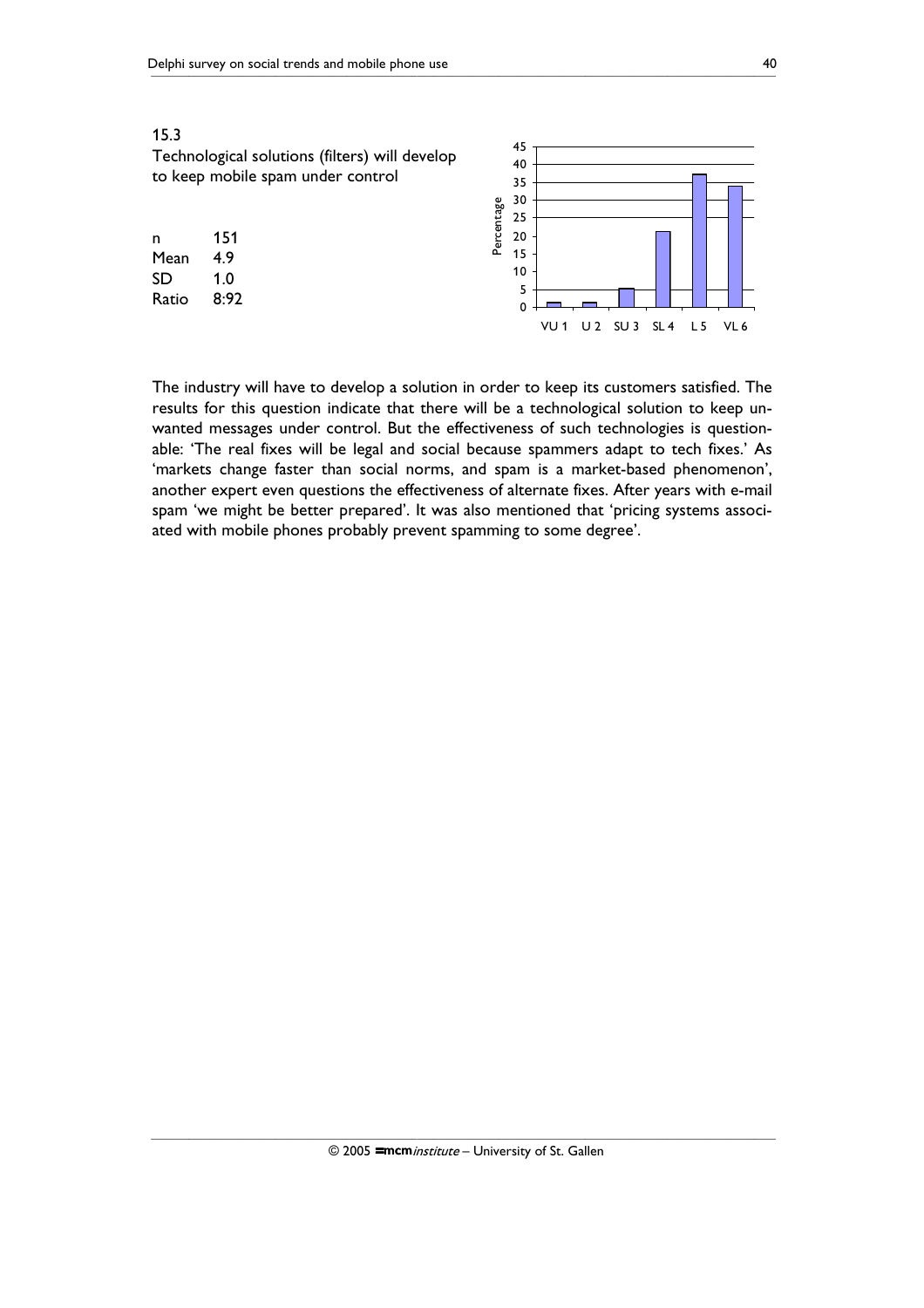# 16. Life, leisure and mobility. How likely are the following to happen in the near future?

 $\overline{\phantom{a}}$  , and the state of the state of the state of the state of the state of the state of the state of the state of the state of the state of the state of the state of the state of the state of the state of the stat



The result of this question has to be compared to question 12.2 where only a slight majority (56 percent) predicts a limitation of mobility for non-users of mobile phones. The chart for the present question shows that more than eighty percent of the Delphi participants think that it is likely that the mobile phone will increase its users mobility. But we would have expected the likelihood to be higher. This could have to do with the fact that 'the mobile phone became a mass consumer item at least in part because the population was already very highly mobile.'



Accessibility seems to be of another quality than mobility. According to our experts, there is no denying that mobile phone use increases its users' accessibility. What may be surprising is the fact that the respondents (mainly from Europe and the US) predict an ongoing increase in accessibility in the near future. How much more accessible can people get? To have a closer look at this issue we asked the following questions again in the second wave of the Delphi survey.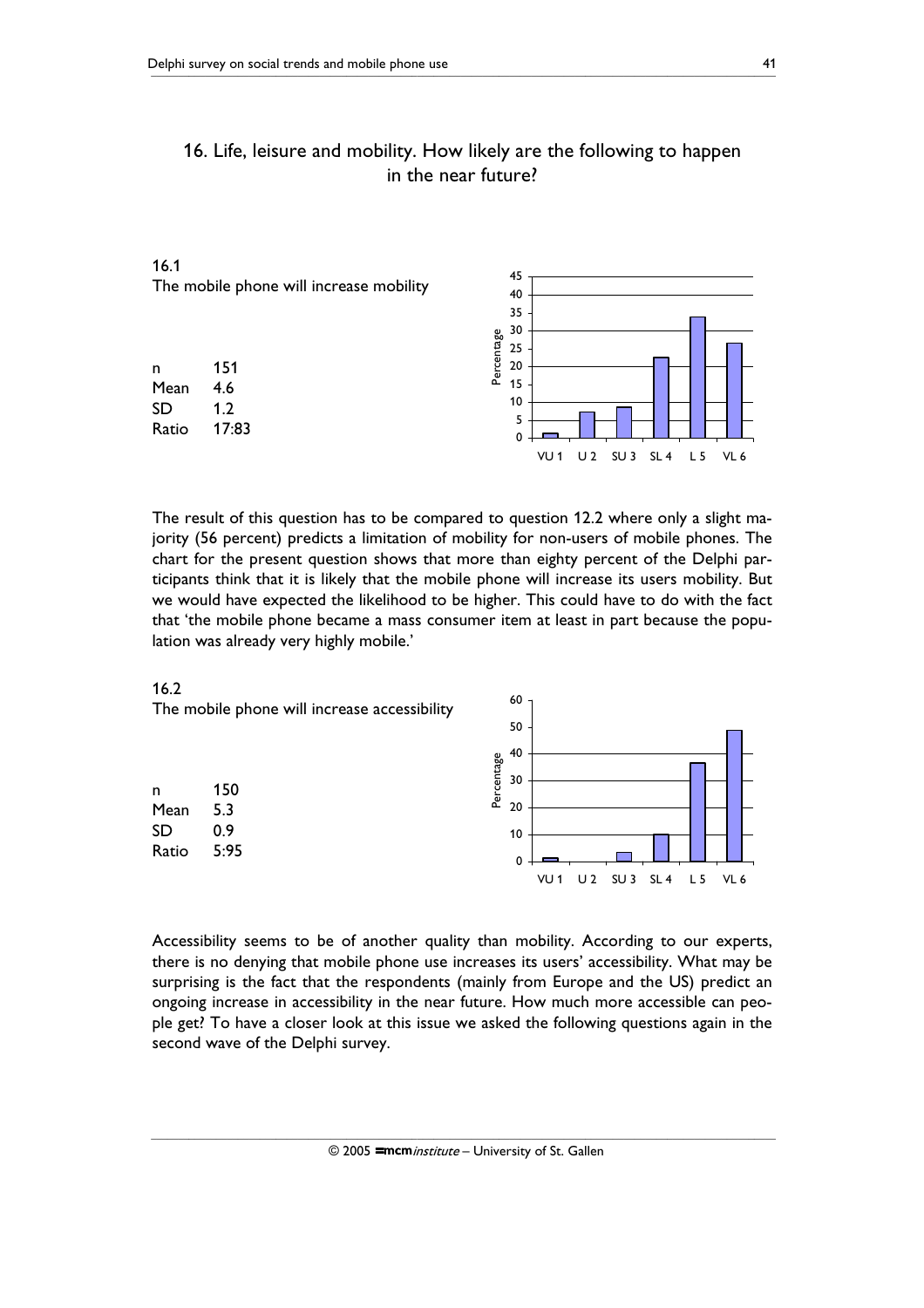

 $\overline{\phantom{a}}$  , and the state of the state of the state of the state of the state of the state of the state of the state of the state of the state of the state of the state of the state of the state of the state of the stat

The balance between work and life seems to be endangered. There is a significant prediction shown in this chart that users of mobile phones increasingly face losing leisure time (plus seven percent during the second wave). The rise in accessibility because of mobile communication could have a negative impact. But accessibility needs to be adjusted as 'mobiles can both facilitate working practices, as well as become an interference in leisure time'. 'Constraints on leisure time are not just about mobile phones but also about changes in economic structures and business relations, and are heavily dependent on different countries and cultures.' Having to be accessible for employers is already a fact for most professionals known to one of the experts, but they seem 'to be attracted to the idea that they 'have' to be 'always on' because they are anxious to be seen to be indispensable'. It is comforting to see that 'those who are more relaxed about their value to their employer (or, I guess, to their friends and family) are more relaxed about turning the damn thing off.'



An expected change in quantities does not have to be followed by changes in the quality of people's life planning. Mobile phone users will still have control over their own leisure time. It could even be easier to organise both spheres and their interactions. According to one respondent, users are more of full age then generally expected but children up to 16 or 18 years of age should be supported and monitored in these topics. This issue is heavily dependent on the specific mobile phone user (or groups of users). It was mentioned several times that people have the choice of turning off their mobiles. It was also mentioned that 'people are very good at negotiating their public and private lives even as they continue to blur.' One expert objects that 'leisure time has already been eroded,

VU1 U2 SU3 SL4 L5 VL6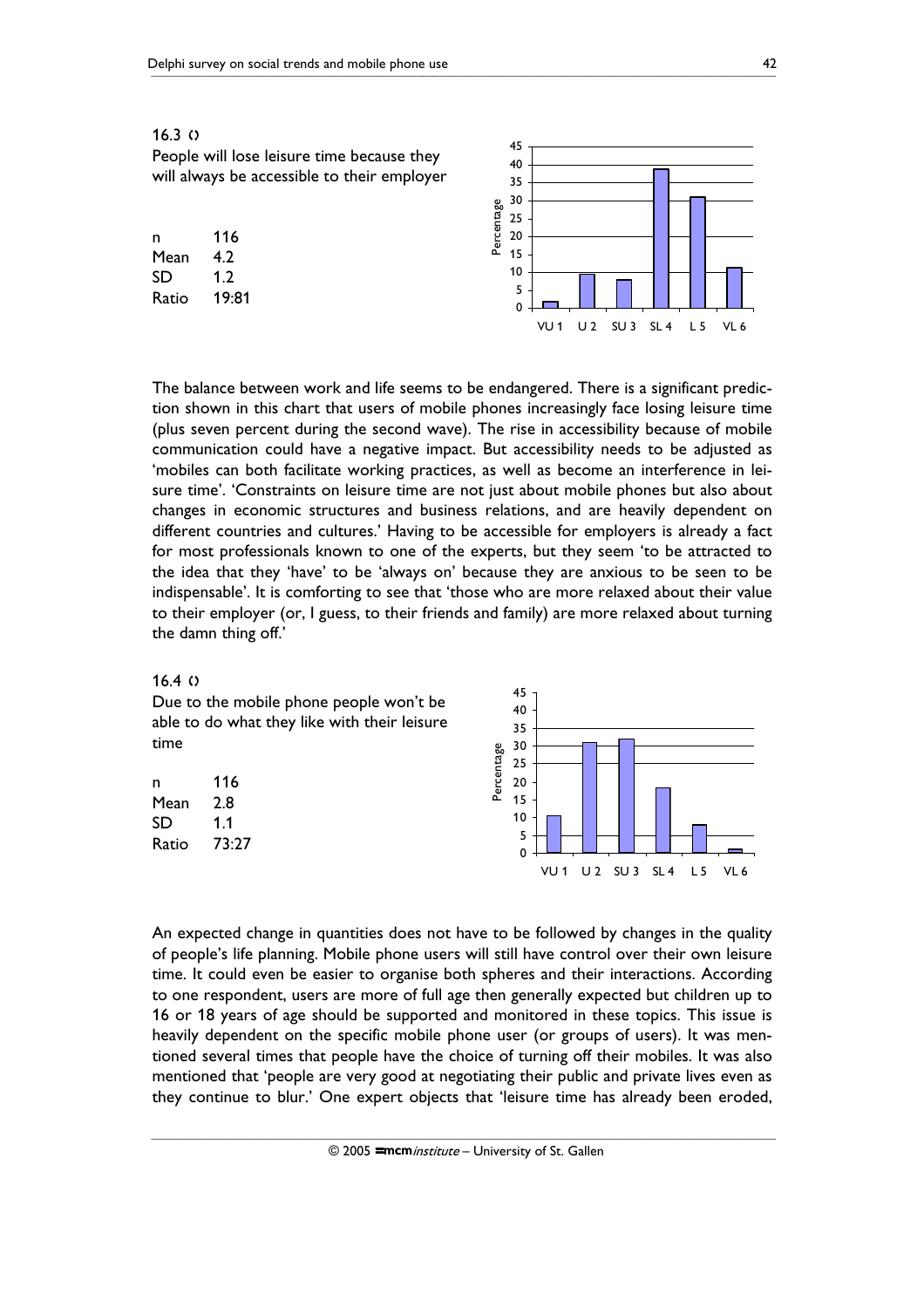but because of changes in conditions of employment and the shift to service economies, the mobile has become embedded in these changes, rather than causing them.'

 $\overline{\phantom{a}}$  , and the set of the set of the set of the set of the set of the set of the set of the set of the set of the set of the set of the set of the set of the set of the set of the set of the set of the set of the s



It is an important insight of our survey that almost ninety percent of our experts predict that there will be (more?) awareness for the influence of mobile phones on users' everyday lives in the near future. According to a respondent, 'people are already aware of the influence of the mobile phone in their everyday lives, as witnessed by their reactions when the phone is lost or stolen.' Another pointed out that 'the intense battle between addiction and awareness will go on.' Finally, another respondent thinks that 'we have seen the big shifts in structuring leisure time (and mobility) already.' In the second wave two respondents greatly doubted the outcome of this question, because 'people have not demonstrated an awareness of the influence of other technologies on their lives, so why should the mobile phone raise awareness', and because 'mobile phones will drop into the background and people are not likely to realise what has changed.'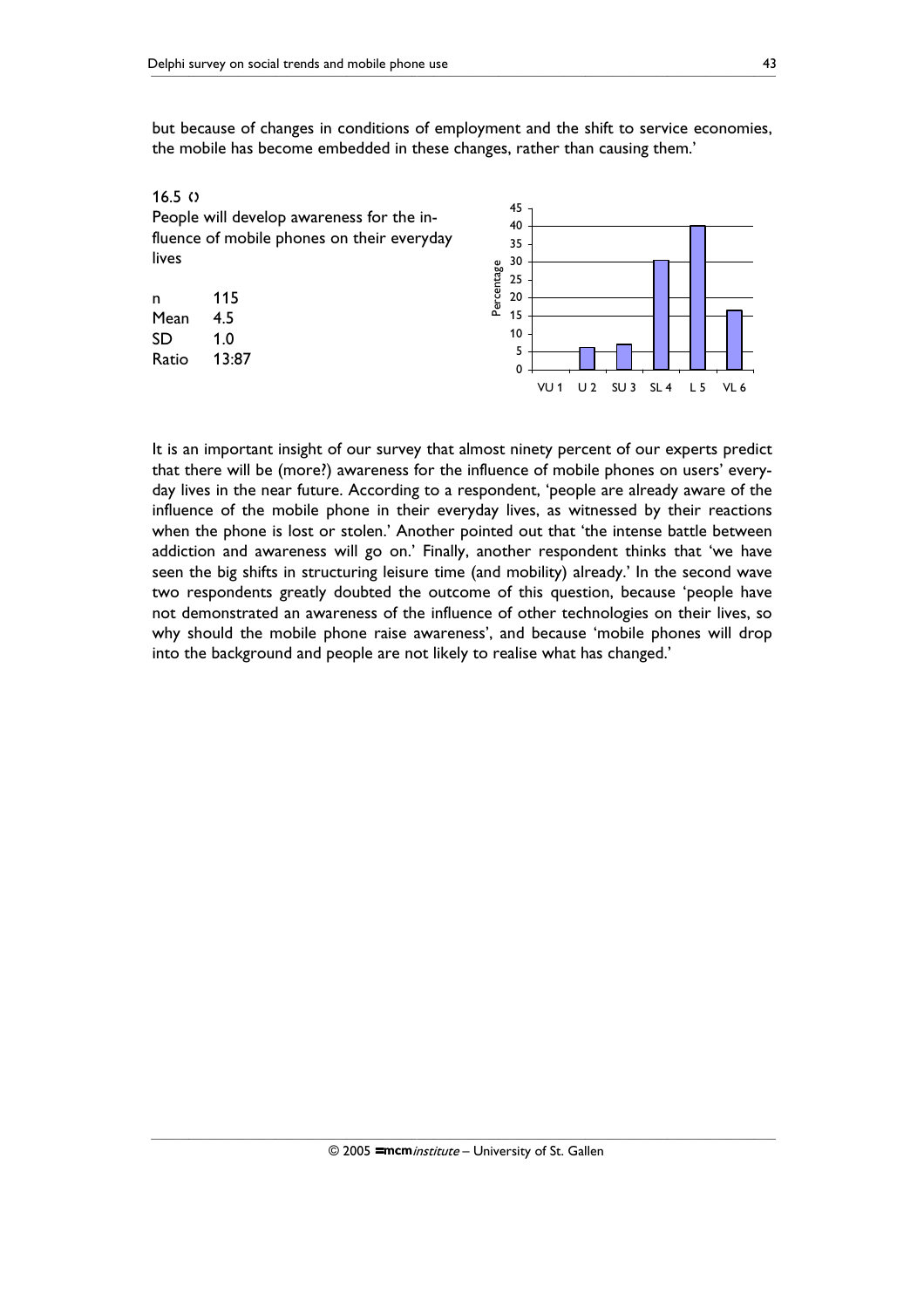

# 17. What will be the wider effects of mobile phone use?

 $\overline{\phantom{a}}$  , and the set of the set of the set of the set of the set of the set of the set of the set of the set of the set of the set of the set of the set of the set of the set of the set of the set of the set of the s

More than ninety percent of the Delphi participants predict that the mobile phone will have a considerable effect on our lives. Increased mobile phone usage changes everyday culture and therefore 'will have a profound effect on the way society functions'. Social consequences, for instance, how the mobile phone changes human interaction, will very likely have wider effects.

#### 17.2

Social consequences of mobile phone use will pose a threat to the telecommunications industry

n Mean SD Ratio 144 2.6 1.2



We wanted to know if social consequences (like those mentioned in our questionnaire) may harm the telecommunications industry in any way. Because we have not been able to ask the question for every single issue separately, the answer does not surprise. There may be issues which are more likely to pose a (minor?) threat to the industry than others. After all, the question is not suitable (as accurately mentioned by some experts).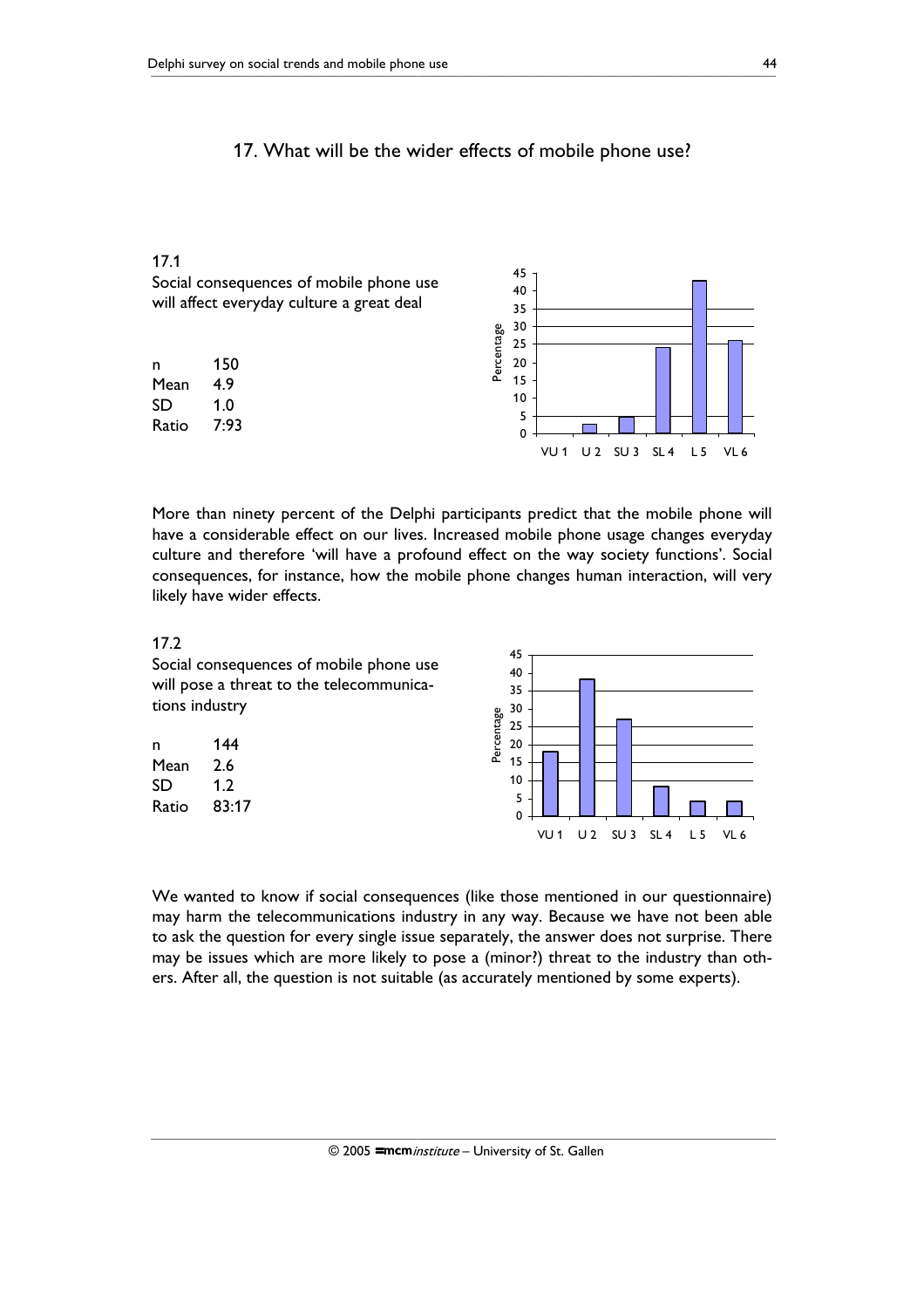### 18. The positive effects of mobile phones

 $\overline{\phantom{a}}$  , and the set of the set of the set of the set of the set of the set of the set of the set of the set of the set of the set of the set of the set of the set of the set of the set of the set of the set of the s

# 18.1

What do you think is the most positive effect the mobile phone has had on people's lives so far?

The most important positive effect the mobile phone has had so far is connectivity and connectedness (it got 36 from a total of 237 votes given by 137 participants and analytically organised into ten categories, 15 percent of experts; it needs to be mentioned that some experts indicated two or more different effects; we use two or more terms to describe some of the effects because the question was asked open-ended and the result has to be a reliable construct). Increased 'social connectivity' (which then becomes connectedness) includes the easiness to keep in touch with people (mostly defined as friends and family). The mobile phone is seen as 'the most important channel in social life' because it facilitates interactions. According to one expert, this effect is especially important in developing countries where landline infrastructure did not really mature. The mobile enables closer social networks (by reinforcing peer or work groups) and stronger emotional connections, it allows an instant share of emotions and experiences. Especially for young people the mobile phone provided new experimental grounds.

The second most frequently quoted effect is summarised and coined as **flexibility, effi**ciency and convenience (counted 35 times, 15 percent of experts, whereof convenience accounts for half of this number). First of all the mobile phone allows ease of communication in a yet unknown way. Furthermore it improves life quality because of an 'increase of flexibility in an environment with increasing demand for flexibility'. Through mobile phone use the user can achieve more efficient lifestyles and convenience in handling practical matters. Not only that 'work has become more efficient' via the 'ability to handle daily business on the fly', but the mobile phone allows people with restricted time (blue collar workers) or place (construction workers) to have more and efficient control over what they do (and maybe over a certain balance between work and life).

We find security, safety and emergency (32 mentions, 14 percent) as the third positive effect significantly brought up by our experts. Next to the mobile phone's ability to save lives (because it can be used in the case of emergency anywhere), it has increased (the sense of) safety in all kind of threatening situations. As a similar use in less dangerous situations, the mobile phone's effect labelled as the micro-coordination and planning of social and everyday life was mentioned 31 times (or by 13 percent of experts). It includes 'more convenience in planning everyday activities and appointments', or even less need for planning. Fast reaction to schedule changes allows us to manage complex and mobile lifestyles in terms of communication. Mobility or increased mobility is significantly quoted as well (28 experts, or twelve percent, consider this effect of the mobile phone as important).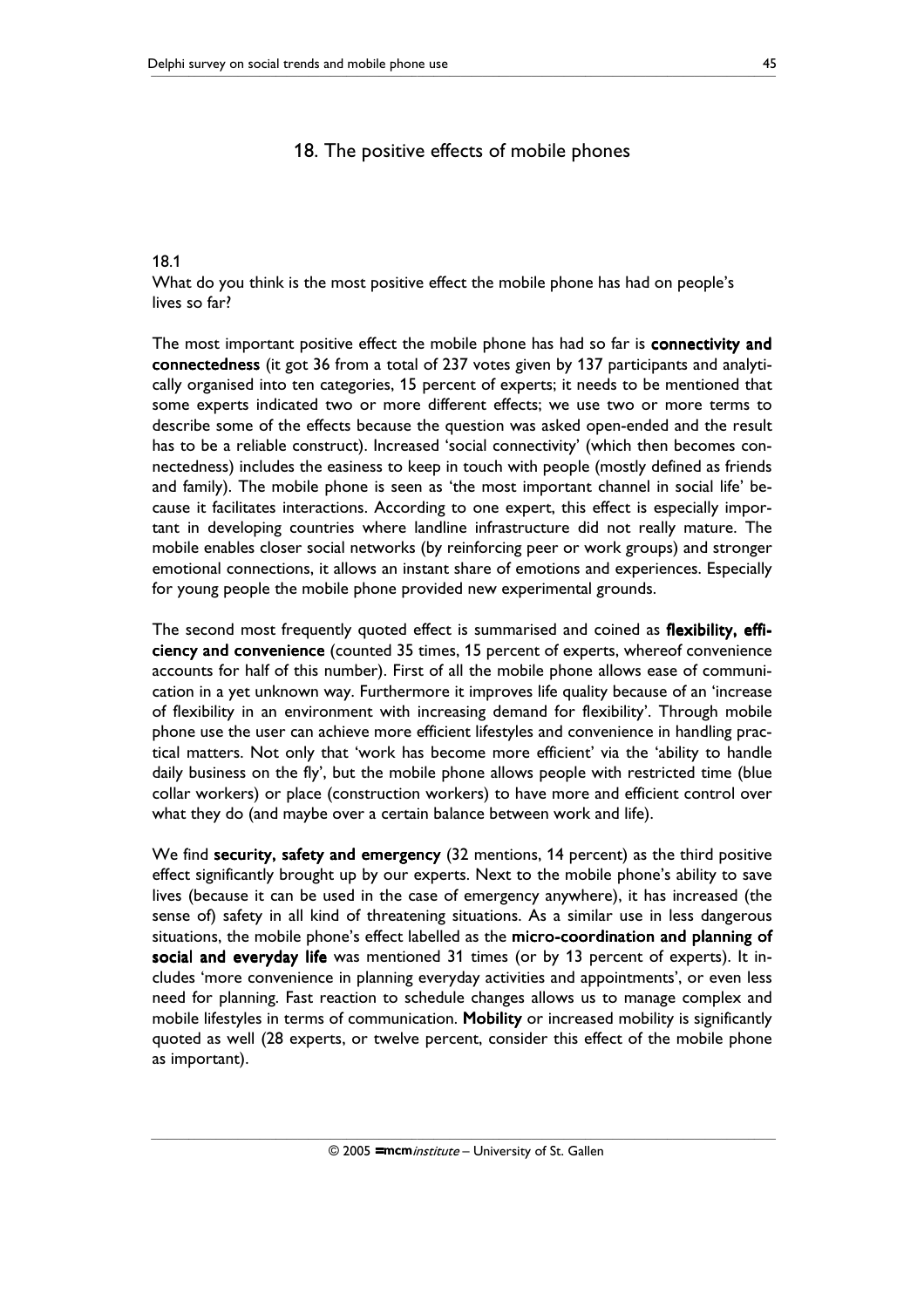With 27 experts (or eleven percent) citing accessibility or increased reachability, this effect can be seen as equally important (at the same time it is quoted as the most negative effect the mobile phone has had on our lives so far, see 19.1). In this category of effects we included those quotes mainly connected with time (like anytime communication). Contrary to 'flexibility et al.' (see above), accessibility of friends and family was mentioned more often than that related to work situations. The aspect we shall call ubiquity bundles those quotes which mainly go for the anywhere part of communication, anytime and anywhere (mentioned 21 times, or by nine percent of experts, and mostly connected with mobile communication in particular). Through this effect, the mobile phone 'allows convenient communication less dependent on location', and 'gives the user true freedom to move anywhere in the world'. In general it is important that the mobile 'liberates people from spatial limitations'. This effect should not be mixed up with 'mobility' (even though it would be possible to think of them together): Where mobility is an indicator for 'on the move', ubiquity simply indicates the anywhere as an un-specific place or space.

 $\overline{\phantom{a}}$  , and the set of the set of the set of the set of the set of the set of the set of the set of the set of the set of the set of the set of the set of the set of the set of the set of the set of the set of the s

A category of effects which had to be defined on larger scale includes spontaneity, independence, freedom and autonomy (twelve mentions, five percent of experts), and has to be distinguished from 'flexibility et al.' mentioned above. Whereas the latter is more strongly connected to work situations, this effect mainly affects the private sphere. Increased independence leads to 'freedom and untethered lifestyles' (though lifestyle is a connecting variable between the two spheres). One expert defined the mobile phone as 'an attractive lifestyle accessory for users belonging to the fun-generation'. Today, with the use of mobiles, there is a lack of the social control that 'is the case when using landline phones in families'. This effect includes spontaneous use of the phones as well (and in unexpected situations). Finally, according to one participant, it has enabled the physically disabled and deaf population to be able to operate within the physical world and the hearing population with more ease.

Because the experience with advanced mobile data services has just started in the Western hemisphere, those who indicated access to information, entertainment and multimedia are clearly outnumbered (only mentioned by eight out of 137 experts or three percent). Someone specified that via the mobile phone one can better communicate a feeling by sending a picture instead of a text message (with this example we can see how intertwined communication and data still are). Similar to the uncertain estimation of the mobile Internet as a driver for mobile phone use (see 1.1 in this report), data services have not yet reached perception (of course Asian panellists are excluded from such a statement). The last category of effects we have created (and finally included all of the effects quoted by experts within the ten categories) is labelled as more communication. Seven experts (or three percent) who mentioned this effect are sure that the mobile phone 'has facilitated an overall increase in communication'. Through its use it obviously lowers barriers in contacting other people, and allows communication in new situations and contexts (this applies especially to text messaging). Finally, the mobile gives access to telecommunication to many people who were previously excluded from telephony and information technology.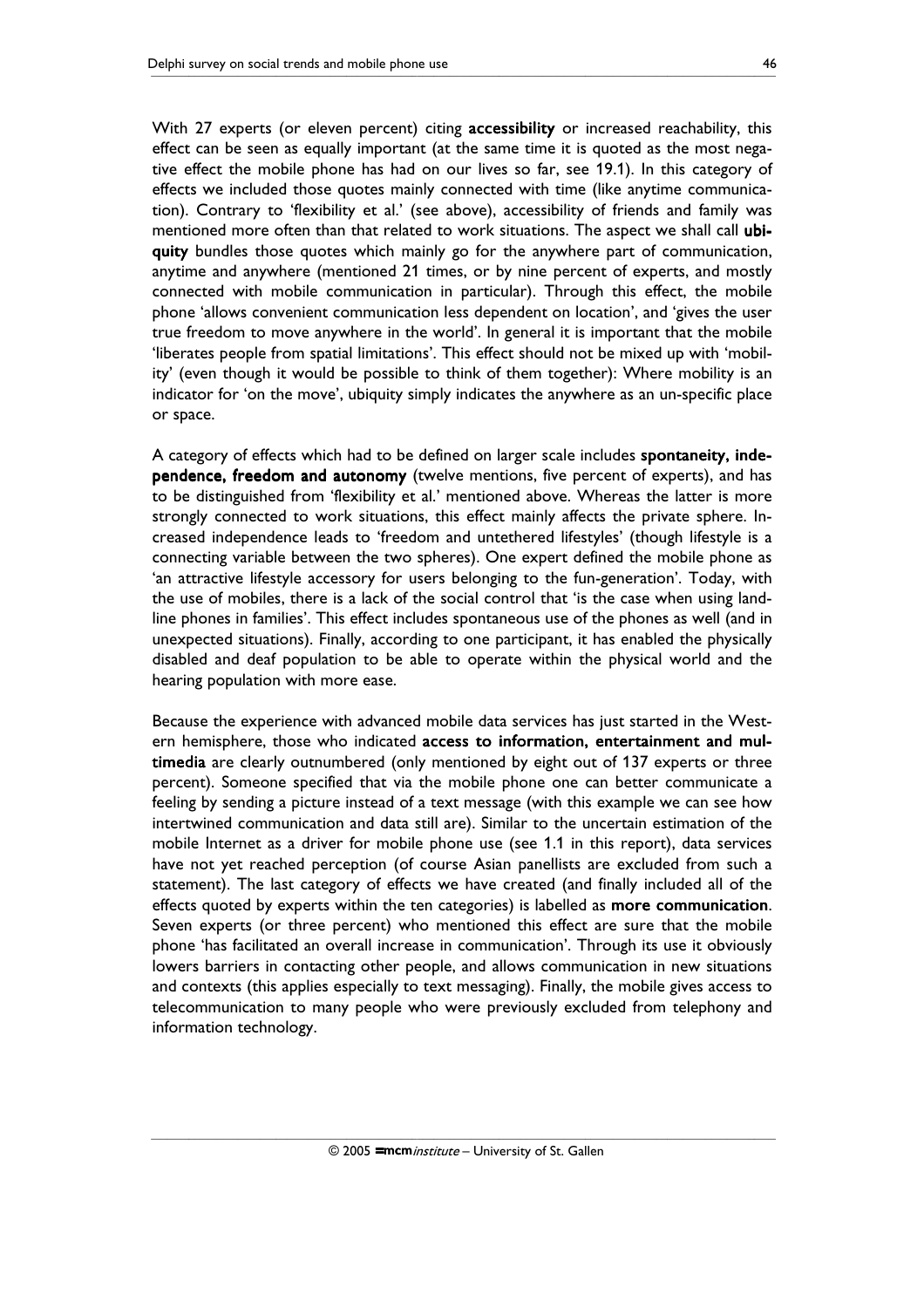#### 18.2

What could be the most positive effect it will have in the near future (i.e. 2006-2007)?

 $\overline{\phantom{a}}$  , and the set of the set of the set of the set of the set of the set of the set of the set of the set of the set of the set of the set of the set of the set of the set of the set of the set of the set of the s

The most important positive effect the mobile phone will have in the future is connectivity and connectedness (35 from a total of 194 votes given by 135 participants and analytically organised into ten categories, 18 percent of experts). The possibilities to share experiences (given by pictures and video) will grow, and there will be an overall increase in mediated social connectivity. This will allow the 'strengthening of social relations between groups of friends, family or business colleagues', or even change the ways in which people interact.

This question requests an outlook and mobile data services (with location-based services excluded because they have their own category, see below) are the second most frequently quoted effect (27 mentions, 14 percent of experts). The answers reach from communication tools (like e-mail) over access to services and exchange of data to entertainment purposes, because of the mobile phone's ability 'to be increasingly in touch with data assets'. Its ability to easily communicate data 'will be beneficial both for work and leisure'. An equal number of experts mentioned flexibility, efficiency and convenience as one of the important effects the mobile phone will increasingly have in the near future (counted 27 times, 14 percent of experts, where convenience accounts for a third of this number). One of the experts sees 'the greatest benefits going to populations that are not a part of the mainstream and to white-collar workers'. New data functionalities will increase the ability to work and communicate nearly everywhere and according to people's own schedule, and will therefore lead to new and increased flexibilities. One benefit in terms of efficiency can be seen in saving transportation time and costs. According to another expert, the mobile phone will 'allow in many places the continuation of important cultural practices (see for instance the spread of Islamic applications on cell phones in the Middle East).'

The mobile phone's effect labelled as micro-coordination and planning of social and everyday life was given 23 times as an answer (or by twelve percent of experts). Contrary to the previous question, this is more strongly connected to the user's 'control over his or her own life and environment'. In future, even more than now, 'the mobile phone will be a representation of the user's social life'. Because the mobile 'may increasingly become a multipurpose instrument' it could soon offer yet unknown ways to organise and manage everyday situations and 'help people to balance their lives'.

The effect we earlier called **ubiquity** (and defined as the indication of anywhere as an unspecific space) is now supplemented by 'convergence' (19 mentions, ten percent of experts): Mainly the convergence of landline and mobile phone services was quoted by experts, but also the mobile phone as a constantly improved device with additional functionalities (specific functions like information, data or location are addressed elsewhere). A future 'mobile phone' may not only liberate people from spatial limitations but also from the usage of several different devices. There is a decided demand for 'less system complexity and more integration on the basis of ease of use'. Another expert expects 'that the mobile phone will be less complicated and less demanding' in the near future. This seems to be a precondition for seamless communication.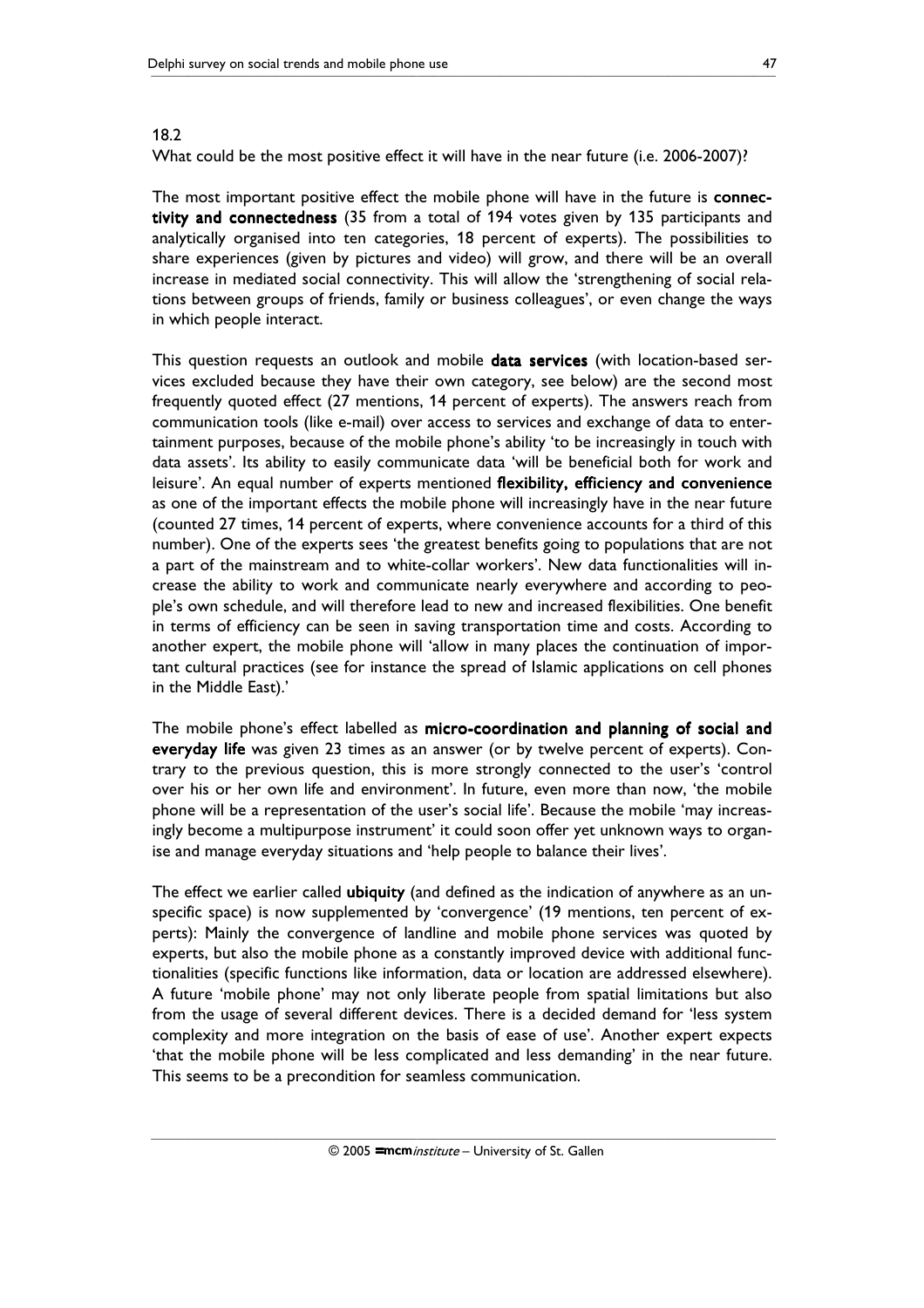Whereas in the previous question only eight experts mentioned access to information, on this point 16 participants (or eight percent) estimate immediate information retrieval to be an important positive effect of the mobile phone in the future. 'It will be easy to access information on the fly', and the mobile will provide a broader base of people with the ability to use information technology. Security, safety and emergency will still be an important effect of mobile phone usage (even though it was brought up again by only twelve experts or six percent). The respondents expect further services to improve support in cases of emergency or public health in general. Because it seems to be taken for granted as well, increased mobility was only quoted by eleven experts (or six percent). Nevertheless these are two crucial effects the mobile phone has had and will have in the future. The same can be said for accessibility or increased reachability (ten mentions, five percent of experts).

 $\overline{\phantom{a}}$  , and the set of the set of the set of the set of the set of the set of the set of the set of the set of the set of the set of the set of the set of the set of the set of the set of the set of the set of the s

One of the rather new effects of mobile phone use is seen in services related to location-based or presence (as yet mentioned by five out of 135 experts or three percent; again, this does not apply to Asian panellists). It would be appreciated by many if location-based services were integrated into mobile handsets (e.g., tourist guide, shop or restaurant search). Another kind of location-aware service offering 'presence' (i.e., the ability to check availability and proximity of friends or family) could influence the way we manage social bonds.

One expert does not expect more positive effects to show up in the future, seven experts indicate that they do not have an answer to this question. One expert sees an advantage in new jobs being created in the ecosystem of mobile communication and services.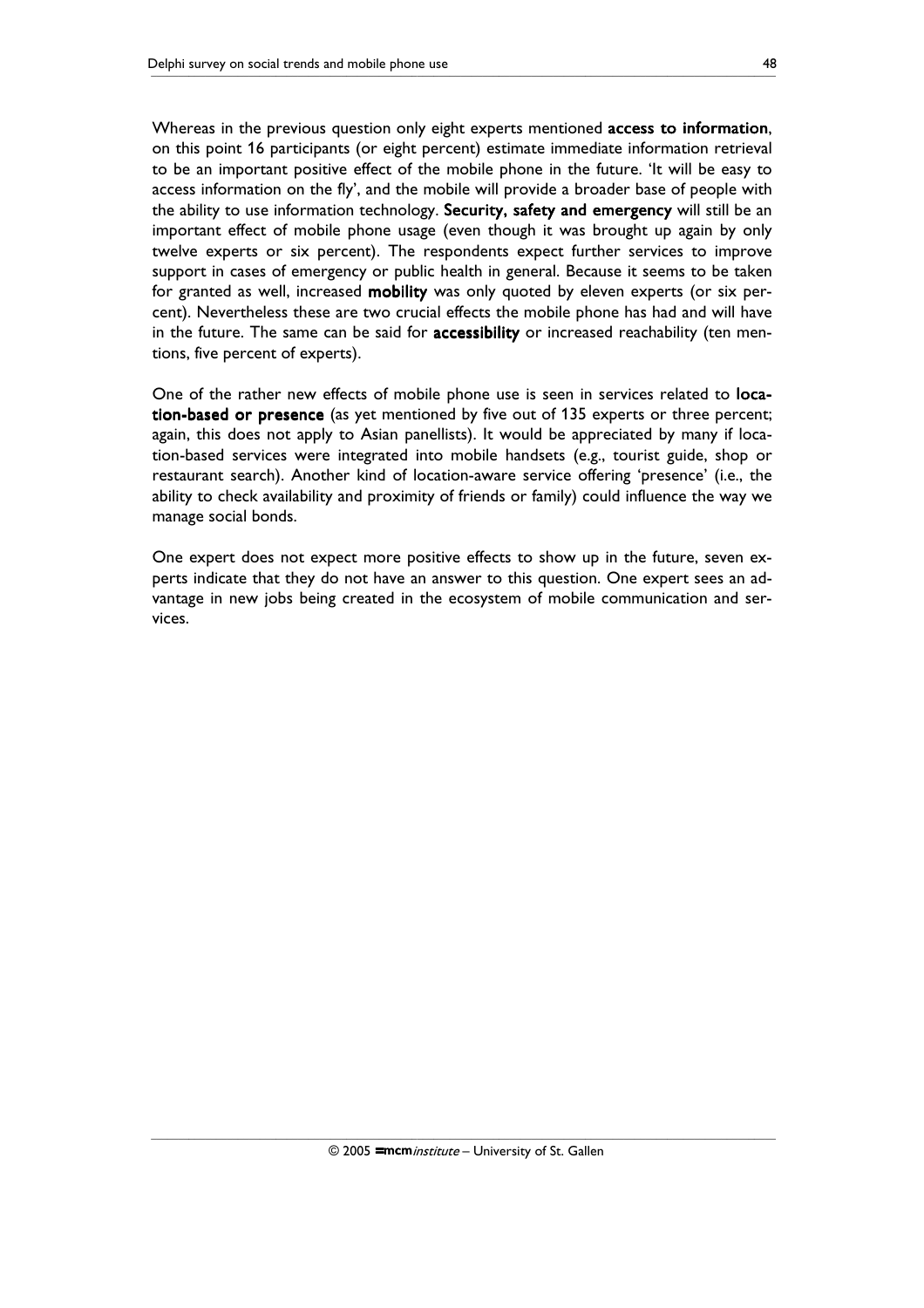# 19. The negative effects of mobile phones

 $\overline{\phantom{a}}$  , and the set of the set of the set of the set of the set of the set of the set of the set of the set of the set of the set of the set of the set of the set of the set of the set of the set of the set of the s

# 19.1

What do you think is the most negative effect the mobile phone has had on people's lives so far?

The most important negative effect the mobile phone has had so far has been coined as accessibility and the balance of work and life (it got 40 from a total of 161 votes given by 131 participants and analytically organised into nine categories, 25 percent of experts). This threat emerges from the expectation of constant availability and pressure on social life emanating from the mobile phone's intrusiveness (see 'privacy et al.' below). It includes the demand for immediate response which is part of people's 'feeling of always being on call'. The 'continuing speed up of what is expected to be done' is 'leading to difficulties separating work and leisure' (one expert argues that this is a short-term problem that will be resorbed as people 'domesticate' mobile phones). Through the use of mobile devices it is already possible that 'work follows you everywhere' and this is 'eating leisure time', according to one expert.

The effect summarised as privacy, stress and distraction was frequently quoted by our experts as well (37 mentions, 23 percent of respondents). They complain about a loss of privacy and intimacy, and criticise surveillance, increased stress and distraction which accompany to a life supported by mobile communication. The invasion and loss of privacy, the 'control within personal relationships about whereabouts (and development of mistrust)' may lead to friction and stress. According to an expert, the mobile phone 'has made people more insular and rude with their environment'. Furthermore some participants are convinced that the use of mobile phones has led to a loss of people's control over their everyday life ('less structure in life', 'intrusion on the flow of social life' and loss of autonomy are those to mention). Another threat to people's lives can be identified in an increased hectic pace, where 'some people get stressed by the possibility of always staying in touch'. There are some wider effects applied by our experts as well: The mobile phone 'has reduced time to reflect and to adjust to situations', led to a lack of concentration and to a reduced 'ability/readiness to contemplate and rest without external contact'. This may even lead to 'the inability to cope with solitude and disconnectedness (off-line phobia)'. Using the wording of another expert, the mobile phone 'fractures reflective social interaction and promotes short attention span interaction and the lack of abstract thinking'. Finally, there is the aspect of 'distraction' by mobile phone use. Opinions range from 'we have many distractions but this one seems particularly pernicious and ongoing' to an even more discerning statement seeing the introduction of a 'new opaque and aggressive industry and an over-priced consumer distraction from more important issues'.

The **inappropriate usage** of mobile phones was mentioned 27 times (or by 17 percent of experts). This effect is connected with the issues of increased ambient noise and disturbance, the blurring of the public and the private and a decline in social etiquette. The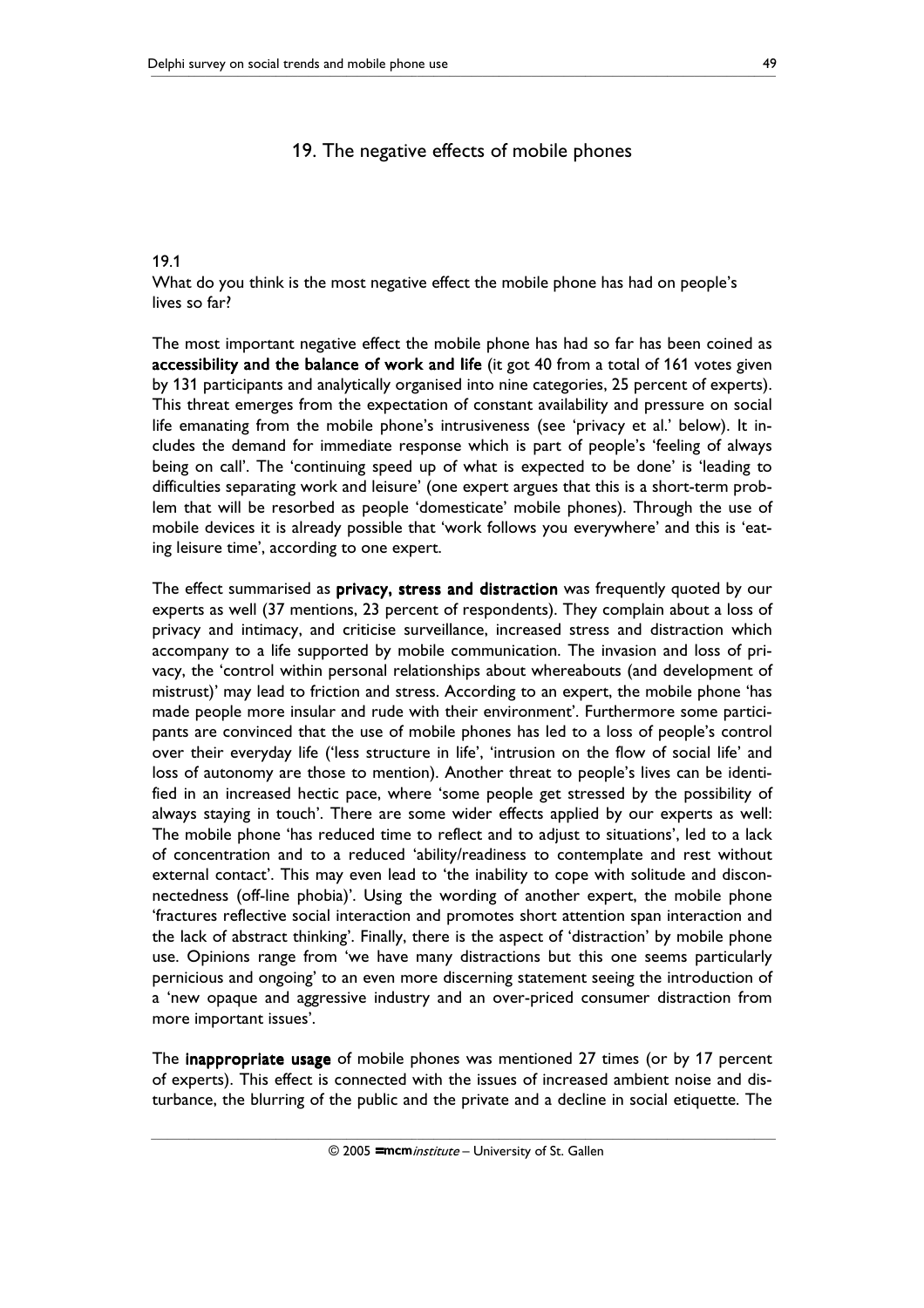invasion of private conversations in public space is 'blurring the boundary even more between public and private spaces'. Inconsiderate use in meetings, cinemas, restaurants etc and its negative effects on people's environments is not only connected with simple annoyance. But even 'barriers where cell phone use was considered a faux pas are gradually being eroded' and the same is happening to the 'social permission regarding interruption' (where inappropriate use directly leads back to accessibility).

 $\overline{\phantom{a}}$  , and the set of the set of the set of the set of the set of the set of the set of the set of the set of the set of the set of the set of the set of the set of the set of the set of the set of the set of the s

Dependence on mobile phones in everyday life is seen as a disadvantage (15 mentions, nine percent of experts). Because 'people need to have a mobile phone to keep up with social relations' there is a 'sense of obligation that you must have one or you will be socially excluded'. Apart from peer pressure (not only for teenagers) there is a second face to this where some people can not live without the mobile phone anymore, and 'feel uncomfortable if they do not have it with them'. According to one expert, 'people are not capable of switching the mobile phone off, they stay prisoners of the phone'. But this effect seems to be externally influenced as well, where technological convergence (of information about communication and relations within one device) 'elevates the impact of its potential loss'. The issue of cost and indebtedness is closely connected with mobile phone usage (and got 13 votes by eight percent of experts). Participants not only mention children's indebtedness but an 'increased pressure on personal budgets' in general.

Today, it is almost obvious that mobile phone communication has led to less commitment and flexible appointments (mentioned by seven experts or four percent). 'Based on the freedom to communicate at all time, we are losing our sense for punctuality'. This issue spans from the 'inability to commit to times and places for meetings' to the point where the mobile phone is 'disrupting the ability to maintain planned schedules'. Too much communication evoked by mobile phone use was mentioned six times (or by four percent of experts). Provoked by the extended time available for communication, 'communication without meaning increases', 'as evidenced by the very dull conversations heard on commuter trains'. A few experts suggested that 'we have to learn not to communicate, and not to feel guilty for being non-responsive'.

The issue of health and pollution is quoted by five experts (or three percent). Even though there are only a few participants who mentioned mobile phone radiation (and other environmental aspects like recycling), this aspect should not be underestimated. Yet, we 'do not know long-term effects on health', and should there be evidence that mobile technology poses a severe threat to human health, this will suddenly evolve into the most negative effect.

Five experts said that they see no negative effects ('because people make their own choice when they switch on the phone') or not much (unspecified; one expert argues that such effects depend on the user); three experts indicate that they do not know the answer to this question. One expert mentioned 'adult content' as a negative effect of past mobile phone use (which we assume has to be the statement of an Asian panellist), another mentioned 'phone theft'. With a third individual opinion pointing out that 'misunderstandings of new lifestyles using mobile phones may be serious in each society' (and therefore indicating the cultural circumstances which should be taken into account), we conclude and move on to the assessment of forthcoming negative effects.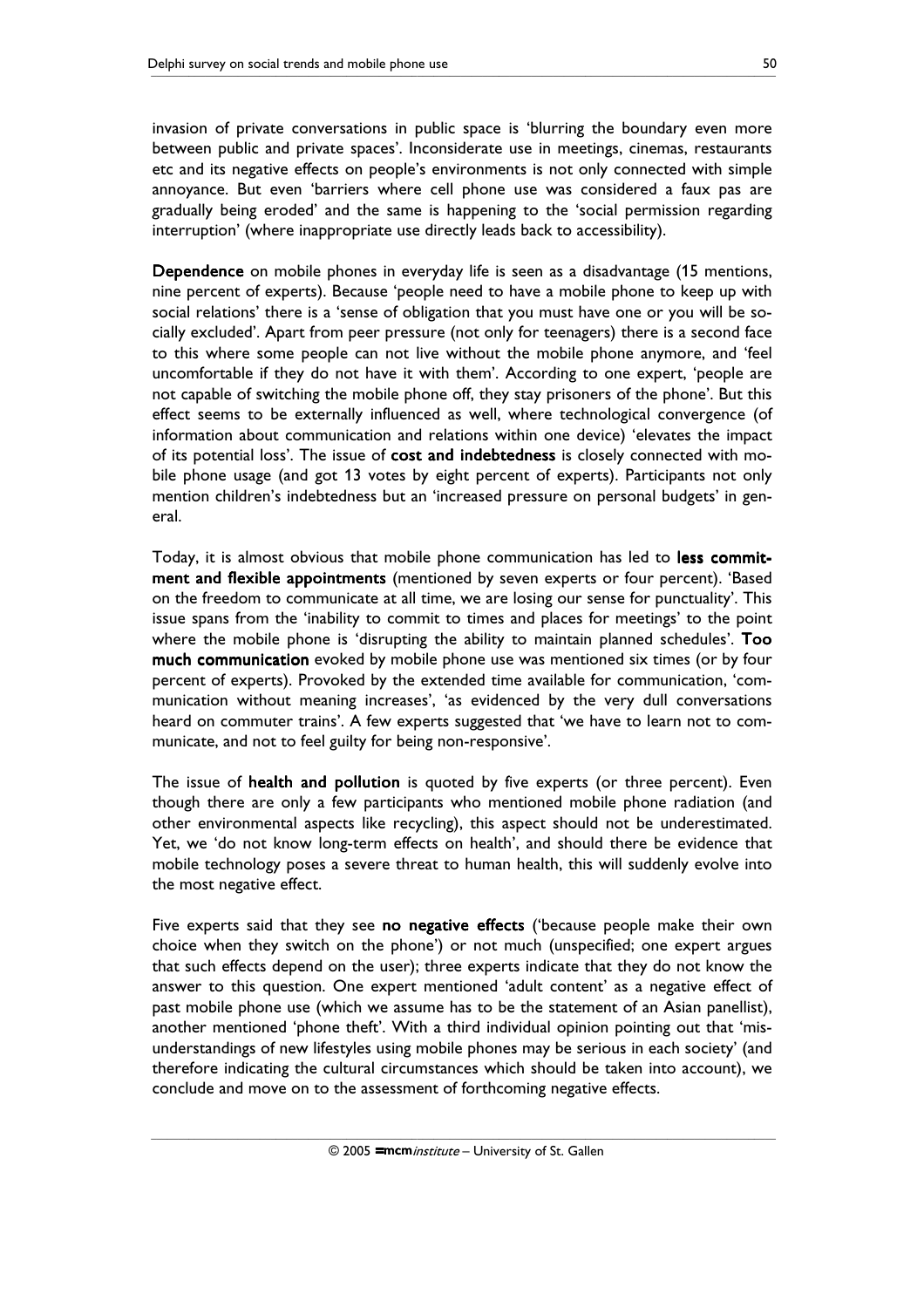#### 19.2

What could be the most negative effect it will have in the near future (i.e. 2006-2007)?

 $\overline{\phantom{a}}$  , and the state of the state of the state of the state of the state of the state of the state of the state of the state of the state of the state of the state of the state of the state of the state of the stat

The most important negative effect the mobile phone will have in the future is seen in privacy, stress and distraction (56 from a total of 142 votes given by 122 participants and analytically organised in nine categories, 39 percent of experts). This category of effects was already important in the past, but now it is mostly extended with 'intensified' or 'increasing', such as intensified loss of privacy. The risk of easy access to specific information may lead to an abuse of personal data and an intrusion of integrity; and 'privacy issues will become more significant with location-based services' (increasing quality of camera phones, where pictures will be taken in all kinds of situations, is mentioned by some experts as well). According to one expert, users need to become more aware of the dangers provided by data collections and their potential misuse. Another effect, 'mobile spam' and mobile advertisement account for eight of the mentions in this category, like for example: 'spam might be a big problem'. According to another expert, mobile spam will only be 'a short-term threat' (in general, experts are convinced that technological solutions will develop to keep mobile spam under control, see 15.3). The (increasing) loss of intimacy has a second face to it, loss of attention: According to one respondent, the mobile phone could be used as a means of not-being-excluded (see 'dependence' and 'digital divide' below), and this could 'encourage the proliferation of the public use of mobile phones' to avoid a certain aloneness within public life, to avoid being ignored. Mobile phone dependence, the 'inability to turn off and focus' is closely related to this. At the same time, intense mobile phone use could 'diminish the ability to be alone with oneself' and 'reduce time for face-to-face communication'. Using the words of another expert, mobile phone usage could lead to a lack of a 'sense of being in the present'. Some participants are convinced that increased stress due to mobile communication will affect some people in the near future. Others see a 'detachment from nature' or 'distraction from the environment'. The mobile phone 'will test the bounds of security, privacy, and social and behavioural taboos'. However, to quote one expert, one can 'reckon that people will learn to actively manage the technology'.

Far behind with a mere of 18 votes (or 13 percent of experts) ranks **accessibility and** the balance of work and life, the most negative effect seen in the past (which of course will be important in the future as well, thinking about fourth generation mobile network infrastructure). 'Increasing expectation and pressure to be accessible most of the time' and 'without messaging you are a nobody' are seen as very negative trends. According to respondents, mobile phone use will 'further abolish the borders between business and leisure life'. Control over accessibility is more and more eroded.

The issue of cost and indebtedness was mentioned by twelve experts (or eight percent). 'People will be more and more lured into expensive no-value-services.' This especially applies to younger people who have problems affording mobile phones and services; less control over children and their use of mobile phones is not only relevant to cost control (but to the protection of minors etc). 'Unexpectedly high prices for mobile data use' could lead to increased indebtedness. 'By spending more and more on ringtones, games etc, people tend to invest less in traditional media such as magazines, CDs, DVDs etc'. The last statement indicates the usual shift in demand related to new media that has to be expected with advanced mobile devices as well.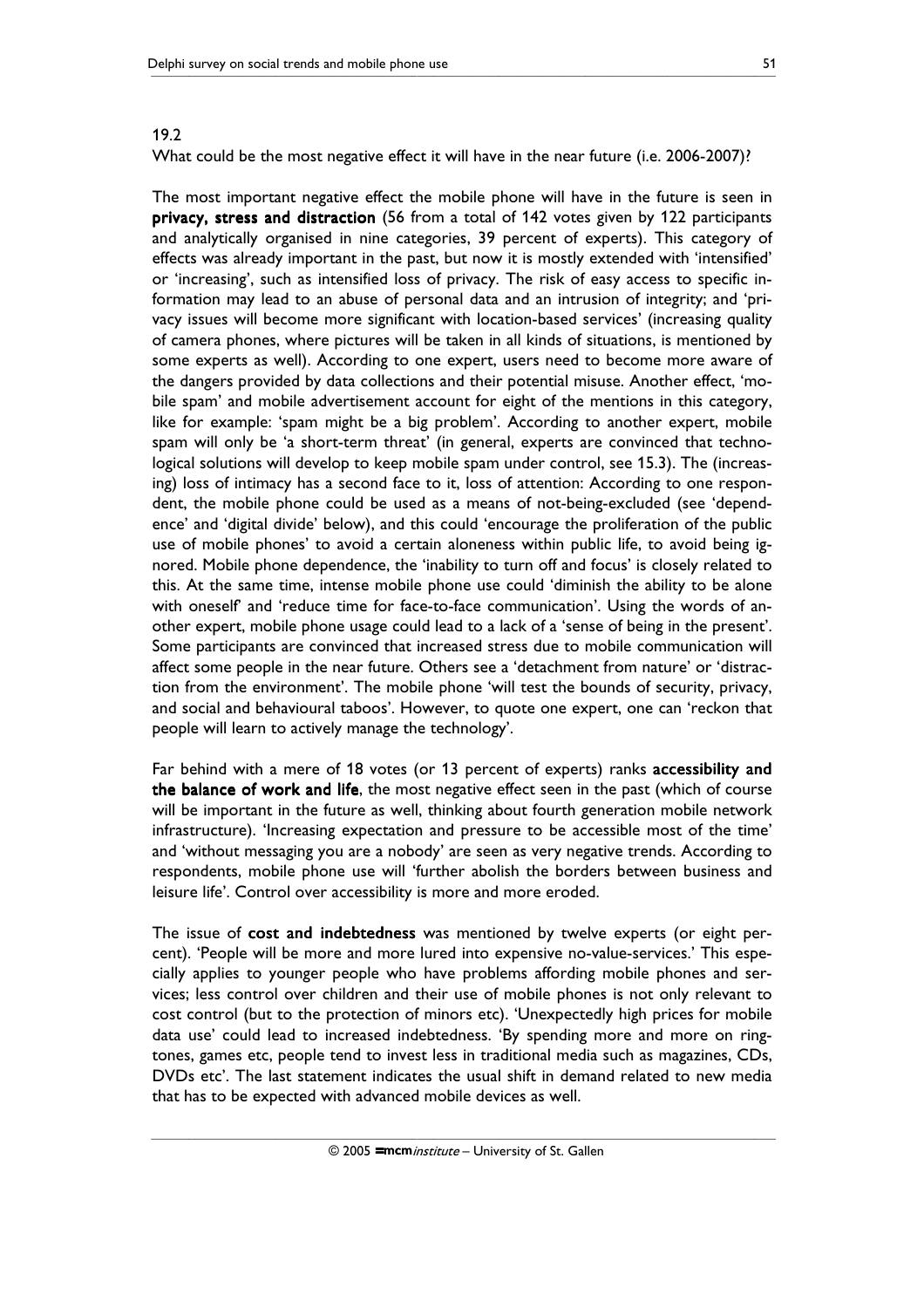Dependence on mobile phones in everyday life is seen as an ongoing disadvantage (eleven mentions, eight percent of experts) and is usually correlated with (converged) next generation mobile devices. The main criticism addresses people's 'over-reliance on technology as an enabler of social networks'. According to one respondent, it is not the phone's fault but a question of not being capable of taking charge of one's life that makes it impossible to switch the phone off (there is an inherent connection between dependence and aspects discussed in 'privacy et al.'). Regarding the near future, the issue of health got twice as much attention from our experts than it did in the answers to the previous question (ten mentions, seven percent of experts). Health issues are increasingly being observed because there is a 'possible risk of radio-frequency exposure'. With increased use of mobile phones, the consequences for health could increase as well.

 $\overline{\phantom{a}}$  , and the state of the state of the state of the state of the state of the state of the state of the state of the state of the state of the state of the state of the state of the state of the state of the stat

Too much communication is one of the effects mentioned again (this time by ten experts or seven percent), but it is now connected with 'data or information overload' because people will increasingly access certain data with their mobile devices. An 'overstimulation with irrelevant data' could lead to further stress (not only in business situations). Again, the potential increase in communication is not necessarily related to an increase in the quality of communication. Ubiquitous communication could diminish 'people's ability to differentiate what is important and meaningful and what is not'. Or like another expert stated: There already are 'too many unnecessary calls'.

The **inappropriate usage** of mobile phones mostly follows the previous effect, and was mentioned eight times (or by six percent of experts, compared to 27 times or 17 percent in question 19.1). 'Too much noise in the streets' deriving from mobile communication could lead to an 'irritation of public environments'. Using the words of a respondent, 'there will be 400 million more of the chattering class by the end of 2007 and the noise level will go up!'

Eight experts (or six percent) think that there are **no (new) negative effects** of mobile phone use to be expected in the near future. Some kind of digital divide is anticipated by five experts (or four percent). It is argued that the uneven distribution of mobile phones could enhance or deepen a 'digital divide'. On a smaller scale, it is possible that 'people could begin to interact only with a community they define [with the help of the mobile phone address book for example] instead of with their real community'. Or: The use of mobile phones 'not only leads to closer networks, but also to more distance to other networks (social segmentation)'. Four experts indicate that they do not have an answer to this question.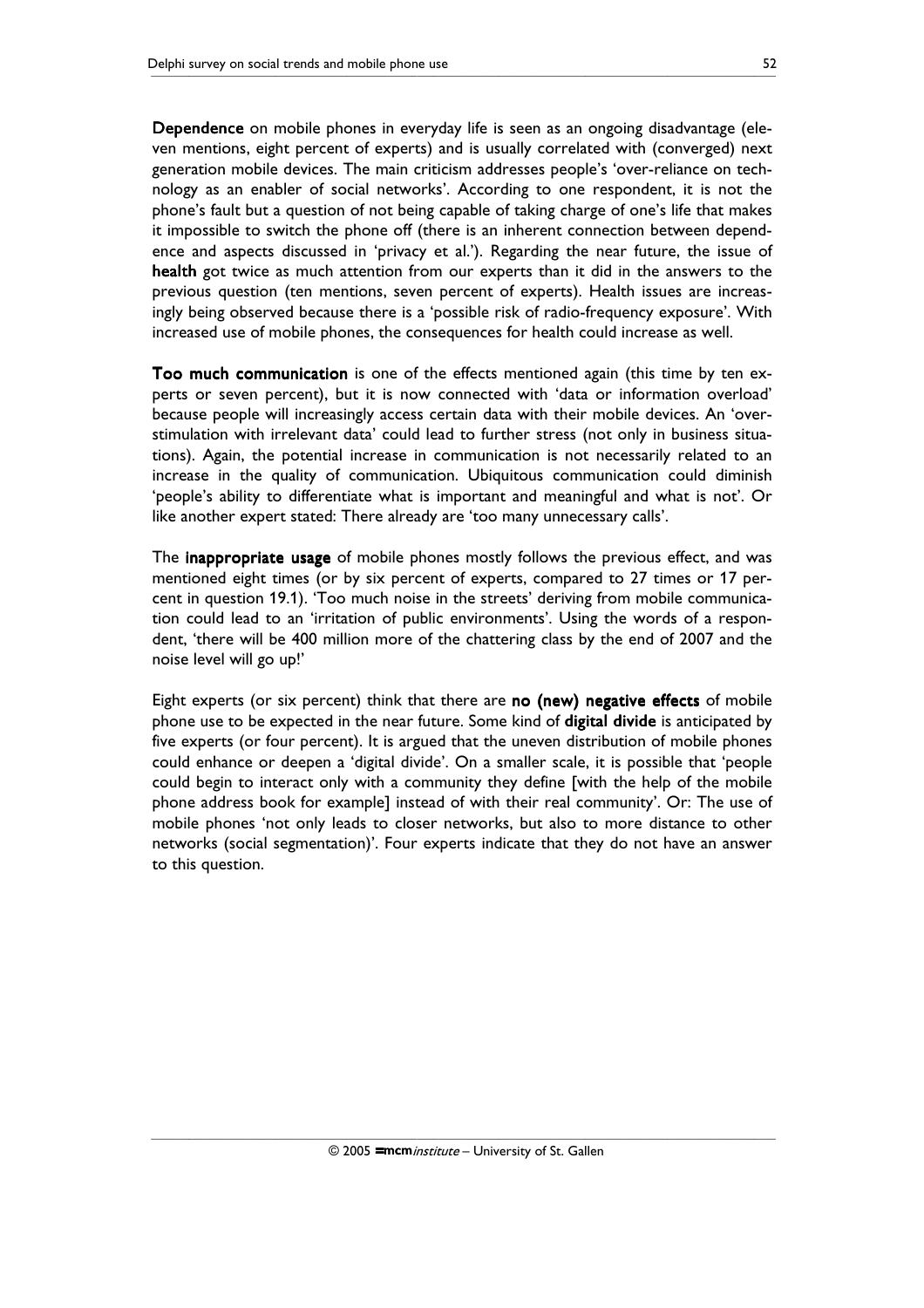| Delphi survey on social                   |                                               |                                                                                                                                                                                                                                                                                      |                                                                                                 | trends and mobile phone use                                                  |                                                                                                                                                                                                                                                                                                                                               |                                                                                                                                                                                                                                                                                                                  |                   |                                                                                                                                                           |                                                                                                                                                                                                                                                                                                                                                                                                                                                                                                         |                                                                 |                                                                                                                                                                                                                   | 53                                                          |                                                                                                                                                                                                                                                                                                                       |                                                                                                                                                                         |                                                                                                                                                                                                                                 |   |                             |
|-------------------------------------------|-----------------------------------------------|--------------------------------------------------------------------------------------------------------------------------------------------------------------------------------------------------------------------------------------------------------------------------------------|-------------------------------------------------------------------------------------------------|------------------------------------------------------------------------------|-----------------------------------------------------------------------------------------------------------------------------------------------------------------------------------------------------------------------------------------------------------------------------------------------------------------------------------------------|------------------------------------------------------------------------------------------------------------------------------------------------------------------------------------------------------------------------------------------------------------------------------------------------------------------|-------------------|-----------------------------------------------------------------------------------------------------------------------------------------------------------|---------------------------------------------------------------------------------------------------------------------------------------------------------------------------------------------------------------------------------------------------------------------------------------------------------------------------------------------------------------------------------------------------------------------------------------------------------------------------------------------------------|-----------------------------------------------------------------|-------------------------------------------------------------------------------------------------------------------------------------------------------------------------------------------------------------------|-------------------------------------------------------------|-----------------------------------------------------------------------------------------------------------------------------------------------------------------------------------------------------------------------------------------------------------------------------------------------------------------------|-------------------------------------------------------------------------------------------------------------------------------------------------------------------------|---------------------------------------------------------------------------------------------------------------------------------------------------------------------------------------------------------------------------------|---|-----------------------------|
|                                           | ata                                           |                                                                                                                                                                                                                                                                                      |                                                                                                 |                                                                              |                                                                                                                                                                                                                                                                                                                                               | table (Percentage, Mean and Standard deviation)                                                                                                                                                                                                                                                                  |                   |                                                                                                                                                           |                                                                                                                                                                                                                                                                                                                                                                                                                                                                                                         |                                                                 |                                                                                                                                                                                                                   |                                                             |                                                                                                                                                                                                                                                                                                                       |                                                                                                                                                                         |                                                                                                                                                                                                                                 |   |                             |
|                                           |                                               |                                                                                                                                                                                                                                                                                      |                                                                                                 |                                                                              | Wave 1                                                                                                                                                                                                                                                                                                                                        |                                                                                                                                                                                                                                                                                                                  |                   |                                                                                                                                                           |                                                                                                                                                                                                                                                                                                                                                                                                                                                                                                         |                                                                 |                                                                                                                                                                                                                   | Wave 2                                                      |                                                                                                                                                                                                                                                                                                                       |                                                                                                                                                                         |                                                                                                                                                                                                                                 |   |                             |
|                                           |                                               |                                                                                                                                                                                                                                                                                      | $\sim$                                                                                          |                                                                              | L                                                                                                                                                                                                                                                                                                                                             | ∾                                                                                                                                                                                                                                                                                                                |                   | Σ                                                                                                                                                         | ٣<br>9                                                                                                                                                                                                                                                                                                                                                                                                                                                                                                  | 2                                                               | S                                                                                                                                                                                                                 | 4                                                           | LO <sub>1</sub>                                                                                                                                                                                                                                                                                                       | ç                                                                                                                                                                       | Σ<br>$\mathbf{r}$                                                                                                                                                                                                               | G |                             |
| .1 Drivers: Mobile Internet               |                                               |                                                                                                                                                                                                                                                                                      |                                                                                                 |                                                                              |                                                                                                                                                                                                                                                                                                                                               |                                                                                                                                                                                                                                                                                                                  |                   |                                                                                                                                                           |                                                                                                                                                                                                                                                                                                                                                                                                                                                                                                         |                                                                 |                                                                                                                                                                                                                   |                                                             |                                                                                                                                                                                                                                                                                                                       |                                                                                                                                                                         |                                                                                                                                                                                                                                 |   |                             |
| .2 Drivers: Downloads                     | 0<br>2.0                                      |                                                                                                                                                                                                                                                                                      |                                                                                                 |                                                                              |                                                                                                                                                                                                                                                                                                                                               |                                                                                                                                                                                                                                                                                                                  |                   |                                                                                                                                                           |                                                                                                                                                                                                                                                                                                                                                                                                                                                                                                         |                                                                 |                                                                                                                                                                                                                   |                                                             |                                                                                                                                                                                                                                                                                                                       |                                                                                                                                                                         |                                                                                                                                                                                                                                 |   |                             |
| 1.3 Drivers: Voice communication          | $\tilde{\circ}$                               |                                                                                                                                                                                                                                                                                      |                                                                                                 |                                                                              |                                                                                                                                                                                                                                                                                                                                               |                                                                                                                                                                                                                                                                                                                  |                   | $49.95$<br>$49.95$                                                                                                                                        | 7.288                                                                                                                                                                                                                                                                                                                                                                                                                                                                                                   |                                                                 |                                                                                                                                                                                                                   |                                                             |                                                                                                                                                                                                                                                                                                                       |                                                                                                                                                                         |                                                                                                                                                                                                                                 |   |                             |
| 4 Drivers: Text and picture messaging     | 2                                             |                                                                                                                                                                                                                                                                                      |                                                                                                 |                                                                              |                                                                                                                                                                                                                                                                                                                                               |                                                                                                                                                                                                                                                                                                                  |                   |                                                                                                                                                           |                                                                                                                                                                                                                                                                                                                                                                                                                                                                                                         |                                                                 |                                                                                                                                                                                                                   |                                                             |                                                                                                                                                                                                                                                                                                                       |                                                                                                                                                                         |                                                                                                                                                                                                                                 |   |                             |
| 2.1 Dependence: Affecting life            | 2                                             | $\sim$ $\frac{1}{8}$ $\frac{3}{8}$ $\frac{3}{8}$ $\frac{1}{8}$ $\frac{1}{8}$ $\frac{1}{8}$ $\frac{1}{8}$ $\frac{1}{8}$ $\frac{1}{2}$ $\frac{1}{8}$ $\frac{1}{2}$ $\frac{1}{8}$ $\frac{1}{8}$ $\frac{1}{12}$ $\frac{1}{8}$ $\frac{1}{12}$ $\frac{1}{12}$ $\frac{1}{8}$ $\frac{1}{12}$ |                                                                                                 |                                                                              | $\begin{array}{l} \hbox{5.3\hskip -2pt 8.4cm} \hbox{8.3\hskip -2pt 8.4cm} \hbox{9.4\hskip -2pt 8.5cm} \hbox{1.4\hskip -2pt 8.6cm} \hbox{1.4\hskip -2pt 8.6cm} \hbox{1.4\hskip -2pt 8.6cm} \hbox{1.4\hskip -2pt 8.6cm} \hbox{1.4\hskip -2pt 8.6cm} \hbox{1.4\hskip -2pt 8.6cm} \hbox{1.4\hskip -2pt 8.6cm} \hbox{1.4\hskip -2pt 8.6cm} \hbox{$ | $\begin{array}{l} \hbox{C. 8 }{\rm ~G. 1} \hbox{C. 1} \hbox{C. 1} \hbox{C. 1} \hbox{C. 1} \hbox{C. 1} \hbox{C. 1} \hbox{C. 1} \hbox{C. 1} \hbox{C. 1} \hbox{C. 1} \hbox{C. 1} \hbox{C. 1} \hbox{C. 1} \hbox{C. 1} \hbox{C. 1} \hbox{C. 1} \hbox{C. 1} \hbox{C. 1} \hbox{C. 1} \hbox{C. 1} \hbox{C. 1} \hbox{C. $ | - 이 친 친 친 다 없는 다  |                                                                                                                                                           |                                                                                                                                                                                                                                                                                                                                                                                                                                                                                                         |                                                                 |                                                                                                                                                                                                                   |                                                             |                                                                                                                                                                                                                                                                                                                       |                                                                                                                                                                         |                                                                                                                                                                                                                                 |   |                             |
| 2.2 Dependence: Increase                  | $\overline{c}$                                |                                                                                                                                                                                                                                                                                      |                                                                                                 |                                                                              |                                                                                                                                                                                                                                                                                                                                               |                                                                                                                                                                                                                                                                                                                  |                   |                                                                                                                                                           | 5.50                                                                                                                                                                                                                                                                                                                                                                                                                                                                                                    |                                                                 |                                                                                                                                                                                                                   |                                                             |                                                                                                                                                                                                                                                                                                                       |                                                                                                                                                                         |                                                                                                                                                                                                                                 |   |                             |
| 2.3 Dependence: Public debate             | 3.3                                           |                                                                                                                                                                                                                                                                                      |                                                                                                 |                                                                              |                                                                                                                                                                                                                                                                                                                                               |                                                                                                                                                                                                                                                                                                                  |                   |                                                                                                                                                           |                                                                                                                                                                                                                                                                                                                                                                                                                                                                                                         |                                                                 |                                                                                                                                                                                                                   |                                                             |                                                                                                                                                                                                                                                                                                                       |                                                                                                                                                                         |                                                                                                                                                                                                                                 |   |                             |
| 3.1 Addiction: Few people                 | $5.\overline{3}$<br>4.0                       |                                                                                                                                                                                                                                                                                      |                                                                                                 |                                                                              |                                                                                                                                                                                                                                                                                                                                               |                                                                                                                                                                                                                                                                                                                  |                   | $\frac{1}{2}$ $\frac{1}{2}$ $\frac{1}{2}$ $\frac{1}{2}$ $\frac{1}{2}$ $\frac{1}{2}$ $\frac{1}{2}$ $\frac{1}{2}$ $\frac{1}{2}$ $\frac{1}{2}$               |                                                                                                                                                                                                                                                                                                                                                                                                                                                                                                         |                                                                 |                                                                                                                                                                                                                   |                                                             |                                                                                                                                                                                                                                                                                                                       |                                                                                                                                                                         |                                                                                                                                                                                                                                 |   |                             |
| 3.2 Addiction: Media debate               |                                               |                                                                                                                                                                                                                                                                                      |                                                                                                 |                                                                              |                                                                                                                                                                                                                                                                                                                                               |                                                                                                                                                                                                                                                                                                                  |                   |                                                                                                                                                           |                                                                                                                                                                                                                                                                                                                                                                                                                                                                                                         |                                                                 |                                                                                                                                                                                                                   |                                                             |                                                                                                                                                                                                                                                                                                                       |                                                                                                                                                                         |                                                                                                                                                                                                                                 |   |                             |
| 4.1 Relationships: Make new friends       |                                               |                                                                                                                                                                                                                                                                                      |                                                                                                 |                                                                              |                                                                                                                                                                                                                                                                                                                                               |                                                                                                                                                                                                                                                                                                                  |                   | $\frac{1}{2}$ $\frac{1}{2}$ $\frac{1}{4}$ $\frac{1}{4}$ $\frac{1}{1}$ $\frac{1}{2}$ $\frac{1}{2}$ $\frac{1}{2}$ $\frac{1}{2}$                             |                                                                                                                                                                                                                                                                                                                                                                                                                                                                                                         |                                                                 |                                                                                                                                                                                                                   |                                                             |                                                                                                                                                                                                                                                                                                                       |                                                                                                                                                                         |                                                                                                                                                                                                                                 |   |                             |
| 4.2 Relationships: Maintain relationships | $\begin{smallmatrix}0&&0\&0\end{smallmatrix}$ |                                                                                                                                                                                                                                                                                      |                                                                                                 |                                                                              |                                                                                                                                                                                                                                                                                                                                               |                                                                                                                                                                                                                                                                                                                  |                   |                                                                                                                                                           |                                                                                                                                                                                                                                                                                                                                                                                                                                                                                                         |                                                                 |                                                                                                                                                                                                                   |                                                             |                                                                                                                                                                                                                                                                                                                       |                                                                                                                                                                         |                                                                                                                                                                                                                                 |   |                             |
| 4.3 Relationships: Losing contact         | $\ddot{ }$                                    |                                                                                                                                                                                                                                                                                      |                                                                                                 |                                                                              |                                                                                                                                                                                                                                                                                                                                               |                                                                                                                                                                                                                                                                                                                  |                   |                                                                                                                                                           |                                                                                                                                                                                                                                                                                                                                                                                                                                                                                                         |                                                                 |                                                                                                                                                                                                                   |                                                             |                                                                                                                                                                                                                                                                                                                       |                                                                                                                                                                         |                                                                                                                                                                                                                                 |   |                             |
| 4.4 Relationships: Superficial            | $7.\overline{3}$                              |                                                                                                                                                                                                                                                                                      |                                                                                                 |                                                                              |                                                                                                                                                                                                                                                                                                                                               |                                                                                                                                                                                                                                                                                                                  |                   |                                                                                                                                                           |                                                                                                                                                                                                                                                                                                                                                                                                                                                                                                         |                                                                 |                                                                                                                                                                                                                   |                                                             |                                                                                                                                                                                                                                                                                                                       |                                                                                                                                                                         |                                                                                                                                                                                                                                 |   |                             |
| 4.5 Relationships: Social life            |                                               |                                                                                                                                                                                                                                                                                      |                                                                                                 |                                                                              |                                                                                                                                                                                                                                                                                                                                               |                                                                                                                                                                                                                                                                                                                  |                   |                                                                                                                                                           |                                                                                                                                                                                                                                                                                                                                                                                                                                                                                                         |                                                                 |                                                                                                                                                                                                                   |                                                             |                                                                                                                                                                                                                                                                                                                       |                                                                                                                                                                         |                                                                                                                                                                                                                                 |   |                             |
| 5.1 Communication: Face-to-face           | 5.9                                           |                                                                                                                                                                                                                                                                                      |                                                                                                 |                                                                              |                                                                                                                                                                                                                                                                                                                                               |                                                                                                                                                                                                                                                                                                                  | [포질]포요 요 없이 없으면 이 | $3478$<br>$3478$                                                                                                                                          | $\begin{array}{c}\n 4 \times 7 \\  4 \times 1 \\  0 \times 1 \\  0 \times 1 \\  0 \times 1 \\  0 \times 1 \\  0 \times 1 \\  0 \times 1 \\  0 \times 1 \\  0 \times 1 \\  0 \times 1 \\  0 \times 1 \\  0 \times 1 \\  0 \times 1 \\  0 \times 1 \\  0 \times 1 \\  0 \times 1 \\  0 \times 1 \\  0 \times 1 \\  0 \times 1 \\  0 \times 1 \\  0 \times 1 \\  0 \times 1 \\  0 \times 1 \\  0 \times 1 \\  0 \times 1 \\  0 \times 1 \\  0 \times 1 \\  0 \times 1 \\  0 \times 1 \\  0$<br>゙ヸヹヹ゚ヹゖヹヹヹヹ | $\frac{35}{25}$ $\frac{15}{25}$ $\frac{35}{25}$ $\frac{15}{25}$ | $\frac{1}{2}$ $\frac{1}{2}$ $\frac{1}{2}$ $\frac{1}{2}$ $\frac{1}{2}$ $\frac{1}{2}$ $\frac{1}{2}$ $\frac{1}{2}$ $\frac{1}{2}$ $\frac{1}{2}$ $\frac{1}{2}$ $\frac{1}{2}$ $\frac{1}{2}$ $\frac{1}{2}$ $\frac{1}{2}$ | $\frac{28.9}{25.9}$ $\frac{28.5}{25.8}$ $\frac{28.3}{25.8}$ | $35.8$ $\frac{1}{2}$ $\frac{1}{2}$ $\frac{1}{2}$ $\frac{1}{2}$ $\frac{1}{2}$ $\frac{1}{2}$ $\frac{1}{2}$ $\frac{1}{2}$ $\frac{1}{2}$ $\frac{1}{2}$ $\frac{1}{2}$ $\frac{1}{2}$ $\frac{1}{2}$ $\frac{1}{2}$ $\frac{1}{2}$ $\frac{1}{2}$ $\frac{1}{2}$ $\frac{1}{2}$ $\frac{1}{2}$ $\frac{1}{2}$ $\frac{1}{2}$ $\frac{$ | $\frac{1}{2}$ $\frac{1}{2}$ $\frac{1}{2}$ $\frac{1}{2}$ $\frac{1}{2}$ $\frac{1}{2}$ $\frac{1}{2}$ $\frac{1}{2}$ $\frac{1}{2}$ $\frac{1}{2}$ $\frac{1}{2}$ $\frac{1}{2}$ | $\frac{1}{2}$ $\frac{1}{2}$ $\frac{1}{2}$ $\frac{1}{2}$ $\frac{1}{4}$ $\frac{1}{2}$ $\frac{1}{2}$ $\frac{1}{2}$ $\frac{1}{2}$ $\frac{1}{2}$ $\frac{1}{2}$ $\frac{1}{2}$ $\frac{1}{2}$ $\frac{1}{2}$ $\frac{1}{2}$ $\frac{1}{2}$ |   | <u>a a de se a a la</u>     |
| 5.2 Communication: More communication     |                                               |                                                                                                                                                                                                                                                                                      |                                                                                                 |                                                                              |                                                                                                                                                                                                                                                                                                                                               |                                                                                                                                                                                                                                                                                                                  |                   |                                                                                                                                                           |                                                                                                                                                                                                                                                                                                                                                                                                                                                                                                         |                                                                 |                                                                                                                                                                                                                   |                                                             |                                                                                                                                                                                                                                                                                                                       |                                                                                                                                                                         |                                                                                                                                                                                                                                 |   |                             |
| 5.3 Communication: Pictures increase      | 9.8                                           |                                                                                                                                                                                                                                                                                      |                                                                                                 |                                                                              |                                                                                                                                                                                                                                                                                                                                               |                                                                                                                                                                                                                                                                                                                  |                   |                                                                                                                                                           | 3.5                                                                                                                                                                                                                                                                                                                                                                                                                                                                                                     | 23.1                                                            | 33.3                                                                                                                                                                                                              | 23.1<br>16.2                                                | $10.3$<br>46.2                                                                                                                                                                                                                                                                                                        | $1.7$<br>30.8                                                                                                                                                           | $\frac{1}{2}$ .0<br>41<br>117                                                                                                                                                                                                   |   | $\frac{2}{1}$ $\frac{5}{1}$ |
| 5.4 Communication: Social pressure        |                                               |                                                                                                                                                                                                                                                                                      |                                                                                                 |                                                                              |                                                                                                                                                                                                                                                                                                                                               |                                                                                                                                                                                                                                                                                                                  |                   |                                                                                                                                                           |                                                                                                                                                                                                                                                                                                                                                                                                                                                                                                         |                                                                 |                                                                                                                                                                                                                   |                                                             |                                                                                                                                                                                                                                                                                                                       |                                                                                                                                                                         |                                                                                                                                                                                                                                 |   |                             |
| 6.1 Children: Appropriate age             |                                               |                                                                                                                                                                                                                                                                                      |                                                                                                 |                                                                              |                                                                                                                                                                                                                                                                                                                                               |                                                                                                                                                                                                                                                                                                                  |                   |                                                                                                                                                           | 282                                                                                                                                                                                                                                                                                                                                                                                                                                                                                                     |                                                                 |                                                                                                                                                                                                                   |                                                             |                                                                                                                                                                                                                                                                                                                       |                                                                                                                                                                         |                                                                                                                                                                                                                                 |   |                             |
| 6.2 Children: Lower average age           | o.o                                           |                                                                                                                                                                                                                                                                                      |                                                                                                 |                                                                              |                                                                                                                                                                                                                                                                                                                                               |                                                                                                                                                                                                                                                                                                                  |                   |                                                                                                                                                           |                                                                                                                                                                                                                                                                                                                                                                                                                                                                                                         |                                                                 |                                                                                                                                                                                                                   |                                                             |                                                                                                                                                                                                                                                                                                                       |                                                                                                                                                                         |                                                                                                                                                                                                                                 |   |                             |
| 6.3 Children: Media debate                | $\tilde{\circ}$                               |                                                                                                                                                                                                                                                                                      |                                                                                                 |                                                                              |                                                                                                                                                                                                                                                                                                                                               | 34.6<br>30.9                                                                                                                                                                                                                                                                                                     |                   | $17 - 3$                                                                                                                                                  |                                                                                                                                                                                                                                                                                                                                                                                                                                                                                                         |                                                                 |                                                                                                                                                                                                                   |                                                             |                                                                                                                                                                                                                                                                                                                       |                                                                                                                                                                         |                                                                                                                                                                                                                                 |   |                             |
| 7.1 Minors: Erode protection              | $4.\overline{8}$                              |                                                                                                                                                                                                                                                                                      |                                                                                                 |                                                                              |                                                                                                                                                                                                                                                                                                                                               | $6.8$<br>13.5                                                                                                                                                                                                                                                                                                    |                   |                                                                                                                                                           |                                                                                                                                                                                                                                                                                                                                                                                                                                                                                                         |                                                                 |                                                                                                                                                                                                                   |                                                             | $15.5$<br>$16.2$                                                                                                                                                                                                                                                                                                      | $5.2$<br>12.0                                                                                                                                                           |                                                                                                                                                                                                                                 |   |                             |
| 7.2 Minors: Stronger regulation           | 7.4                                           |                                                                                                                                                                                                                                                                                      |                                                                                                 |                                                                              |                                                                                                                                                                                                                                                                                                                                               |                                                                                                                                                                                                                                                                                                                  |                   |                                                                                                                                                           |                                                                                                                                                                                                                                                                                                                                                                                                                                                                                                         |                                                                 |                                                                                                                                                                                                                   |                                                             |                                                                                                                                                                                                                                                                                                                       |                                                                                                                                                                         | 116                                                                                                                                                                                                                             |   | $\frac{1}{1}$ $\frac{1}{4}$ |
| 8.1 Family: Parents losing authority      | 9.9                                           | $2.0$ $\frac{6}{21}$ $\frac{8}{21}$ $\frac{3}{21}$ $\frac{1}{21}$ $\frac{4}{21}$ $\frac{5}{21}$                                                                                                                                                                                      | $\frac{13}{21}$ $\frac{13}{21}$ $\frac{14}{21}$ $\frac{13}{21}$ $\frac{13}{21}$ $\frac{13}{21}$ | $15.0$<br>$20.3$<br>$20.3$<br>$20.3$<br>$20.5$<br>$20.5$<br>$20.5$<br>$20.5$ | $47.1$<br>$40.9$<br>$-20.9$<br>$-8.3$<br>$-8.3$<br>$-8.2$                                                                                                                                                                                                                                                                                     | $3.78$<br>$2.8$                                                                                                                                                                                                                                                                                                  |                   | $\frac{1}{2}$ $\frac{1}{2}$ $\frac{1}{2}$ $\frac{1}{2}$ $\frac{1}{2}$ $\frac{1}{2}$ $\frac{1}{2}$ $\frac{1}{2}$ $\frac{1}{2}$ $\frac{1}{2}$ $\frac{1}{2}$ | 3.3029<br>끌뷔블플을                                                                                                                                                                                                                                                                                                                                                                                                                                                                                         | $9.0$<br>$20.2$<br>$9.4$                                        | $71, 9$<br>$71, 9$<br>$71, 8$<br>$78$                                                                                                                                                                             | $37.4$<br>$77.8$<br>$79.6$                                  | $5.2$<br>25.6                                                                                                                                                                                                                                                                                                         | 7.7                                                                                                                                                                     | $\frac{1}{2}$ $\frac{1}{2}$ $\frac{1}{2}$ $\frac{1}{2}$ $\frac{1}{2}$ $\frac{1}{2}$ $\frac{1}{2}$ $\frac{1}{2}$<br>$\frac{116}{117}$                                                                                            |   | EE                          |
| 8.2 Family: Closer relationships          |                                               |                                                                                                                                                                                                                                                                                      |                                                                                                 |                                                                              |                                                                                                                                                                                                                                                                                                                                               |                                                                                                                                                                                                                                                                                                                  |                   |                                                                                                                                                           |                                                                                                                                                                                                                                                                                                                                                                                                                                                                                                         |                                                                 |                                                                                                                                                                                                                   |                                                             |                                                                                                                                                                                                                                                                                                                       |                                                                                                                                                                         |                                                                                                                                                                                                                                 |   |                             |
| 8.3 Family: Social control                |                                               |                                                                                                                                                                                                                                                                                      |                                                                                                 |                                                                              |                                                                                                                                                                                                                                                                                                                                               |                                                                                                                                                                                                                                                                                                                  |                   |                                                                                                                                                           |                                                                                                                                                                                                                                                                                                                                                                                                                                                                                                         |                                                                 |                                                                                                                                                                                                                   |                                                             |                                                                                                                                                                                                                                                                                                                       |                                                                                                                                                                         |                                                                                                                                                                                                                                 |   |                             |
|                                           |                                               |                                                                                                                                                                                                                                                                                      |                                                                                                 |                                                                              |                                                                                                                                                                                                                                                                                                                                               |                                                                                                                                                                                                                                                                                                                  |                   |                                                                                                                                                           |                                                                                                                                                                                                                                                                                                                                                                                                                                                                                                         |                                                                 |                                                                                                                                                                                                                   |                                                             |                                                                                                                                                                                                                                                                                                                       |                                                                                                                                                                         |                                                                                                                                                                                                                                 |   |                             |
|                                           |                                               |                                                                                                                                                                                                                                                                                      |                                                                                                 |                                                                              |                                                                                                                                                                                                                                                                                                                                               |                                                                                                                                                                                                                                                                                                                  |                   |                                                                                                                                                           |                                                                                                                                                                                                                                                                                                                                                                                                                                                                                                         |                                                                 |                                                                                                                                                                                                                   |                                                             |                                                                                                                                                                                                                                                                                                                       |                                                                                                                                                                         |                                                                                                                                                                                                                                 |   |                             |

© 2005 =mcminstitute - University of St. Gallen © 2005 =mcminstitute – University of St. Gallen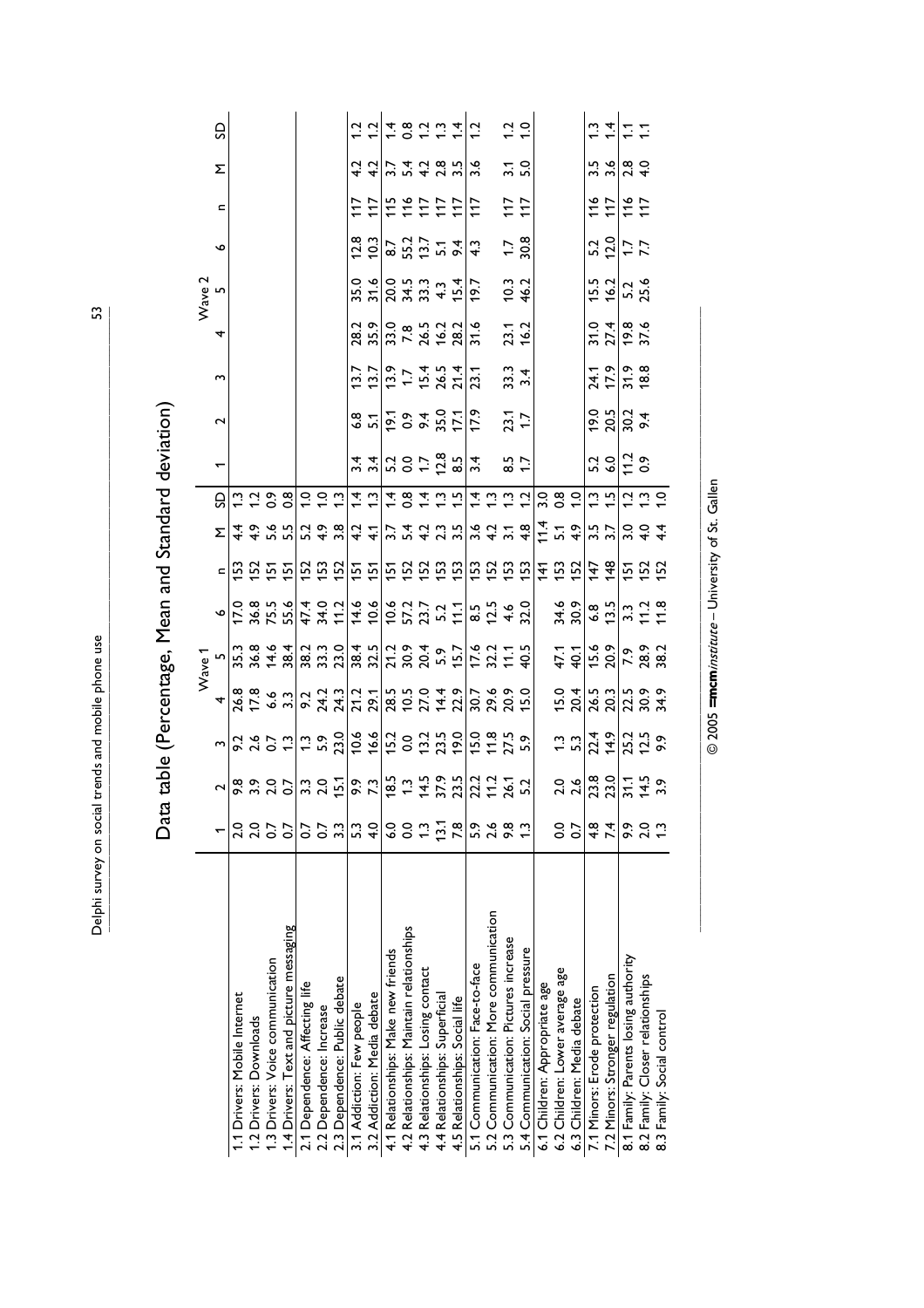|         | ۱<br>d<br>į |
|---------|-------------|
| ţ       | l<br>í<br>١ |
| I       |             |
| ļ<br>ł, | ١<br>ï      |
|         | i           |
| İ<br>ļ  | i           |
|         | ı<br>,      |
|         |             |
| i       |             |
|         | l<br>í      |
| Ó       | ı<br>l<br>i |
| í       | ï<br>١      |
|         | l           |
|         | ï           |
| ï       |             |

|                                                                                                                                                            |                                                                                                                                                                                                                                                                                                                                      | Wave 1                                                                                                       |                     |                                                                                                                                                                                                                                                                                                                                                                                                                                                                                                                                                                                                                                                                                           |                                                                                                |                |                                                                                                                                              |                                                                        |                                                                                                                                                                                                                            |                                                                                        | Wave 2                                                                                           |                                                                                           |                                                                                    |                          |                                                                                 |
|------------------------------------------------------------------------------------------------------------------------------------------------------------|--------------------------------------------------------------------------------------------------------------------------------------------------------------------------------------------------------------------------------------------------------------------------------------------------------------------------------------|--------------------------------------------------------------------------------------------------------------|---------------------|-------------------------------------------------------------------------------------------------------------------------------------------------------------------------------------------------------------------------------------------------------------------------------------------------------------------------------------------------------------------------------------------------------------------------------------------------------------------------------------------------------------------------------------------------------------------------------------------------------------------------------------------------------------------------------------------|------------------------------------------------------------------------------------------------|----------------|----------------------------------------------------------------------------------------------------------------------------------------------|------------------------------------------------------------------------|----------------------------------------------------------------------------------------------------------------------------------------------------------------------------------------------------------------------------|----------------------------------------------------------------------------------------|--------------------------------------------------------------------------------------------------|-------------------------------------------------------------------------------------------|------------------------------------------------------------------------------------|--------------------------|---------------------------------------------------------------------------------|
|                                                                                                                                                            | $\mathbf{\widetilde{S}}$                                                                                                                                                                                                                                                                                                             | $\overline{\phantom{a}}$                                                                                     | $\bullet$           | $\blacksquare$                                                                                                                                                                                                                                                                                                                                                                                                                                                                                                                                                                                                                                                                            | Σ                                                                                              | 9              |                                                                                                                                              | $\mathbf{\Omega}$                                                      | S                                                                                                                                                                                                                          | ᠇                                                                                      | S                                                                                                | $\bullet$                                                                                 | Ξ                                                                                  | Σ                        | G                                                                               |
| °0                                                                                                                                                         |                                                                                                                                                                                                                                                                                                                                      | 41.8<br>43.7                                                                                                 | 50.3<br>27.8        | <u>ក្ខ ភ</u>                                                                                                                                                                                                                                                                                                                                                                                                                                                                                                                                                                                                                                                                              | 54.9                                                                                           | $\frac{7}{10}$ |                                                                                                                                              |                                                                        |                                                                                                                                                                                                                            |                                                                                        |                                                                                                  |                                                                                           |                                                                                    |                          |                                                                                 |
| $\frac{1}{2}$                                                                                                                                              |                                                                                                                                                                                                                                                                                                                                      | $6.5$<br>$19.2$                                                                                              |                     |                                                                                                                                                                                                                                                                                                                                                                                                                                                                                                                                                                                                                                                                                           |                                                                                                |                |                                                                                                                                              |                                                                        |                                                                                                                                                                                                                            |                                                                                        |                                                                                                  |                                                                                           |                                                                                    |                          |                                                                                 |
| $\overline{0}$                                                                                                                                             |                                                                                                                                                                                                                                                                                                                                      |                                                                                                              |                     |                                                                                                                                                                                                                                                                                                                                                                                                                                                                                                                                                                                                                                                                                           |                                                                                                |                |                                                                                                                                              |                                                                        |                                                                                                                                                                                                                            |                                                                                        |                                                                                                  |                                                                                           |                                                                                    |                          |                                                                                 |
|                                                                                                                                                            |                                                                                                                                                                                                                                                                                                                                      |                                                                                                              |                     |                                                                                                                                                                                                                                                                                                                                                                                                                                                                                                                                                                                                                                                                                           | $44.4$<br>$44.4$                                                                               |                |                                                                                                                                              |                                                                        |                                                                                                                                                                                                                            | 37.1<br>34.5                                                                           | 42.2<br>30.2                                                                                     |                                                                                           |                                                                                    |                          |                                                                                 |
|                                                                                                                                                            |                                                                                                                                                                                                                                                                                                                                      |                                                                                                              |                     |                                                                                                                                                                                                                                                                                                                                                                                                                                                                                                                                                                                                                                                                                           |                                                                                                |                | 0.4                                                                                                                                          | $2.8$<br>7.8                                                           | 10.3                                                                                                                                                                                                                       |                                                                                        |                                                                                                  | 7.8                                                                                       | 116                                                                                | 4.7                      | 0.2                                                                             |
|                                                                                                                                                            |                                                                                                                                                                                                                                                                                                                                      |                                                                                                              |                     |                                                                                                                                                                                                                                                                                                                                                                                                                                                                                                                                                                                                                                                                                           | $\frac{4}{4}$                                                                                  |                |                                                                                                                                              |                                                                        |                                                                                                                                                                                                                            |                                                                                        |                                                                                                  |                                                                                           |                                                                                    |                          |                                                                                 |
| 2.6                                                                                                                                                        |                                                                                                                                                                                                                                                                                                                                      |                                                                                                              |                     |                                                                                                                                                                                                                                                                                                                                                                                                                                                                                                                                                                                                                                                                                           |                                                                                                |                |                                                                                                                                              |                                                                        |                                                                                                                                                                                                                            |                                                                                        |                                                                                                  |                                                                                           |                                                                                    |                          | $\frac{1}{2}$ $\frac{1}{2}$                                                     |
| 10.5                                                                                                                                                       |                                                                                                                                                                                                                                                                                                                                      |                                                                                                              |                     |                                                                                                                                                                                                                                                                                                                                                                                                                                                                                                                                                                                                                                                                                           |                                                                                                |                |                                                                                                                                              |                                                                        |                                                                                                                                                                                                                            |                                                                                        |                                                                                                  |                                                                                           |                                                                                    |                          |                                                                                 |
|                                                                                                                                                            |                                                                                                                                                                                                                                                                                                                                      |                                                                                                              |                     |                                                                                                                                                                                                                                                                                                                                                                                                                                                                                                                                                                                                                                                                                           | 4.2                                                                                            |                |                                                                                                                                              |                                                                        |                                                                                                                                                                                                                            |                                                                                        |                                                                                                  |                                                                                           |                                                                                    |                          |                                                                                 |
|                                                                                                                                                            |                                                                                                                                                                                                                                                                                                                                      |                                                                                                              |                     |                                                                                                                                                                                                                                                                                                                                                                                                                                                                                                                                                                                                                                                                                           |                                                                                                |                |                                                                                                                                              |                                                                        |                                                                                                                                                                                                                            |                                                                                        |                                                                                                  |                                                                                           |                                                                                    |                          | $\frac{1}{2}$ $\frac{3}{2}$ $\frac{3}{2}$                                       |
|                                                                                                                                                            |                                                                                                                                                                                                                                                                                                                                      |                                                                                                              |                     |                                                                                                                                                                                                                                                                                                                                                                                                                                                                                                                                                                                                                                                                                           |                                                                                                |                |                                                                                                                                              |                                                                        |                                                                                                                                                                                                                            |                                                                                        |                                                                                                  |                                                                                           |                                                                                    |                          |                                                                                 |
|                                                                                                                                                            |                                                                                                                                                                                                                                                                                                                                      |                                                                                                              |                     |                                                                                                                                                                                                                                                                                                                                                                                                                                                                                                                                                                                                                                                                                           |                                                                                                |                |                                                                                                                                              |                                                                        |                                                                                                                                                                                                                            |                                                                                        |                                                                                                  |                                                                                           |                                                                                    |                          |                                                                                 |
|                                                                                                                                                            |                                                                                                                                                                                                                                                                                                                                      |                                                                                                              |                     |                                                                                                                                                                                                                                                                                                                                                                                                                                                                                                                                                                                                                                                                                           | 3.4                                                                                            |                |                                                                                                                                              |                                                                        |                                                                                                                                                                                                                            |                                                                                        |                                                                                                  |                                                                                           |                                                                                    |                          |                                                                                 |
|                                                                                                                                                            |                                                                                                                                                                                                                                                                                                                                      |                                                                                                              |                     |                                                                                                                                                                                                                                                                                                                                                                                                                                                                                                                                                                                                                                                                                           |                                                                                                |                |                                                                                                                                              |                                                                        |                                                                                                                                                                                                                            |                                                                                        |                                                                                                  |                                                                                           |                                                                                    |                          |                                                                                 |
| 11.4                                                                                                                                                       |                                                                                                                                                                                                                                                                                                                                      |                                                                                                              |                     |                                                                                                                                                                                                                                                                                                                                                                                                                                                                                                                                                                                                                                                                                           |                                                                                                |                |                                                                                                                                              |                                                                        |                                                                                                                                                                                                                            |                                                                                        |                                                                                                  |                                                                                           |                                                                                    |                          |                                                                                 |
|                                                                                                                                                            |                                                                                                                                                                                                                                                                                                                                      |                                                                                                              |                     |                                                                                                                                                                                                                                                                                                                                                                                                                                                                                                                                                                                                                                                                                           |                                                                                                |                |                                                                                                                                              |                                                                        |                                                                                                                                                                                                                            |                                                                                        |                                                                                                  |                                                                                           |                                                                                    |                          |                                                                                 |
|                                                                                                                                                            |                                                                                                                                                                                                                                                                                                                                      |                                                                                                              |                     |                                                                                                                                                                                                                                                                                                                                                                                                                                                                                                                                                                                                                                                                                           |                                                                                                |                |                                                                                                                                              |                                                                        |                                                                                                                                                                                                                            |                                                                                        |                                                                                                  |                                                                                           |                                                                                    |                          | 1581                                                                            |
|                                                                                                                                                            |                                                                                                                                                                                                                                                                                                                                      |                                                                                                              |                     |                                                                                                                                                                                                                                                                                                                                                                                                                                                                                                                                                                                                                                                                                           |                                                                                                |                |                                                                                                                                              |                                                                        |                                                                                                                                                                                                                            |                                                                                        |                                                                                                  |                                                                                           |                                                                                    |                          |                                                                                 |
|                                                                                                                                                            |                                                                                                                                                                                                                                                                                                                                      |                                                                                                              |                     |                                                                                                                                                                                                                                                                                                                                                                                                                                                                                                                                                                                                                                                                                           |                                                                                                |                |                                                                                                                                              |                                                                        |                                                                                                                                                                                                                            |                                                                                        |                                                                                                  |                                                                                           |                                                                                    |                          |                                                                                 |
|                                                                                                                                                            |                                                                                                                                                                                                                                                                                                                                      |                                                                                                              |                     |                                                                                                                                                                                                                                                                                                                                                                                                                                                                                                                                                                                                                                                                                           |                                                                                                |                |                                                                                                                                              |                                                                        |                                                                                                                                                                                                                            |                                                                                        |                                                                                                  |                                                                                           |                                                                                    |                          |                                                                                 |
|                                                                                                                                                            |                                                                                                                                                                                                                                                                                                                                      |                                                                                                              |                     |                                                                                                                                                                                                                                                                                                                                                                                                                                                                                                                                                                                                                                                                                           |                                                                                                |                |                                                                                                                                              |                                                                        |                                                                                                                                                                                                                            |                                                                                        |                                                                                                  |                                                                                           |                                                                                    |                          |                                                                                 |
|                                                                                                                                                            |                                                                                                                                                                                                                                                                                                                                      |                                                                                                              |                     |                                                                                                                                                                                                                                                                                                                                                                                                                                                                                                                                                                                                                                                                                           |                                                                                                |                |                                                                                                                                              |                                                                        |                                                                                                                                                                                                                            |                                                                                        |                                                                                                  |                                                                                           |                                                                                    |                          |                                                                                 |
|                                                                                                                                                            |                                                                                                                                                                                                                                                                                                                                      |                                                                                                              |                     |                                                                                                                                                                                                                                                                                                                                                                                                                                                                                                                                                                                                                                                                                           |                                                                                                |                |                                                                                                                                              |                                                                        |                                                                                                                                                                                                                            |                                                                                        |                                                                                                  |                                                                                           |                                                                                    |                          |                                                                                 |
|                                                                                                                                                            |                                                                                                                                                                                                                                                                                                                                      |                                                                                                              |                     |                                                                                                                                                                                                                                                                                                                                                                                                                                                                                                                                                                                                                                                                                           |                                                                                                |                |                                                                                                                                              |                                                                        |                                                                                                                                                                                                                            |                                                                                        |                                                                                                  |                                                                                           |                                                                                    |                          | $\frac{1}{1}$ $\frac{1}{1}$ $\frac{1}{1}$ $\frac{1}{1}$                         |
| 14.0                                                                                                                                                       |                                                                                                                                                                                                                                                                                                                                      |                                                                                                              |                     |                                                                                                                                                                                                                                                                                                                                                                                                                                                                                                                                                                                                                                                                                           |                                                                                                |                |                                                                                                                                              |                                                                        |                                                                                                                                                                                                                            |                                                                                        |                                                                                                  |                                                                                           |                                                                                    |                          |                                                                                 |
|                                                                                                                                                            |                                                                                                                                                                                                                                                                                                                                      |                                                                                                              |                     |                                                                                                                                                                                                                                                                                                                                                                                                                                                                                                                                                                                                                                                                                           |                                                                                                |                |                                                                                                                                              |                                                                        |                                                                                                                                                                                                                            |                                                                                        |                                                                                                  |                                                                                           |                                                                                    |                          |                                                                                 |
| ွိ                                                                                                                                                         |                                                                                                                                                                                                                                                                                                                                      |                                                                                                              |                     | $\frac{50}{2}$                                                                                                                                                                                                                                                                                                                                                                                                                                                                                                                                                                                                                                                                            | $\ddot{ }$                                                                                     |                |                                                                                                                                              |                                                                        |                                                                                                                                                                                                                            |                                                                                        |                                                                                                  |                                                                                           |                                                                                    |                          |                                                                                 |
| 18.1                                                                                                                                                       |                                                                                                                                                                                                                                                                                                                                      |                                                                                                              |                     |                                                                                                                                                                                                                                                                                                                                                                                                                                                                                                                                                                                                                                                                                           |                                                                                                |                |                                                                                                                                              |                                                                        |                                                                                                                                                                                                                            |                                                                                        |                                                                                                  |                                                                                           |                                                                                    |                          |                                                                                 |
|                                                                                                                                                            |                                                                                                                                                                                                                                                                                                                                      |                                                                                                              |                     |                                                                                                                                                                                                                                                                                                                                                                                                                                                                                                                                                                                                                                                                                           |                                                                                                |                |                                                                                                                                              |                                                                        |                                                                                                                                                                                                                            |                                                                                        |                                                                                                  |                                                                                           |                                                                                    |                          |                                                                                 |
|                                                                                                                                                            |                                                                                                                                                                                                                                                                                                                                      |                                                                                                              |                     |                                                                                                                                                                                                                                                                                                                                                                                                                                                                                                                                                                                                                                                                                           |                                                                                                |                |                                                                                                                                              |                                                                        |                                                                                                                                                                                                                            |                                                                                        |                                                                                                  |                                                                                           |                                                                                    |                          |                                                                                 |
| 2.0<br>$9.43$<br>$-4.3$<br>$5.9$<br>2.6<br>0.070<br>3.3<br>$\frac{3}{10}$ 0 m<br>$\frac{1}{2}$ $\frac{1}{2}$ $\frac{1}{2}$ $\frac{1}{2}$<br>$\overline{0}$ | $\frac{1}{2}$ $\frac{1}{2}$ $\frac{1}{2}$ $\frac{1}{2}$ $\frac{1}{2}$ $\frac{1}{2}$ $\frac{1}{2}$ $\frac{1}{2}$ $\frac{1}{2}$ $\frac{1}{2}$ $\frac{1}{2}$ $\frac{1}{2}$ $\frac{1}{2}$ $\frac{1}{2}$ $\frac{1}{2}$ $\frac{1}{2}$ $\frac{1}{2}$ $\frac{1}{2}$ $\frac{1}{2}$ $\frac{1}{2}$ $\frac{1}{2}$ $\frac{1}{2}$<br>$4.7$<br>27.1 | 42.7<br>4.2<br>33.1<br>15.3<br>28.0<br>27.3<br>38.4<br>39.2<br>24.0<br>8.3<br>34.5<br>25.7 8.9<br>37.7 7 7.7 | 20.0<br>26.0<br>4.2 | 144<br>$ $ $\frac{5}{2}$ $\frac{3}{2}$ $\frac{4}{2}$<br>150<br>599555<br>요즘 취한 호 히층 호 회호 항<br>$\frac{50}{2}$<br>$\overline{5}$<br>$3.29$ $2.89$ $2.89$ $2.89$ $2.89$ $2.89$ $2.89$ $2.89$ $2.89$ $2.89$ $2.89$ $2.89$ $2.89$ $2.89$ $2.89$ $2.89$ $2.89$ $2.89$ $2.89$ $2.89$ $2.89$ $2.89$ $2.89$ $2.89$ $2.89$ $2.89$ $2.89$ $2.89$ $2.89$ $2.89$ $2.89$ $2.8$<br>$6.0$ $\frac{3}{2}$ $\frac{1}{2}$ $\frac{1}{2}$ $\frac{1}{2}$ $\frac{1}{2}$ $\frac{1}{2}$ $\frac{1}{2}$ $\frac{1}{2}$ $\frac{1}{2}$ $\frac{1}{2}$ $\frac{1}{2}$ $\frac{1}{2}$ $\frac{1}{2}$ $\frac{1}{2}$ $\frac{1}{2}$ $\frac{1}{2}$ $\frac{1}{2}$ $\frac{1}{2}$ $\frac{1}{2}$ $\frac{1}{2}$ $\frac{1}{2}$ $\frac{1$ | $3.0$<br>4.6<br>400<br>5.2 4.9<br>4.2<br>324<br>324<br>$4.74$<br>$4.74$<br>$4.6$<br>5.3<br>3.7 |                | 282<br>$\frac{0}{1}$ $\frac{0}{1}$<br>7.3<br>222<br>00017<br>$\stackrel{4}{\sim}$ $\stackrel{4}{\sim}$ $\stackrel{4}{\sim}$<br>1212<br>28222 | $\frac{5}{2}$<br>$2.6$<br>11.1<br>8<br>002<br>002<br>0.3<br>0.4<br>0.1 | 9.5<br>37.0<br>6.1<br>$71.6$<br>37.6<br>$214$<br>$79$<br>$85$<br>5<br>5<br>5<br>5<br>5<br>5<br>1=Very unlikely, 2=Unlikely, 3=Somewhat unlikely, 4=Somewhat likely, 5=Likely, 6=Very likely, M=Mean, SD=Standard Deviation | $18.8$<br>23.1<br>$7.8$<br>$7.9$<br>$7.0$<br>26.5<br>21.4<br>11.1<br>8.8<br>7.2<br>8.7 | 31.6<br>25.6<br>$37.9$<br>$21.3$<br>$24.3$<br>28.2<br>29.9<br>32.5<br>$38.4$<br>$78.4$<br>$30.4$ | 500<br>500<br>400<br>$7.7$<br>$2.7$<br>$2.8$<br>$30.8$<br>$780$<br>$780$<br>$29.1$<br>6.8 | $16.0$<br>$19.0$<br>$20.0$<br>$7.3$<br>$0.9$<br>$1.5$<br>$4.5 + 5$<br>$4.5$<br>6.8 | 787<br>コココ<br>117<br>117 | $3.4$<br>$3.4$<br>$4.2$<br>$4.86$<br>$4.86$<br>$4285$<br>$4295$<br>$3.9$<br>2.9 |

© 2005 =mcminstitute - University of St. Gallen © 2005 =mcminstitute – University of St. Gallen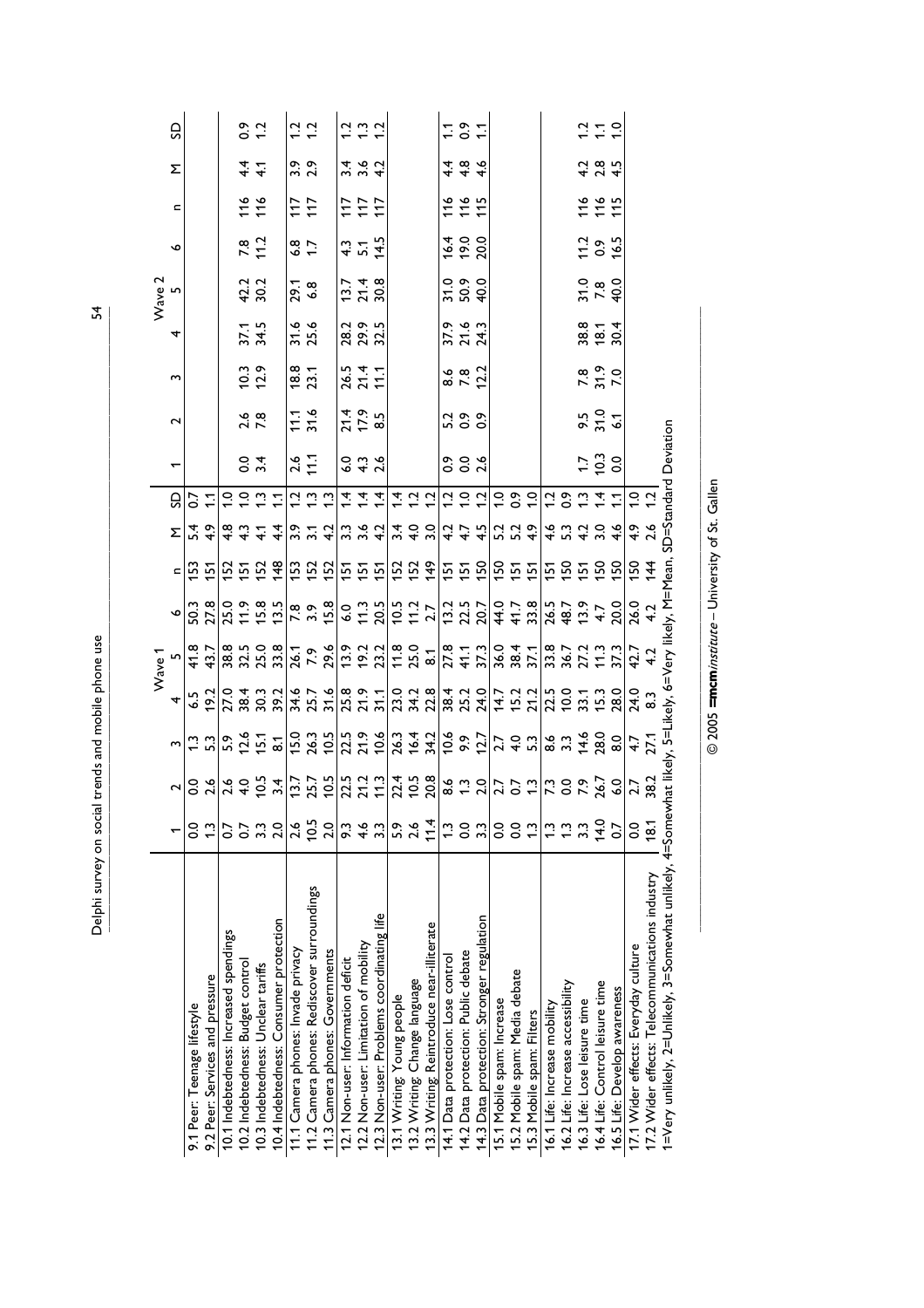# List of participants

 $\overline{\phantom{a}}$  , and the state of the state of the state of the state of the state of the state of the state of the state of the state of the state of the state of the state of the state of the state of the state of the stat

Delphi participants who agreed to be listed in the final report (114 out of 153 experts)

- Matthias Adam, Eventmanager, Deutsche Telekom Foundation, Germany
- Tomi Ahonen, Author and Consultant, associated with Oxford University, UK
- Jouko Ahvenainen, President, Xtract Ltd, Finland
- Mikael Anneroth, Manager Usability and Interaction Lab, Ericsson Research, Sweden
- Urs von Arx, Head of Section Mobile and Satellite Services, BAKOM, Switzerland
- John W. Bakke, Research Scientist, Telenor, Norway
- Alexandru Balog, Senior Researcher, National Institute for Research and Development in Informatics, Bucharest, Romania
- Boldur-Eugen Barbat, Professor, Lucian Blaga University, Romania
- Louise Barkhuus, PhD Student, IT University of Copenhagen, Denmark
- Naomi S. Baron, Professor, American University, Washington D.C., USA
- Andreas Becker, Consultant, Solon Management Consulting, Germany
- Viktor Bedö, Junior Researcher, Institute for Philosophical Research of the Hungarian Academy of Sciences, Hungary
- Genevieve Bell, Senior Researcher and Anthropologist, Intel Research, USA
- Steffen Binder, Research Director, Soreon Research, Switzerland
- Torsten Brodt, Researcher, University of St.Gallen, Switzerland
- Hans-Bernd Brosius, Professor, Ludwig-Maximilians-University, Munich, Germany
- Günter Burkart, Professor, University of Lueneburg, Germany
- John Byrne, Wireless Industry Analyst, Comcast Corporation, USA
- Mads Christoffersen, Assistant Professor, Technical University of Denmark
- Elizabeth Churchill, Senior Research Scientist, Palo Alto Research Center, USA
- Tony Crabtree, Principal Analyst, Juniper Research, UK
- Ken Crisler, Research Manager, Motorola, USA
- Kathleen M. Cumiskey, Assistant Professor, The College of Staten Island, City University of New York, USA
- Isaac van Deelen, CEO, TIMElabs Management Consulting GmbH, Germany
- Jonathan Donner, Post-Doctoral Research Fellow, Columbia University, USA
- Nicola Döring, Professor, Ilmenau University of Technology, Germany
- Gregor Dürrenberger, Head, Swiss Research Foundation on Mobile Communication, Switzerland
- Thomas Fellger, Managing Director, iconmobile GmbH, Germany
- Andrew Finn, Professor, George Mason University, USA
- Peter Fleissner, Professor, Vienna University of Technology, Austria
- Einar Flydal, Senior Adviser, Telenor, Norway
- Nick Foggin, Independent Consultant, Spain
- Leopoldina Fortunati, Professor, University of Udine, Italy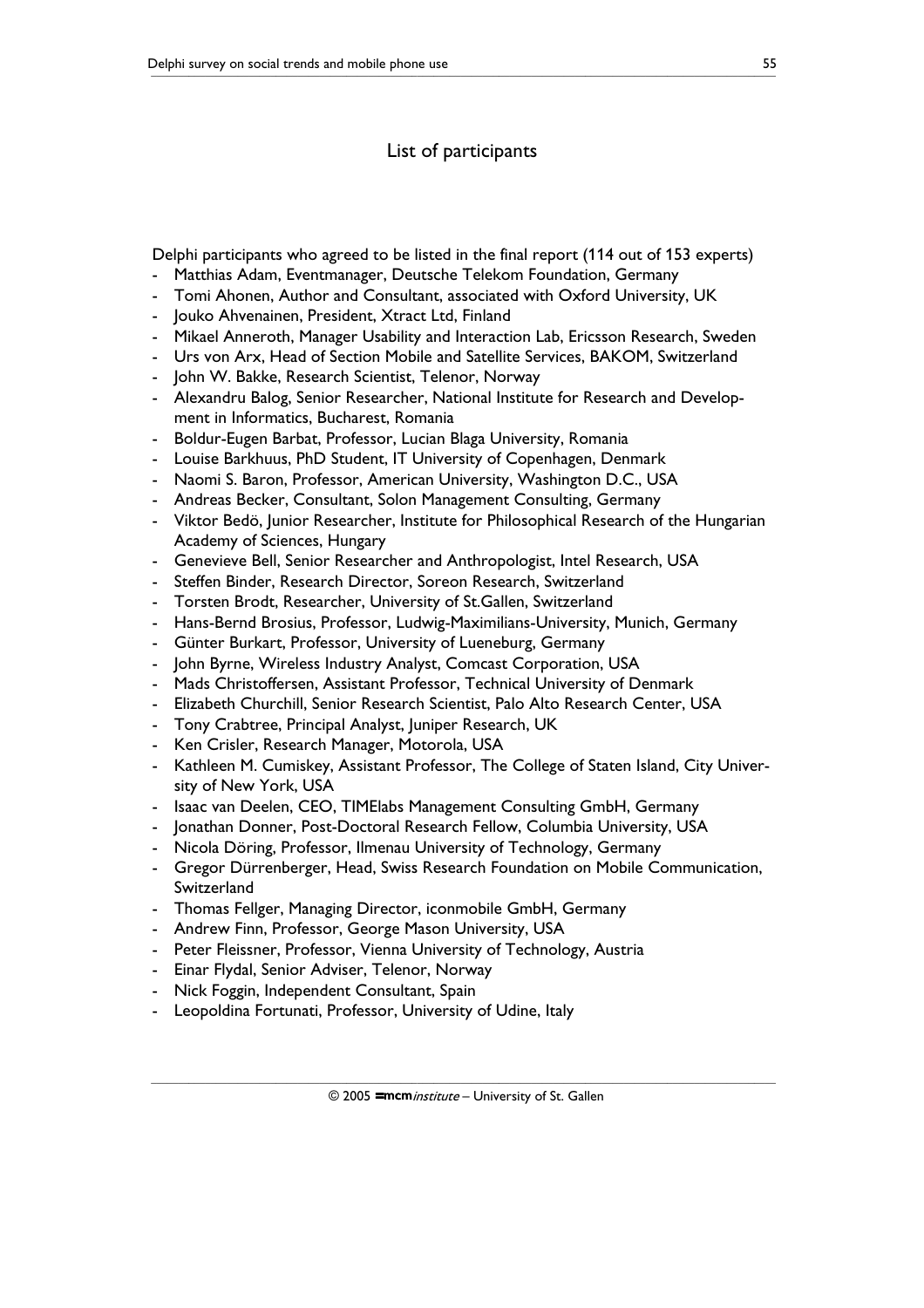- Oliver Gerstheimer, Manager, Lecturer and Researcher, chilli mind GmbH, University of Kassel, Germany and HGK Zurich

 $\overline{\phantom{a}}$  , and the state of the state of the state of the state of the state of the state of the state of the state of the state of the state of the state of the state of the state of the state of the state of the stat

- Markus Giordano, Partner, iconmobile GmbH, Germany
- Randy Giusto, Vice President, IDC, USA
- Klaus Goldhammer, Managing Director, Goldmedia GmbH, Germany
- Paul Golding, Consultant and Author, Magic E Company, UK
- Janey Gordon, Senior Teaching Fellow, University of Luton, UK
- Nicola Green, Lecturer, University of Surrey, UK
- Michael Häder, Professor, Dresden University of Technology, Germany
- Janos Heé, Consultant Business Development, bmd wireless, Switzerland
- Peter Heinzmann, Technical Director, cnlab/ITA-HSR, Switzerland
- Per Helmersen, Research Psychologist, Telenor, Norway
- Larissa Hjorth, Lecturer, University of Melbourne, Australia
- Joachim R. Höflich, Professor, University of Erfurt, Germany
- Matthias Horx, Futurist, zukunftsinstitut, Austria
- Michael Hulme, Professor, Lancaster University, UK
- Ken Hyers, Wireless Industry Analyst, In-Stat/MDR, USA
- Kaarina Hyvönen, Researcher, National Consumer Research Centre, Finland
- Christina James, Director, Tegic Communications, USA
- T. Erik Julsrud, Researcher, Telenor, Norway
- Euichul Jung, PhD Candidate, Rutgers University, USA
- Stefan Kaltenberger, Head of Direct Marketing and Special Media Department, mobilkom austria
- Bo Karlson, Manager, Royal Institute of Technology, Sweden
- James Katz, Professor, Rutgers University, USA
- Turkka Keinonen, Professor, University of Art and Design Helsinki, Finland
- Tim Kelly, Communications Policy Analyst, International Telecommunication Union, Switzerland
- Castulus Kolo, Researcher and Consultant, Ludwig-Maximilians-University Munich, Germany
- Dieter Korczak, Senior Researcher, GP Forschungsgruppe, Germany
- Ilpo Koskinen, Professor, University of Art and Design Helsinki, Finland
- Nalini P. Kotamraju, PhD Candidate, University of California at Berkeley, USA
- Jürgen Kuhn, Auditor, KPMG, Germany
- Heikki Leskinen, Director, Strategy and Business Development, Starcut, Finland
- Louis Leung, Associate Professor, Chinese University of Hong Kong
- Sun Sun Lim, Assistant Professor, National University of Singapore
- Rich Ling, Researcher, Telenor, Norway
- Chris Locke, Strategist, T-Mobile International, UK
- Niels Logemann, Scholar, German Sport University Cologne, Germany
- Santiago Lorente, Professor, Universidad Politécnica de Madrid, Spain
- Steve Love, Lecturer, Brunel University, West London, UK
- Paul May, Writer and Consultant, verista, UK
- Cai Melakoski, Principal Lecturer, Tampere Polytechnic, Finland
- Hitoshi Mitomo, Professor, Waseda University, Japan
- Christian Neuhaus, Researcher, DaimlerChrysler AG, Germany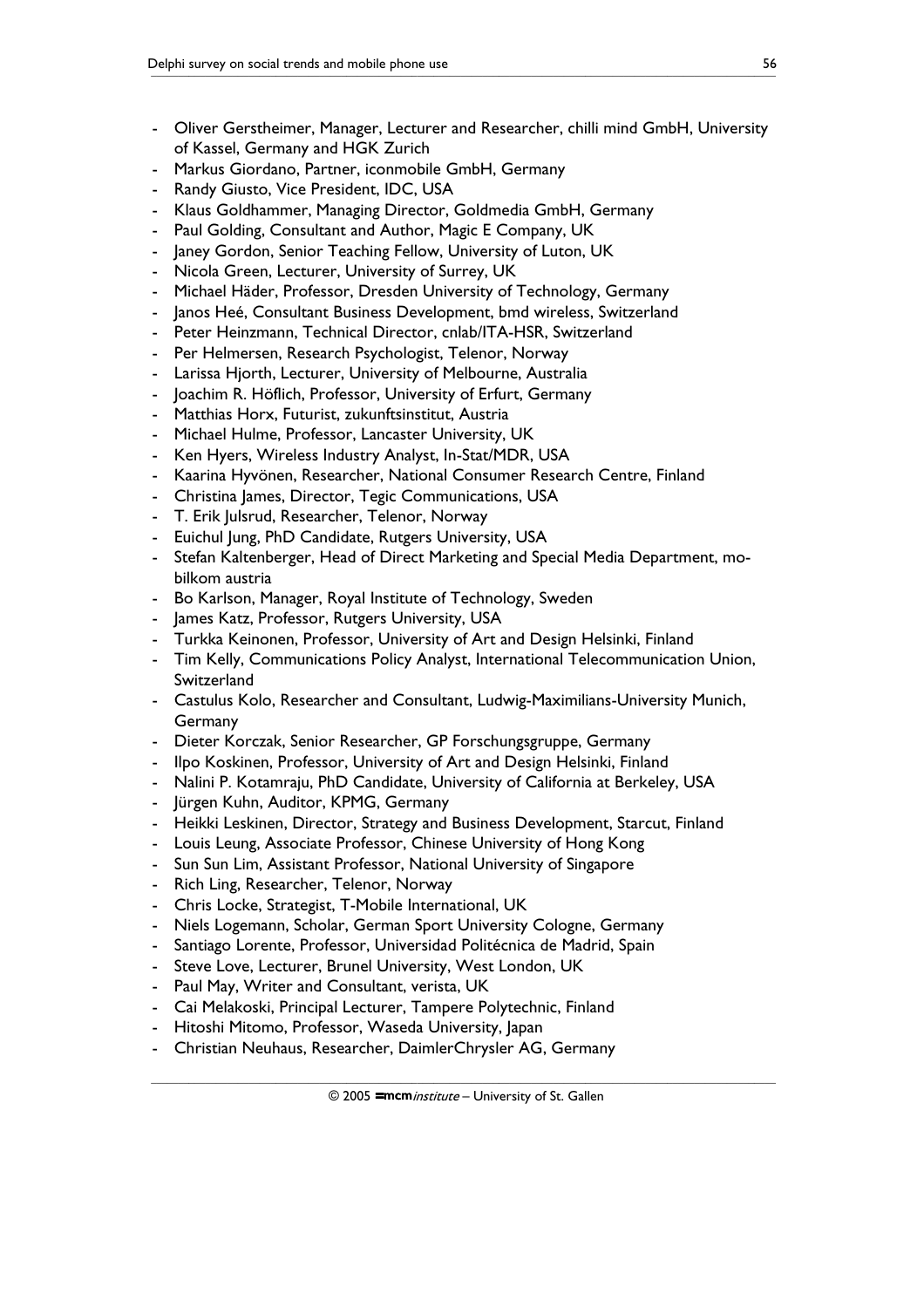- Kristóf Nyíri, Director and Professor, Institute for Philosophical Research of the Hungarian Academy of Sciences, Hungary
- Britta Oertel, Head of Department, Institute for Futures Studies and Technology Assessment (IZT), Germany

 $\overline{\phantom{a}}$  , and the state of the state of the state of the state of the state of the state of the state of the state of the state of the state of the state of the state of the state of the state of the state of the stat

- Virpi Oksman, Researcher, Tampere University, Finland
- Leysia Palen, Assistant Professor, University of Colorado at Boulder, USA
- Fernando Paragas, Assistant Professor, PhD Student and Fulbright Fellow, University of the Philippines and Ohio University
- Woong Park, Assistant Professor, Soongsil University, Korea
- Per Egil Pedersen, Professor, Agder University College, Norway
- Carina Pettersson, Lecturer, University of Gävle, Sweden
- Arnold Picot, Professor, Ludwig-Maximilians-University Munich, Germany and Georgetown University
- Sadie Plant, Independent Writer, UK
- Gary Pöpl, Director Mobile Solutions, BBDO InterOne GmbH, Germany
- Costin Pribeanu, Researcher, National Institute for Research and Development in Informatics, Bucharest, Romania
- Petri Pulli, Professor, University of Oulu, Finland
- Ronald Rice, Professor, University of California, Santa Barbara, USA
- Tommi Rissanen, Project Manager, eBRC, University of Tampere, Finland
- J.P. Roos , Professor, Dept of Social Policy, University of Helsinki, Finland
- Jessica Sandin, Editorial Director, Informa Telecoms Group, UK
- Raimund Schmolze, Head of Market Research, T-Mobile International, UK
- Mike Short, Vice President, mmO2, UK
- Ralph Simon, Chairman, Mobile Entertainment Forum, USA
- Richard Smith, Professor, Simon Fraser University, Canada
- Lara Srivastava, Telecom Policy Analyst, International Telecommunication Union, Switzerland
- Gitte Stald, Assistant Professor, University of Copenhagen, Denmark
- Katarina Stanoevska, Project Manager, University of St.Gallen, Switzerland
- Charles Steinfield, Professor, Michigan State University, USA
- Richard Tee, Researcher, University of Maastricht, Netherlands
- Bas Verhart, CEO, Media Republic, Netherlands
- Lars Vestergaard, Wireless Research Director, IDC, UK
- Jesus Villadangos, Teacher and Researcher, Universidad Publica de Navarra, Spain
- Jane Vincent, Research Fellow, DWRC, University of Surrey, UK
- Roberto Vitalini, Conceptualist, Switzerland
- Yuichi Washida, Research Affiliate, The Comparative Media Studies at MIT, Japan
- Arnd Weber, Researcher, Forschungszentrum Karlsruhe, Institute for Technology Assessment and Systems Analysis (ITAS), Germany
- Barry Wellman, Professor, University of Toronto, Canada
- Dagmar Wiebusch, General Manager, Informationszentrum Mobilfunk e. V., Germany
- Rolf T. Wigand, Professor, University of Arkansas at Little Rock, USA
- Marc Ziegler, Managing Director, TIMElabs Management Consulting GmbH, Germany
- Hans-Dieter Zimmermann, Temporary Professor, University of Muenster, Germany
- Michael M. Zwick, Sociologist, University of Stuttgart, Germany